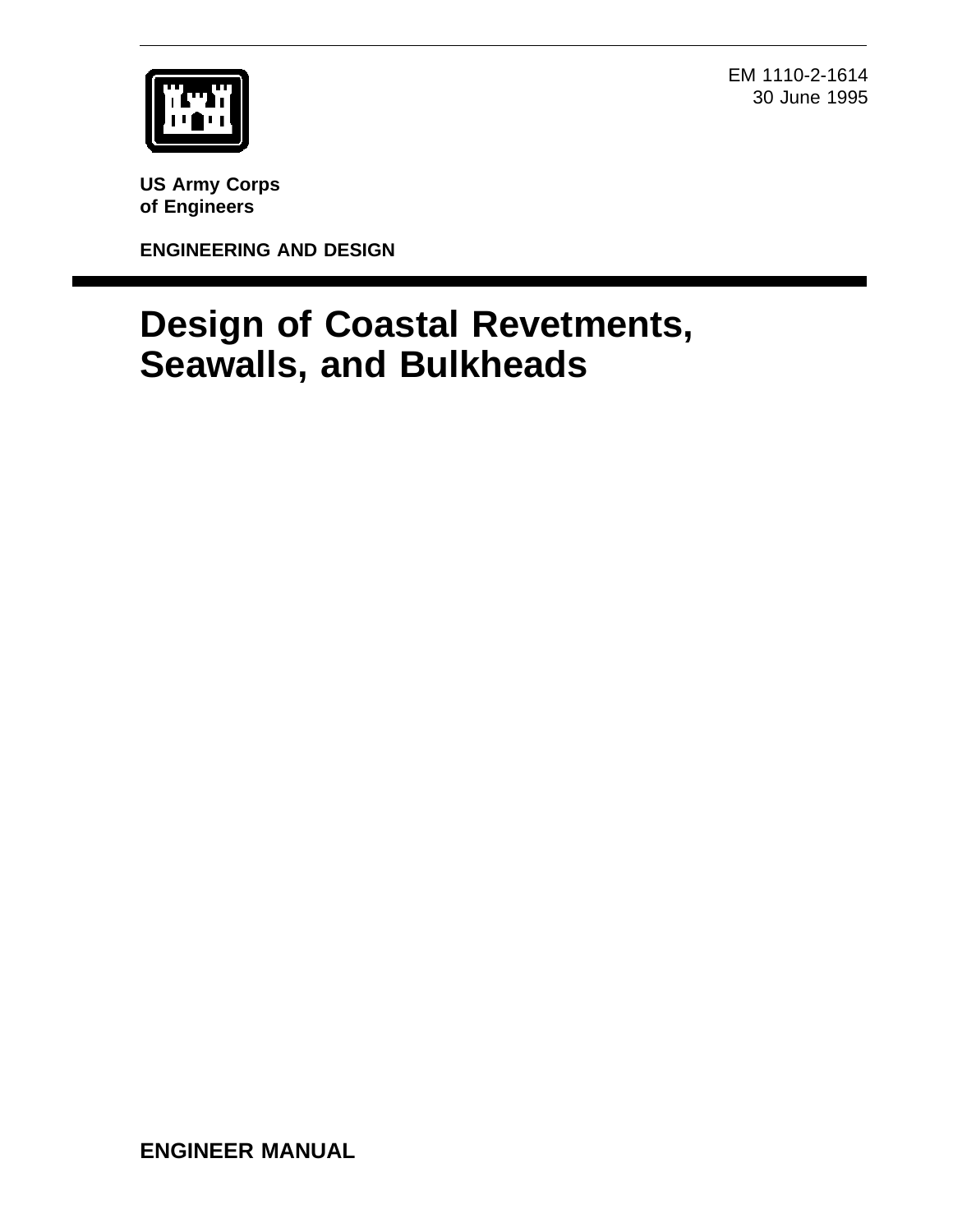Manual No. 1110-2-1614 30 June 1995

# **Engineering and Design DESIGN OF COASTAL REVETMENTS, SEAWALLS, AND BULKHEADS**

**1. Purpose.** This manual provides guidance for the design of coastal revetment, seawalls, and bulkheads.

**2. Applicability.** This manual applies to HQUSACE elements, major subordinate commands (MSC), districts, laboratories, and field operating activities (FOA) having civil works responsibilities.

**3. Discussion.** In areas subject to wind-driven waves and surge, structures such as revetments, seawalls, and bulkheads are commonly employed either to combat erosion or to maintain development at an advanced position from the natural shoreline. Proper performance of such structures is predicated on close adherence to established design guidance. This manual presents important design considerations and describes commonly available materials and structural components. All applicable design guidance must be applied to avoid poor performance or failure. Study of all available structural materials can lead, under some conditions, to innovative designs at significant cost savings for civil works projects.

FOR THE COMMANDER:

JAMES D. CRAIG Colonel, Corps of Engineers Chief of Staff

This manual supersedes EM 1110-2-1614, dated 30 April 1985.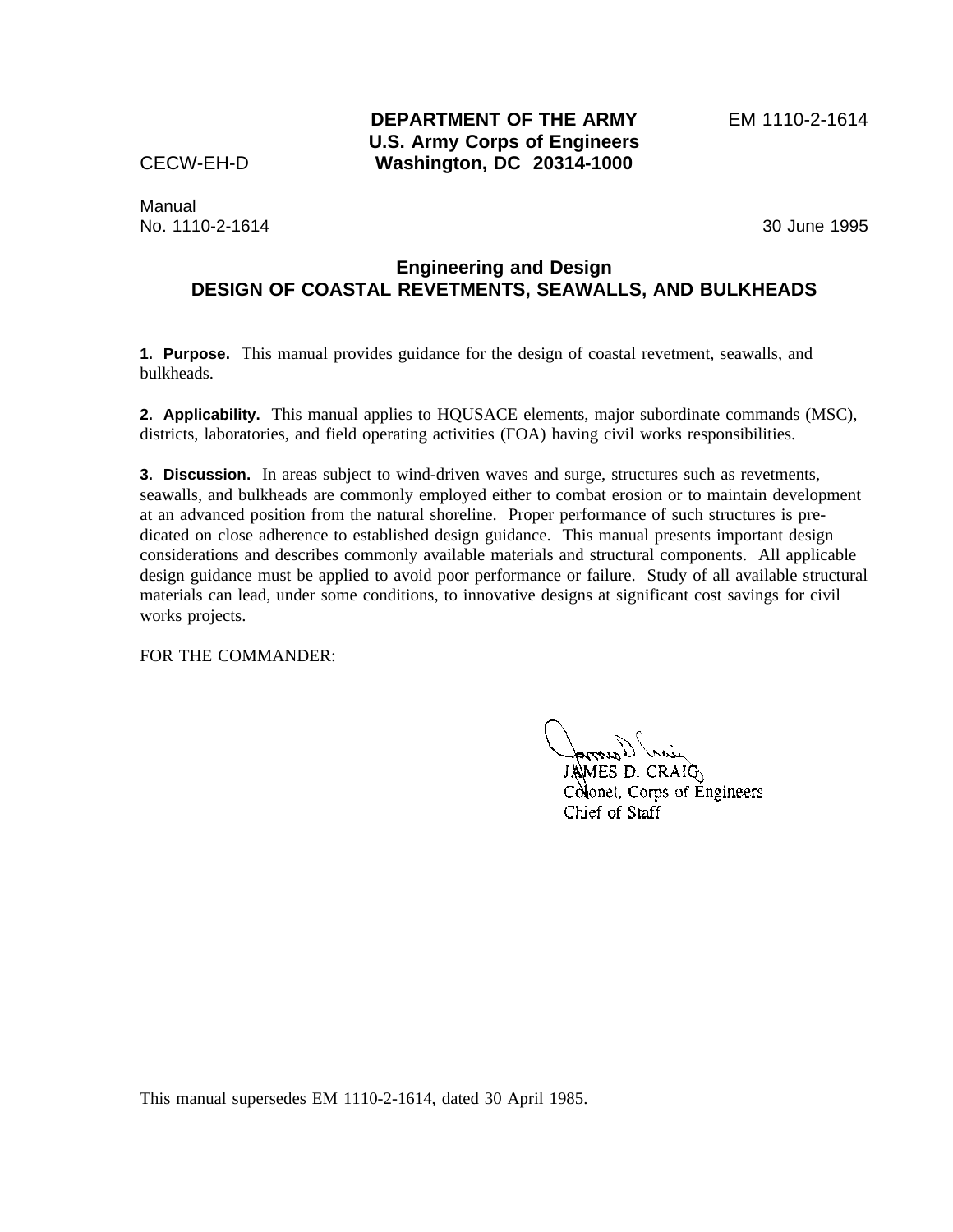Manual No. 1110-2-1614 30 June 1995

# **Engineering and Design DESIGN OF COASTAL REVETMENTS, SEAWALLS, AND BULKHEADS**

### **Table of Contents**

| <b>Subject</b>                                          | Paragraph | Page     | Subject<br>Paragraph             | Page     |
|---------------------------------------------------------|-----------|----------|----------------------------------|----------|
| <b>Chapter 1</b>                                        |           |          | Freeze-Thaw Cycles 2-23          | $2 - 17$ |
| <b>Introduction</b>                                     |           |          | Marine Borer Activity 2-24       | $2 - 18$ |
| Purpose                                                 |           | $1 - 1$  | Ultraviolet Light 2-25           | $2 - 18$ |
|                                                         |           | $1 - 1$  |                                  | $2 - 18$ |
| References 1-3                                          |           | $1 - 1$  | Vandalism and Theft  2-27        | $2 - 18$ |
| Background 1-4                                          |           | $1 - 1$  | Geotechnical Considerations 2-28 | $2 - 18$ |
| Discussion 1-5                                          |           | $1 - 1$  | Wave Forces 2-29                 | $2 - 18$ |
|                                                         |           |          | Impact Forces 2-30               | $2 - 20$ |
| <b>Chapter 2</b>                                        |           |          |                                  | $2 - 20$ |
| <b>Functional Design</b>                                |           |          | Hydraulic Model Tests  2-32      | $2 - 20$ |
| Shoreline Use $\dots \dots \dots \dots \dots \dots 2-1$ |           | $2 - 1$  | Two-Dimensional Models 2-33      | $2 - 20$ |
| Shoreline Form and                                      |           |          | Three-Dimensional Models 2-34    | $2 - 20$ |
| Composition 2-2                                         |           | $2 - 1$  | Previous Tests 2-35              | $2 - 21$ |
| <b>Seasonal Variations</b>                              |           |          |                                  |          |
| of Shoreline Profiles  2-3                              |           | $2 - 1$  | <b>Chapter 3</b>                 |          |
| Design Conditions                                       |           |          | <b>Revetments</b>                |          |
| for Protective Measures  2-4                            |           | $2 - 1$  |                                  | $3-1$    |
| Design Water Levels  2-5                                |           | $2 - 1$  | Armor Types 3-2                  | $3-1$    |
| Design Wave Estimation 2-6                              |           | $2 - 2$  | Design Procedure Checklist 3-3   | $3-1$    |
| Wave Height and Period Variability                      |           |          |                                  |          |
| and Significant Waves  2-7                              |           | $2 - 2$  | <b>Chapter 4</b>                 |          |
| Wave Gauges and                                         |           |          | <b>Seawalls</b>                  |          |
| Visual Observations $\dots \dots \dots \dots$ 2-8       |           | $2 - 3$  |                                  | 4-1      |
| Wave Hindcasts 2-9                                      |           | $2 - 4$  | Concrete Seawalls 4-2            | $4 - 1$  |
| Wave Forecasts 2-10                                     |           | $2 - 4$  | Rubble-Mound Seawalls 4-3        | $4 - 1$  |
| Breaking Waves  2-11                                    |           | $2 - 4$  | Design Procedure Checklist 4-4   | $4 - 1$  |
| Height of Protection $\ldots \ldots \ldots \ldots 2-12$ |           | $2 - 4$  |                                  |          |
| Wave Runup 2-13                                         |           | $2 - 4$  | <b>Chapter 5</b>                 |          |
| Wave Overtopping  2-14                                  |           | $2 - 6$  | <b>Bulkheads</b>                 |          |
| Stability and Flexibility  2-15                         |           | $2 - 8$  | General<br>$5 - 1$               | $5 - 1$  |
| Armor Unit Stability  2-16                              |           | $2 - 8$  | Structural Forms 5-2             | $5 - 1$  |
| Layer Thickness 2-17                                    |           | $2 - 10$ | Design Procedure Checklist 5-3   | $5 - 1$  |
| Reserve Stability  2-18                                 |           | $2 - 10$ |                                  |          |
| Toe Protection 2-19                                     |           | $2 - 11$ | <b>Chapter 6</b>                 |          |
|                                                         |           | $2 - 12$ | <b>Environmental Impacts</b>     |          |
| Flank Protection 2-21                                   |           | $2 - 16$ |                                  | $6-1$    |
|                                                         |           | $2 - 16$ | Physical Impacts 6-2             | $6-1$    |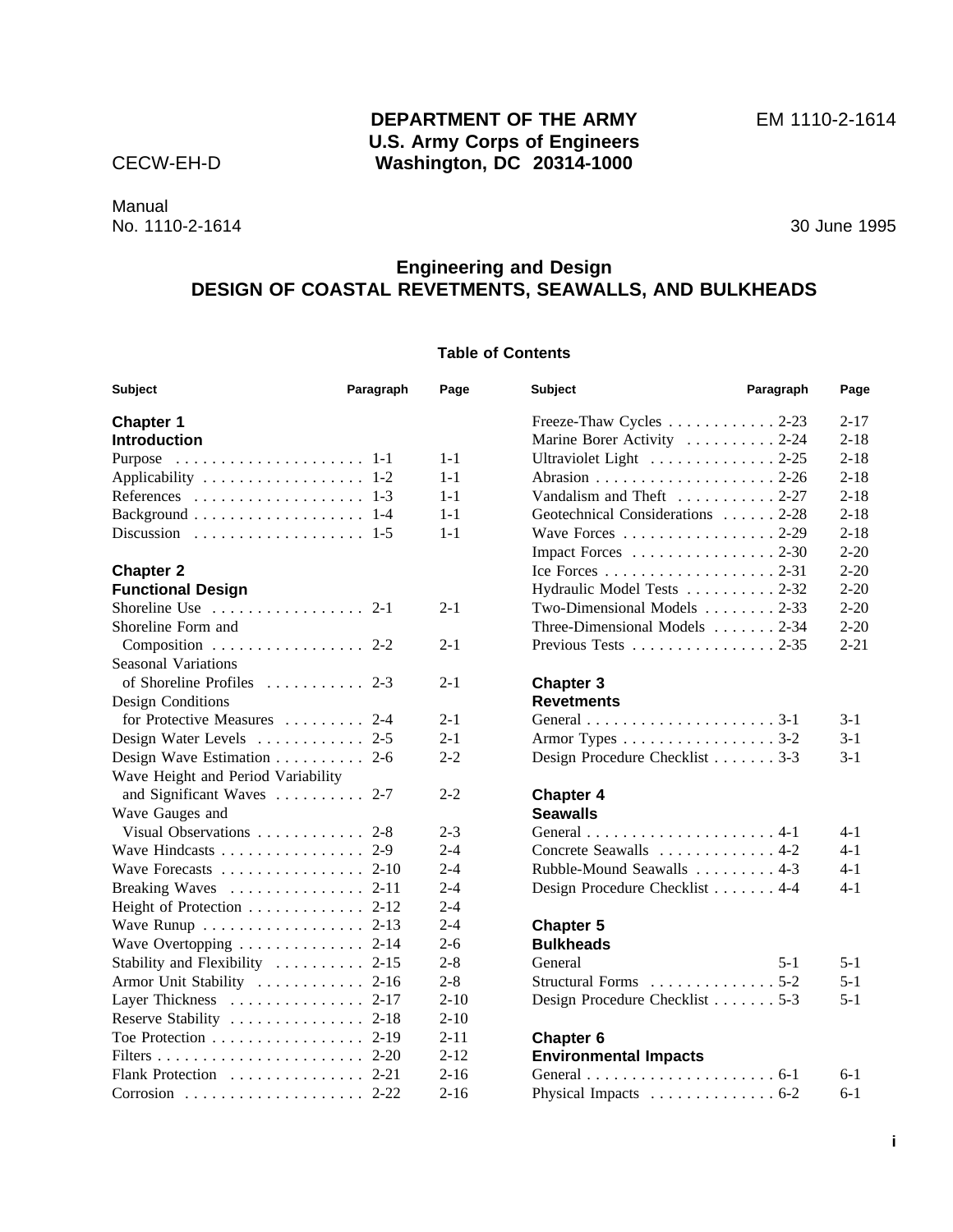# **EM 1110-2-1614 30 Jun 95**

| <b>Subject</b>                                         | Paragraph | Page  | <b>Subject</b>    | Paragraph | Page |
|--------------------------------------------------------|-----------|-------|-------------------|-----------|------|
| Water Quality Impacts $\dots \dots \dots \dots$ 6-3    |           | $6-1$ | <b>Appendix C</b> |           |      |
| Biological Impacts $\dots \dots \dots \dots \dots$ 6-4 |           | $6-1$ | <b>Seawalls</b>   |           |      |
| Short-term Impacts 6-5                                 |           | $6-2$ |                   |           |      |
| Long-term Impacts 6-6                                  |           | $6-2$ | Appendix D        |           |      |
| Socioeconomic and                                      |           |       | <b>Bulkheads</b>  |           |      |
| Cultural Impacts $\dots \dots \dots \dots \dots 6-7$   |           | $6-2$ |                   |           |      |
| Evaluation of Alternatives 6-8                         |           | $6-2$ | <b>Appendix E</b> |           |      |
|                                                        |           |       | Comple Deablam    |           |      |

**Appendix A References**

**Appendix B Revetments** **Sample Problem**

**Appendix F Glossary**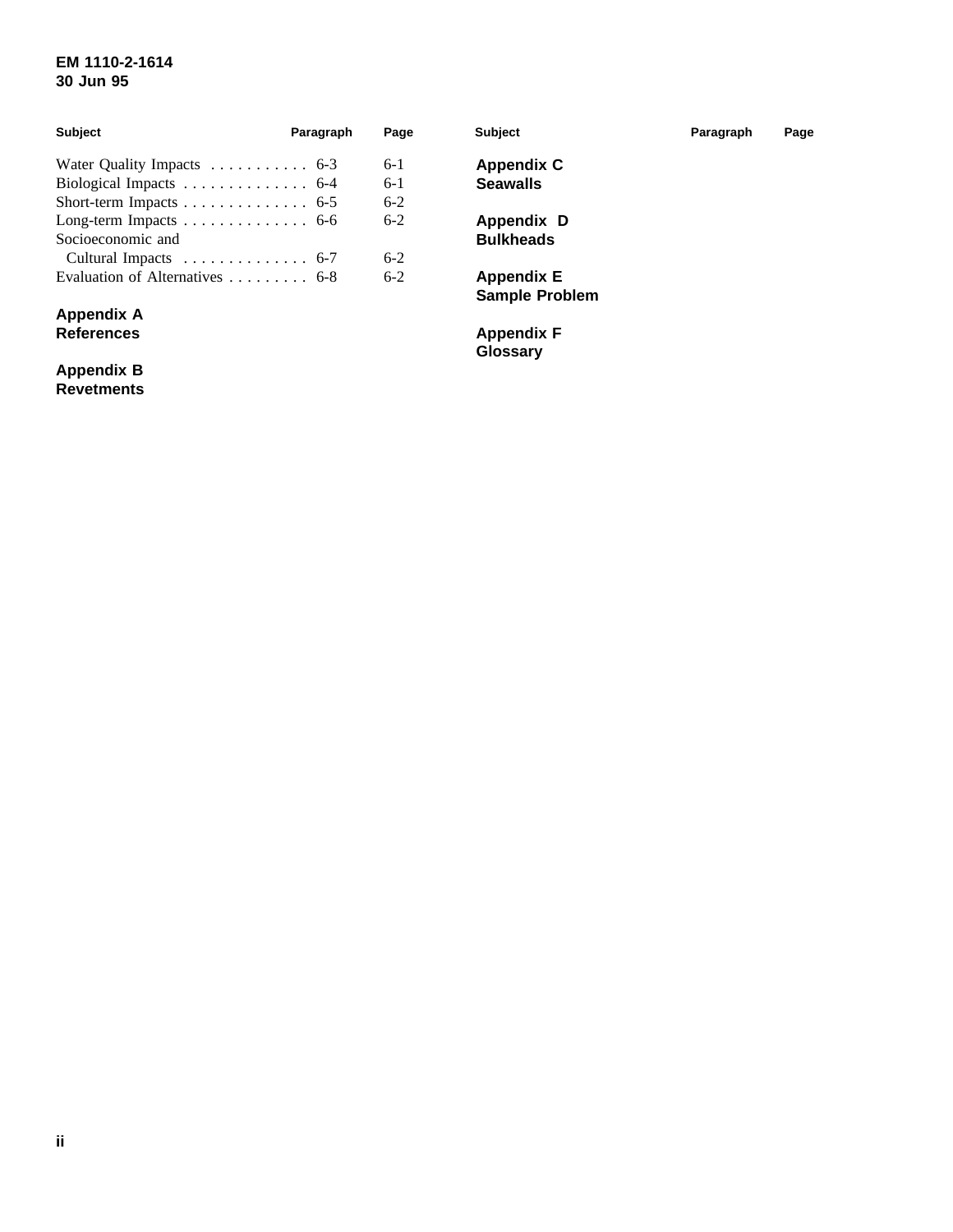# **List of Figures**

|                            | Page                                                                                                                                                                                                                                                                                                                                                                                                                                                                                    | <b>Figure</b>                                                                                                                                                                                                                                                                                                                                                                                                                                                                                                                                                                                                                                                                                                                                                                                                                                                                                                         |                                                                                                                                                                        | Page                                                                                                                                                                                                                                                                                                                                                                                                                                                                                                                                                                                                                                                                                                                                                                                                                                                                                                                                                                                                                                                                                                                                                                                                                                                                                               |
|----------------------------|-----------------------------------------------------------------------------------------------------------------------------------------------------------------------------------------------------------------------------------------------------------------------------------------------------------------------------------------------------------------------------------------------------------------------------------------------------------------------------------------|-----------------------------------------------------------------------------------------------------------------------------------------------------------------------------------------------------------------------------------------------------------------------------------------------------------------------------------------------------------------------------------------------------------------------------------------------------------------------------------------------------------------------------------------------------------------------------------------------------------------------------------------------------------------------------------------------------------------------------------------------------------------------------------------------------------------------------------------------------------------------------------------------------------------------|------------------------------------------------------------------------------------------------------------------------------------------------------------------------|----------------------------------------------------------------------------------------------------------------------------------------------------------------------------------------------------------------------------------------------------------------------------------------------------------------------------------------------------------------------------------------------------------------------------------------------------------------------------------------------------------------------------------------------------------------------------------------------------------------------------------------------------------------------------------------------------------------------------------------------------------------------------------------------------------------------------------------------------------------------------------------------------------------------------------------------------------------------------------------------------------------------------------------------------------------------------------------------------------------------------------------------------------------------------------------------------------------------------------------------------------------------------------------------------|
|                            |                                                                                                                                                                                                                                                                                                                                                                                                                                                                                         | $B-16$                                                                                                                                                                                                                                                                                                                                                                                                                                                                                                                                                                                                                                                                                                                                                                                                                                                                                                                | Gobi block revetment                                                                                                                                                   |                                                                                                                                                                                                                                                                                                                                                                                                                                                                                                                                                                                                                                                                                                                                                                                                                                                                                                                                                                                                                                                                                                                                                                                                                                                                                                    |
|                            | $2 - 5$                                                                                                                                                                                                                                                                                                                                                                                                                                                                                 |                                                                                                                                                                                                                                                                                                                                                                                                                                                                                                                                                                                                                                                                                                                                                                                                                                                                                                                       | cross section $\ldots \ldots \ldots \ldots \ldots$ . B-10                                                                                                              |                                                                                                                                                                                                                                                                                                                                                                                                                                                                                                                                                                                                                                                                                                                                                                                                                                                                                                                                                                                                                                                                                                                                                                                                                                                                                                    |
|                            |                                                                                                                                                                                                                                                                                                                                                                                                                                                                                         | $B-17$                                                                                                                                                                                                                                                                                                                                                                                                                                                                                                                                                                                                                                                                                                                                                                                                                                                                                                                | Turf block revetment,                                                                                                                                                  |                                                                                                                                                                                                                                                                                                                                                                                                                                                                                                                                                                                                                                                                                                                                                                                                                                                                                                                                                                                                                                                                                                                                                                                                                                                                                                    |
|                            |                                                                                                                                                                                                                                                                                                                                                                                                                                                                                         |                                                                                                                                                                                                                                                                                                                                                                                                                                                                                                                                                                                                                                                                                                                                                                                                                                                                                                                       |                                                                                                                                                                        |                                                                                                                                                                                                                                                                                                                                                                                                                                                                                                                                                                                                                                                                                                                                                                                                                                                                                                                                                                                                                                                                                                                                                                                                                                                                                                    |
|                            | $2 - 13$                                                                                                                                                                                                                                                                                                                                                                                                                                                                                |                                                                                                                                                                                                                                                                                                                                                                                                                                                                                                                                                                                                                                                                                                                                                                                                                                                                                                                       |                                                                                                                                                                        |                                                                                                                                                                                                                                                                                                                                                                                                                                                                                                                                                                                                                                                                                                                                                                                                                                                                                                                                                                                                                                                                                                                                                                                                                                                                                                    |
| Seawall and bulkhead       |                                                                                                                                                                                                                                                                                                                                                                                                                                                                                         |                                                                                                                                                                                                                                                                                                                                                                                                                                                                                                                                                                                                                                                                                                                                                                                                                                                                                                                       |                                                                                                                                                                        |                                                                                                                                                                                                                                                                                                                                                                                                                                                                                                                                                                                                                                                                                                                                                                                                                                                                                                                                                                                                                                                                                                                                                                                                                                                                                                    |
|                            |                                                                                                                                                                                                                                                                                                                                                                                                                                                                                         |                                                                                                                                                                                                                                                                                                                                                                                                                                                                                                                                                                                                                                                                                                                                                                                                                                                                                                                       |                                                                                                                                                                        |                                                                                                                                                                                                                                                                                                                                                                                                                                                                                                                                                                                                                                                                                                                                                                                                                                                                                                                                                                                                                                                                                                                                                                                                                                                                                                    |
|                            |                                                                                                                                                                                                                                                                                                                                                                                                                                                                                         |                                                                                                                                                                                                                                                                                                                                                                                                                                                                                                                                                                                                                                                                                                                                                                                                                                                                                                                       |                                                                                                                                                                        |                                                                                                                                                                                                                                                                                                                                                                                                                                                                                                                                                                                                                                                                                                                                                                                                                                                                                                                                                                                                                                                                                                                                                                                                                                                                                                    |
|                            |                                                                                                                                                                                                                                                                                                                                                                                                                                                                                         |                                                                                                                                                                                                                                                                                                                                                                                                                                                                                                                                                                                                                                                                                                                                                                                                                                                                                                                       |                                                                                                                                                                        |                                                                                                                                                                                                                                                                                                                                                                                                                                                                                                                                                                                                                                                                                                                                                                                                                                                                                                                                                                                                                                                                                                                                                                                                                                                                                                    |
|                            |                                                                                                                                                                                                                                                                                                                                                                                                                                                                                         |                                                                                                                                                                                                                                                                                                                                                                                                                                                                                                                                                                                                                                                                                                                                                                                                                                                                                                                       |                                                                                                                                                                        |                                                                                                                                                                                                                                                                                                                                                                                                                                                                                                                                                                                                                                                                                                                                                                                                                                                                                                                                                                                                                                                                                                                                                                                                                                                                                                    |
|                            |                                                                                                                                                                                                                                                                                                                                                                                                                                                                                         |                                                                                                                                                                                                                                                                                                                                                                                                                                                                                                                                                                                                                                                                                                                                                                                                                                                                                                                       |                                                                                                                                                                        |                                                                                                                                                                                                                                                                                                                                                                                                                                                                                                                                                                                                                                                                                                                                                                                                                                                                                                                                                                                                                                                                                                                                                                                                                                                                                                    |
|                            |                                                                                                                                                                                                                                                                                                                                                                                                                                                                                         |                                                                                                                                                                                                                                                                                                                                                                                                                                                                                                                                                                                                                                                                                                                                                                                                                                                                                                                       |                                                                                                                                                                        |                                                                                                                                                                                                                                                                                                                                                                                                                                                                                                                                                                                                                                                                                                                                                                                                                                                                                                                                                                                                                                                                                                                                                                                                                                                                                                    |
|                            |                                                                                                                                                                                                                                                                                                                                                                                                                                                                                         |                                                                                                                                                                                                                                                                                                                                                                                                                                                                                                                                                                                                                                                                                                                                                                                                                                                                                                                       |                                                                                                                                                                        |                                                                                                                                                                                                                                                                                                                                                                                                                                                                                                                                                                                                                                                                                                                                                                                                                                                                                                                                                                                                                                                                                                                                                                                                                                                                                                    |
|                            |                                                                                                                                                                                                                                                                                                                                                                                                                                                                                         |                                                                                                                                                                                                                                                                                                                                                                                                                                                                                                                                                                                                                                                                                                                                                                                                                                                                                                                       |                                                                                                                                                                        |                                                                                                                                                                                                                                                                                                                                                                                                                                                                                                                                                                                                                                                                                                                                                                                                                                                                                                                                                                                                                                                                                                                                                                                                                                                                                                    |
|                            |                                                                                                                                                                                                                                                                                                                                                                                                                                                                                         |                                                                                                                                                                                                                                                                                                                                                                                                                                                                                                                                                                                                                                                                                                                                                                                                                                                                                                                       |                                                                                                                                                                        |                                                                                                                                                                                                                                                                                                                                                                                                                                                                                                                                                                                                                                                                                                                                                                                                                                                                                                                                                                                                                                                                                                                                                                                                                                                                                                    |
|                            |                                                                                                                                                                                                                                                                                                                                                                                                                                                                                         |                                                                                                                                                                                                                                                                                                                                                                                                                                                                                                                                                                                                                                                                                                                                                                                                                                                                                                                       |                                                                                                                                                                        |                                                                                                                                                                                                                                                                                                                                                                                                                                                                                                                                                                                                                                                                                                                                                                                                                                                                                                                                                                                                                                                                                                                                                                                                                                                                                                    |
|                            |                                                                                                                                                                                                                                                                                                                                                                                                                                                                                         |                                                                                                                                                                                                                                                                                                                                                                                                                                                                                                                                                                                                                                                                                                                                                                                                                                                                                                                       |                                                                                                                                                                        |                                                                                                                                                                                                                                                                                                                                                                                                                                                                                                                                                                                                                                                                                                                                                                                                                                                                                                                                                                                                                                                                                                                                                                                                                                                                                                    |
|                            |                                                                                                                                                                                                                                                                                                                                                                                                                                                                                         |                                                                                                                                                                                                                                                                                                                                                                                                                                                                                                                                                                                                                                                                                                                                                                                                                                                                                                                       |                                                                                                                                                                        |                                                                                                                                                                                                                                                                                                                                                                                                                                                                                                                                                                                                                                                                                                                                                                                                                                                                                                                                                                                                                                                                                                                                                                                                                                                                                                    |
|                            |                                                                                                                                                                                                                                                                                                                                                                                                                                                                                         |                                                                                                                                                                                                                                                                                                                                                                                                                                                                                                                                                                                                                                                                                                                                                                                                                                                                                                                       |                                                                                                                                                                        |                                                                                                                                                                                                                                                                                                                                                                                                                                                                                                                                                                                                                                                                                                                                                                                                                                                                                                                                                                                                                                                                                                                                                                                                                                                                                                    |
|                            |                                                                                                                                                                                                                                                                                                                                                                                                                                                                                         |                                                                                                                                                                                                                                                                                                                                                                                                                                                                                                                                                                                                                                                                                                                                                                                                                                                                                                                       |                                                                                                                                                                        |                                                                                                                                                                                                                                                                                                                                                                                                                                                                                                                                                                                                                                                                                                                                                                                                                                                                                                                                                                                                                                                                                                                                                                                                                                                                                                    |
|                            |                                                                                                                                                                                                                                                                                                                                                                                                                                                                                         |                                                                                                                                                                                                                                                                                                                                                                                                                                                                                                                                                                                                                                                                                                                                                                                                                                                                                                                       |                                                                                                                                                                        |                                                                                                                                                                                                                                                                                                                                                                                                                                                                                                                                                                                                                                                                                                                                                                                                                                                                                                                                                                                                                                                                                                                                                                                                                                                                                                    |
|                            |                                                                                                                                                                                                                                                                                                                                                                                                                                                                                         |                                                                                                                                                                                                                                                                                                                                                                                                                                                                                                                                                                                                                                                                                                                                                                                                                                                                                                                       |                                                                                                                                                                        |                                                                                                                                                                                                                                                                                                                                                                                                                                                                                                                                                                                                                                                                                                                                                                                                                                                                                                                                                                                                                                                                                                                                                                                                                                                                                                    |
|                            |                                                                                                                                                                                                                                                                                                                                                                                                                                                                                         |                                                                                                                                                                                                                                                                                                                                                                                                                                                                                                                                                                                                                                                                                                                                                                                                                                                                                                                       |                                                                                                                                                                        |                                                                                                                                                                                                                                                                                                                                                                                                                                                                                                                                                                                                                                                                                                                                                                                                                                                                                                                                                                                                                                                                                                                                                                                                                                                                                                    |
|                            |                                                                                                                                                                                                                                                                                                                                                                                                                                                                                         |                                                                                                                                                                                                                                                                                                                                                                                                                                                                                                                                                                                                                                                                                                                                                                                                                                                                                                                       |                                                                                                                                                                        |                                                                                                                                                                                                                                                                                                                                                                                                                                                                                                                                                                                                                                                                                                                                                                                                                                                                                                                                                                                                                                                                                                                                                                                                                                                                                                    |
|                            |                                                                                                                                                                                                                                                                                                                                                                                                                                                                                         |                                                                                                                                                                                                                                                                                                                                                                                                                                                                                                                                                                                                                                                                                                                                                                                                                                                                                                                       |                                                                                                                                                                        |                                                                                                                                                                                                                                                                                                                                                                                                                                                                                                                                                                                                                                                                                                                                                                                                                                                                                                                                                                                                                                                                                                                                                                                                                                                                                                    |
|                            |                                                                                                                                                                                                                                                                                                                                                                                                                                                                                         |                                                                                                                                                                                                                                                                                                                                                                                                                                                                                                                                                                                                                                                                                                                                                                                                                                                                                                                       |                                                                                                                                                                        |                                                                                                                                                                                                                                                                                                                                                                                                                                                                                                                                                                                                                                                                                                                                                                                                                                                                                                                                                                                                                                                                                                                                                                                                                                                                                                    |
|                            |                                                                                                                                                                                                                                                                                                                                                                                                                                                                                         |                                                                                                                                                                                                                                                                                                                                                                                                                                                                                                                                                                                                                                                                                                                                                                                                                                                                                                                       |                                                                                                                                                                        |                                                                                                                                                                                                                                                                                                                                                                                                                                                                                                                                                                                                                                                                                                                                                                                                                                                                                                                                                                                                                                                                                                                                                                                                                                                                                                    |
|                            |                                                                                                                                                                                                                                                                                                                                                                                                                                                                                         |                                                                                                                                                                                                                                                                                                                                                                                                                                                                                                                                                                                                                                                                                                                                                                                                                                                                                                                       |                                                                                                                                                                        |                                                                                                                                                                                                                                                                                                                                                                                                                                                                                                                                                                                                                                                                                                                                                                                                                                                                                                                                                                                                                                                                                                                                                                                                                                                                                                    |
|                            |                                                                                                                                                                                                                                                                                                                                                                                                                                                                                         |                                                                                                                                                                                                                                                                                                                                                                                                                                                                                                                                                                                                                                                                                                                                                                                                                                                                                                                       |                                                                                                                                                                        |                                                                                                                                                                                                                                                                                                                                                                                                                                                                                                                                                                                                                                                                                                                                                                                                                                                                                                                                                                                                                                                                                                                                                                                                                                                                                                    |
|                            |                                                                                                                                                                                                                                                                                                                                                                                                                                                                                         |                                                                                                                                                                                                                                                                                                                                                                                                                                                                                                                                                                                                                                                                                                                                                                                                                                                                                                                       |                                                                                                                                                                        |                                                                                                                                                                                                                                                                                                                                                                                                                                                                                                                                                                                                                                                                                                                                                                                                                                                                                                                                                                                                                                                                                                                                                                                                                                                                                                    |
|                            |                                                                                                                                                                                                                                                                                                                                                                                                                                                                                         |                                                                                                                                                                                                                                                                                                                                                                                                                                                                                                                                                                                                                                                                                                                                                                                                                                                                                                                       |                                                                                                                                                                        |                                                                                                                                                                                                                                                                                                                                                                                                                                                                                                                                                                                                                                                                                                                                                                                                                                                                                                                                                                                                                                                                                                                                                                                                                                                                                                    |
|                            |                                                                                                                                                                                                                                                                                                                                                                                                                                                                                         |                                                                                                                                                                                                                                                                                                                                                                                                                                                                                                                                                                                                                                                                                                                                                                                                                                                                                                                       |                                                                                                                                                                        |                                                                                                                                                                                                                                                                                                                                                                                                                                                                                                                                                                                                                                                                                                                                                                                                                                                                                                                                                                                                                                                                                                                                                                                                                                                                                                    |
|                            |                                                                                                                                                                                                                                                                                                                                                                                                                                                                                         |                                                                                                                                                                                                                                                                                                                                                                                                                                                                                                                                                                                                                                                                                                                                                                                                                                                                                                                       |                                                                                                                                                                        |                                                                                                                                                                                                                                                                                                                                                                                                                                                                                                                                                                                                                                                                                                                                                                                                                                                                                                                                                                                                                                                                                                                                                                                                                                                                                                    |
|                            |                                                                                                                                                                                                                                                                                                                                                                                                                                                                                         |                                                                                                                                                                                                                                                                                                                                                                                                                                                                                                                                                                                                                                                                                                                                                                                                                                                                                                                       |                                                                                                                                                                        |                                                                                                                                                                                                                                                                                                                                                                                                                                                                                                                                                                                                                                                                                                                                                                                                                                                                                                                                                                                                                                                                                                                                                                                                                                                                                                    |
|                            |                                                                                                                                                                                                                                                                                                                                                                                                                                                                                         |                                                                                                                                                                                                                                                                                                                                                                                                                                                                                                                                                                                                                                                                                                                                                                                                                                                                                                                       |                                                                                                                                                                        |                                                                                                                                                                                                                                                                                                                                                                                                                                                                                                                                                                                                                                                                                                                                                                                                                                                                                                                                                                                                                                                                                                                                                                                                                                                                                                    |
|                            |                                                                                                                                                                                                                                                                                                                                                                                                                                                                                         |                                                                                                                                                                                                                                                                                                                                                                                                                                                                                                                                                                                                                                                                                                                                                                                                                                                                                                                       |                                                                                                                                                                        |                                                                                                                                                                                                                                                                                                                                                                                                                                                                                                                                                                                                                                                                                                                                                                                                                                                                                                                                                                                                                                                                                                                                                                                                                                                                                                    |
|                            |                                                                                                                                                                                                                                                                                                                                                                                                                                                                                         |                                                                                                                                                                                                                                                                                                                                                                                                                                                                                                                                                                                                                                                                                                                                                                                                                                                                                                                       |                                                                                                                                                                        |                                                                                                                                                                                                                                                                                                                                                                                                                                                                                                                                                                                                                                                                                                                                                                                                                                                                                                                                                                                                                                                                                                                                                                                                                                                                                                    |
|                            |                                                                                                                                                                                                                                                                                                                                                                                                                                                                                         |                                                                                                                                                                                                                                                                                                                                                                                                                                                                                                                                                                                                                                                                                                                                                                                                                                                                                                                       |                                                                                                                                                                        |                                                                                                                                                                                                                                                                                                                                                                                                                                                                                                                                                                                                                                                                                                                                                                                                                                                                                                                                                                                                                                                                                                                                                                                                                                                                                                    |
|                            |                                                                                                                                                                                                                                                                                                                                                                                                                                                                                         |                                                                                                                                                                                                                                                                                                                                                                                                                                                                                                                                                                                                                                                                                                                                                                                                                                                                                                                       |                                                                                                                                                                        |                                                                                                                                                                                                                                                                                                                                                                                                                                                                                                                                                                                                                                                                                                                                                                                                                                                                                                                                                                                                                                                                                                                                                                                                                                                                                                    |
|                            | $B-7$                                                                                                                                                                                                                                                                                                                                                                                                                                                                                   | $B-35$                                                                                                                                                                                                                                                                                                                                                                                                                                                                                                                                                                                                                                                                                                                                                                                                                                                                                                                |                                                                                                                                                                        |                                                                                                                                                                                                                                                                                                                                                                                                                                                                                                                                                                                                                                                                                                                                                                                                                                                                                                                                                                                                                                                                                                                                                                                                                                                                                                    |
| Concrete tribar revetment  |                                                                                                                                                                                                                                                                                                                                                                                                                                                                                         | $B-36$                                                                                                                                                                                                                                                                                                                                                                                                                                                                                                                                                                                                                                                                                                                                                                                                                                                                                                                |                                                                                                                                                                        |                                                                                                                                                                                                                                                                                                                                                                                                                                                                                                                                                                                                                                                                                                                                                                                                                                                                                                                                                                                                                                                                                                                                                                                                                                                                                                    |
|                            | $B-7$                                                                                                                                                                                                                                                                                                                                                                                                                                                                                   | $B-37$                                                                                                                                                                                                                                                                                                                                                                                                                                                                                                                                                                                                                                                                                                                                                                                                                                                                                                                | Gabion revetment cross section  B-22                                                                                                                                   |                                                                                                                                                                                                                                                                                                                                                                                                                                                                                                                                                                                                                                                                                                                                                                                                                                                                                                                                                                                                                                                                                                                                                                                                                                                                                                    |
| Formed concrete revetment, |                                                                                                                                                                                                                                                                                                                                                                                                                                                                                         | $B-38$                                                                                                                                                                                                                                                                                                                                                                                                                                                                                                                                                                                                                                                                                                                                                                                                                                                                                                                | Steel fuel barrel revetment,                                                                                                                                           |                                                                                                                                                                                                                                                                                                                                                                                                                                                                                                                                                                                                                                                                                                                                                                                                                                                                                                                                                                                                                                                                                                                                                                                                                                                                                                    |
|                            | $B-8$                                                                                                                                                                                                                                                                                                                                                                                                                                                                                   |                                                                                                                                                                                                                                                                                                                                                                                                                                                                                                                                                                                                                                                                                                                                                                                                                                                                                                                       | Kotzebue, AK $\dots \dots \dots \dots \dots \dots$ B-23                                                                                                                |                                                                                                                                                                                                                                                                                                                                                                                                                                                                                                                                                                                                                                                                                                                                                                                                                                                                                                                                                                                                                                                                                                                                                                                                                                                                                                    |
| Formed concrete revetment  |                                                                                                                                                                                                                                                                                                                                                                                                                                                                                         | $B-39$                                                                                                                                                                                                                                                                                                                                                                                                                                                                                                                                                                                                                                                                                                                                                                                                                                                                                                                | Steel fuel barrel revetment                                                                                                                                            |                                                                                                                                                                                                                                                                                                                                                                                                                                                                                                                                                                                                                                                                                                                                                                                                                                                                                                                                                                                                                                                                                                                                                                                                                                                                                                    |
|                            | $B-8$                                                                                                                                                                                                                                                                                                                                                                                                                                                                                   |                                                                                                                                                                                                                                                                                                                                                                                                                                                                                                                                                                                                                                                                                                                                                                                                                                                                                                                       | plan and cross section $\dots \dots \dots$ B-23                                                                                                                        |                                                                                                                                                                                                                                                                                                                                                                                                                                                                                                                                                                                                                                                                                                                                                                                                                                                                                                                                                                                                                                                                                                                                                                                                                                                                                                    |
| Concrete revetment blocks  | $B-9$                                                                                                                                                                                                                                                                                                                                                                                                                                                                                   | $B-40$                                                                                                                                                                                                                                                                                                                                                                                                                                                                                                                                                                                                                                                                                                                                                                                                                                                                                                                | Fabric revetments, Fontainebleau                                                                                                                                       |                                                                                                                                                                                                                                                                                                                                                                                                                                                                                                                                                                                                                                                                                                                                                                                                                                                                                                                                                                                                                                                                                                                                                                                                                                                                                                    |
| Gobi block revetment,      |                                                                                                                                                                                                                                                                                                                                                                                                                                                                                         |                                                                                                                                                                                                                                                                                                                                                                                                                                                                                                                                                                                                                                                                                                                                                                                                                                                                                                                       | State Park, $LA$ B-25                                                                                                                                                  |                                                                                                                                                                                                                                                                                                                                                                                                                                                                                                                                                                                                                                                                                                                                                                                                                                                                                                                                                                                                                                                                                                                                                                                                                                                                                                    |
|                            | $B-10$                                                                                                                                                                                                                                                                                                                                                                                                                                                                                  | $B-41$                                                                                                                                                                                                                                                                                                                                                                                                                                                                                                                                                                                                                                                                                                                                                                                                                                                                                                                | Fabric revetment cross section B-25                                                                                                                                    |                                                                                                                                                                                                                                                                                                                                                                                                                                                                                                                                                                                                                                                                                                                                                                                                                                                                                                                                                                                                                                                                                                                                                                                                                                                                                                    |
|                            | Surf parameter and<br>Value of $N_s$ , toe protection<br>Use of filter cloth under revetment<br>Breaking wave pressures<br>Typical concrete seawall sections<br>Summary of seawall alternatives<br>Quarrystone revetment at<br>Large stone overlay revetment<br>Large stone overlay<br>Field stone revetment at<br>Broken concrete revetment<br>Broken concrete revetment<br>Asphaltic concrete revetment<br>Concrete tribars (armor unit)<br>test section at CERC,<br>Fort Belvoir, VA | Monthly lake level forecast $\dots \dots \dots$ 2-3<br>Design breaker height $\dots \dots \dots$<br>breaking wave types $\dots \dots \dots \dots$ 2-6<br>Revetment toe protection<br>toe protection $\ldots \ldots \ldots \ldots \ldots 2$ -14<br>Toe aprons for sheet-pile bulkheads<br>$2 - 15$<br>design for vertical walls $\dots \dots \dots$<br>$2 - 15$<br>and toe protection stone $\ldots \ldots \ldots$ 2-16<br>on a vertical wall<br>$2 - 19$<br>Wave pressure from broken waves  2-20<br>Typical revetment section<br>$3-1$<br>Summary of revetment alternatives<br>$3-2$<br>$4-1$<br>$4-1$<br>Summary of bulkhead alternatives<br>$5-2$<br>Tawas Point, Michigan B-1<br>Quarrystone revetment cross section B-1<br>at Oahe Reservoir, SD B-2<br>revetment cross section  B-3<br>Kekaha Beach, Kauai, HI B-3<br>Field stone revetment cross section  B-4<br>at Shore Acres, $TX$ B-5<br>Holly Beach, $LA$ | $B-18$<br>$B-19$<br>$B-20$<br>$B-21$<br>$B-22$<br>$B-23$<br>$B-24$<br>$B-25$<br>$B-26$<br>$B-27$<br>$B-28$<br>$B-29$<br>$B-30$<br>$B-31$<br>$B-32$<br>$B-33$<br>$B-34$ | Port Wing, WI B-11<br>Turf block revetment<br>cross section B-11<br>Nami Ring revetment,<br>Little Girls Point, MI $\ldots \ldots \ldots \ldots$ B-12<br>Nami Ring revetment cross section B-12<br>Concrete construction block<br>revetment, Fontainebleau<br>State Park, $LA$ B-13<br>Concrete construction block<br>revetment cross section $\dots \dots \dots$ . B-13<br>Detail of erosion of<br>concrete control blocks B-14<br>Concrete control block revetment,<br>Port Wing, WI B-14<br>Concrete control block revetment<br>cross section $\ldots \ldots \ldots \ldots \ldots$ . B-15<br>Shiplap block revetment,<br>Benedict, MD $\dots \dots \dots \dots \dots \dots$ B-15<br>Shiplap block revetment<br>cross section $\ldots \ldots \ldots \ldots \ldots$ . B-16<br>Lok-Gard block revetment, Jensen<br>Beach Causeway, FL B-16<br>Lok-Gard block revetment<br>cross section  B-17<br>Terrafix block revetment,<br>Two Mile, FL $\dots \dots \dots \dots \dots$ . B-17<br>Terrafix block revetment<br>cross section  B-18<br>Fabriform revetment,<br>location unknown B-18<br>Fabriform revetment<br>cross section $\ldots \ldots \ldots \ldots \ldots$ . B-19<br>Bag revetment at<br>Oak Harbor, WA B-20<br>Bag revetment cross section  B-20<br>Gabion revetment, Oak Harbor, WA B-22 |

| $B-16$ | Gobi block revetment                                            |  |
|--------|-----------------------------------------------------------------|--|
|        | cross section  B-10                                             |  |
| $B-17$ | Turf block revetment,                                           |  |
|        | Port Wing, WI B-11                                              |  |
| $B-18$ | Turf block revetment                                            |  |
|        | cross section  B-11                                             |  |
| $B-19$ | Nami Ring revetment,                                            |  |
|        | Little Girls Point, MI B-12                                     |  |
| $B-20$ | Nami Ring revetment cross section B-12                          |  |
| $B-21$ | Concrete construction block                                     |  |
|        | revetment, Fontainebleau<br>State Park, LA B-13                 |  |
| $B-22$ | Concrete construction block                                     |  |
|        | revetment cross section B-13                                    |  |
| $B-23$ | Detail of erosion of                                            |  |
|        | concrete control blocks B-14                                    |  |
| $B-24$ | Concrete control block revetment,                               |  |
|        | Port Wing, WI B-14                                              |  |
| $B-25$ | Concrete control block revetment                                |  |
|        | cross section  B-15                                             |  |
| $B-26$ | Shiplap block revetment,                                        |  |
|        | Benedict, MD B-15                                               |  |
| $B-27$ | Shiplap block revetment                                         |  |
|        | cross section  B-16                                             |  |
| $B-28$ | Lok-Gard block revetment, Jensen                                |  |
|        | Beach Causeway, FL B-16                                         |  |
| $B-29$ | Lok-Gard block revetment                                        |  |
|        | cross section  B-17                                             |  |
| $B-30$ | Terrafix block revetment,                                       |  |
|        | Two Mile, FL B-17                                               |  |
| $B-31$ | Terrafix block revetment                                        |  |
|        | cross section  B-18                                             |  |
| $B-32$ | Fabriform revetment,                                            |  |
|        | location unknown B-18                                           |  |
| $B-33$ | Fabriform revetment                                             |  |
|        | cross section B-19                                              |  |
| $B-34$ | Bag revetment at                                                |  |
|        | Oak Harbor, WA B-20                                             |  |
| $B-35$ | Bag revetment cross section  B-20                               |  |
| $B-36$ | Gabion revetment, Oak Harbor, WA B-22                           |  |
| $B-37$ | Gabion revetment cross section  B-22                            |  |
| $B-38$ | Steel fuel barrel revetment,                                    |  |
|        | Kotzebue, AK B-23<br>Steel fuel barrel revetment                |  |
| $B-39$ | plan and cross section                                          |  |
| $B-40$ | $\ldots \ldots \ldots B-23$<br>Fabric revetments, Fontainebleau |  |
|        | State Park, LA B-25                                             |  |
| $B-41$ | Fabric revetment cross section B-25                             |  |
|        |                                                                 |  |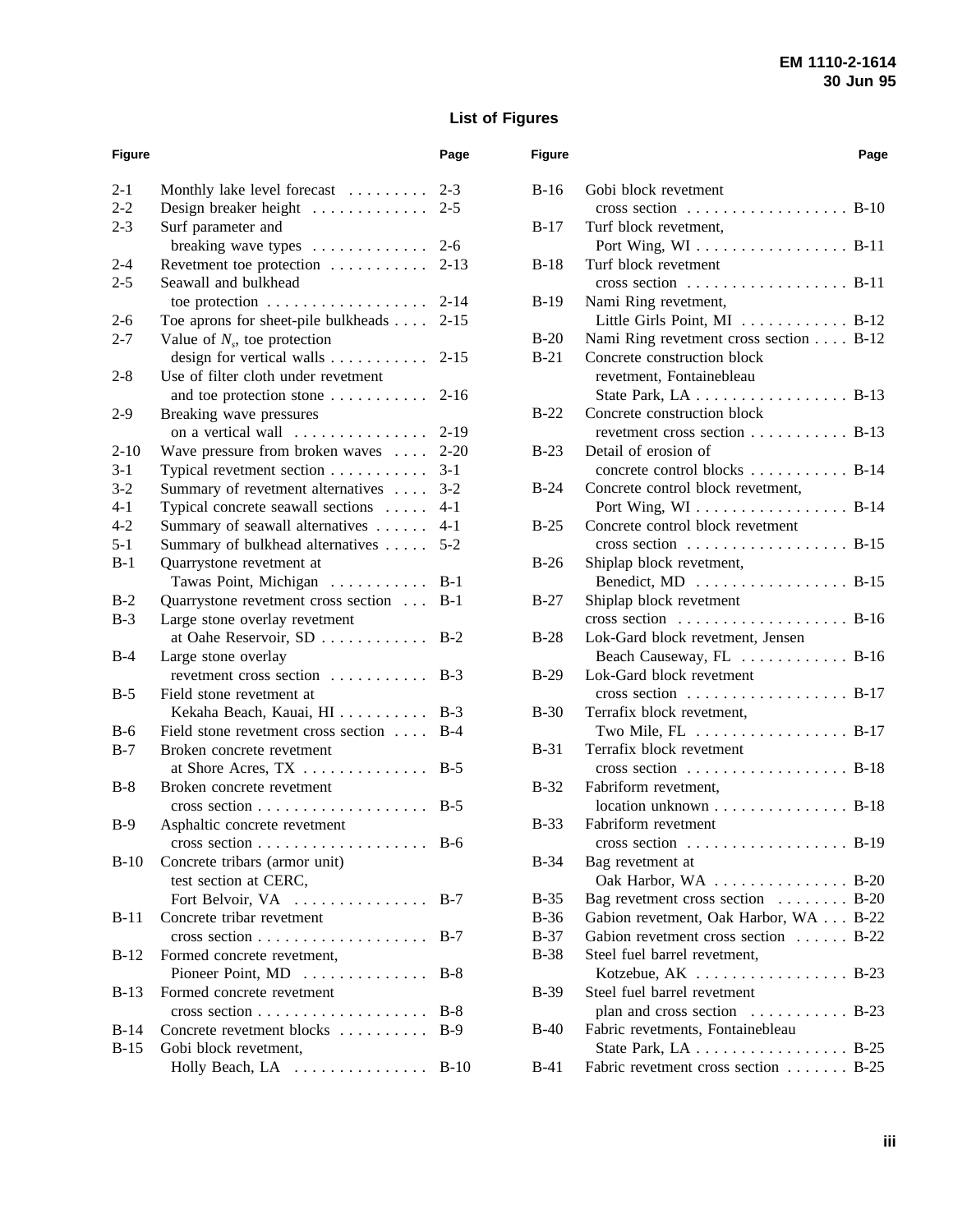| $B-42$ | Concrete slab revetment,                                      | $B-26$ |
|--------|---------------------------------------------------------------|--------|
| $B-43$ | Concrete slab revetment                                       |        |
|        |                                                               | $B-26$ |
| $B-44$ | Soil cement revetment,                                        |        |
|        | Bonny Dam, CO                                                 | $B-27$ |
| $B-45$ | Soil cement revetment cross section                           | $B-27$ |
| $B-46$ | Tire mattress revetment,<br>Fontainebleau State Park, LA      | $B-28$ |
| $B-47$ | Tire mattress revetment                                       |        |
|        |                                                               | $B-28$ |
| $B-48$ | Landing mat revetment                                         | $B-28$ |
| $B-49$ | Windrow revetment                                             | $B-29$ |
| $B-50$ | Protective vegetative plantings                               | $B-30$ |
| $C-1$  | Curved-face seawall Galveston, TX                             | $C-1$  |
| $C-2$  | Curved-face seawall cross section                             | $C-1$  |
| $C-3$  | Stepped-face seawall,                                         |        |
|        | Harrison County, MS                                           | $C-2$  |
| $C-4$  | Stepped-face seawall cross section                            | $C-2$  |
| $C-5$  | Combination stepped- and curved-face                          |        |
|        | seawall, San Francisco, CA                                    | $C-3$  |
| $C-6$  | Combination stepped- and                                      |        |
|        | curved-face seawall cross section                             | C-3    |
| $C-7$  | Rubble-mound seawall,                                         |        |
|        | Fernandina Beach, FL                                          | $C-4$  |
| C-8    | Rubble-mound seawall                                          |        |
|        |                                                               | $C-4$  |
| $D-1$  | Sheet-pile bulkhead,                                          |        |
|        | Lincoln Township, MI                                          | $D-2$  |
| $D-2$  | Steel sheet-pile bulkhead                                     | $D-2$  |
| $D-3$  | Timber sheet-pile bulkhead,                                   |        |
|        | possibly at Fort Story, VA                                    | $D-3$  |
| $D-4$  | Construction details of                                       |        |
|        | timber sheet pile bulkhead                                    | $D-3$  |
| $D-5$  | Aluminum sheet-pile bulkhead                                  |        |
|        | cross section<br>.                                            | $D-4$  |
| $D-6$  | Concrete sheet-pile bulkhead,                                 |        |
|        | Folly Beach, SC                                               | $D-4$  |
| $D-7$  | Cellular steel sheet-pile bulkhead,<br>plan and cross section | $D-5$  |
|        | Concrete slab and                                             |        |
| $D-8$  |                                                               | $D-5$  |
|        | king-pile bulkhead<br>.                                       |        |
| $D-9$  | Concrete slab and king-pile                                   |        |
|        | bulkhead cross section                                        | $D-6$  |

| Figure      |                                                               | Page  | <b>Figure</b> |                                                          | Page |
|-------------|---------------------------------------------------------------|-------|---------------|----------------------------------------------------------|------|
| $B-42$      | Concrete slab revetment,                                      |       | $D-10$        | Railroad ties and steel                                  |      |
|             | Alameda, CA B-26                                              |       |               | H-pile bulkhead, Port Wing, WI D-7                       |      |
| $B-43$      | Concrete slab revetment                                       |       | $D-11$        | Railroad ties and steel                                  |      |
|             | cross section B-26                                            |       |               | H-pile bulkhead cross section  D-7                       |      |
| $B-44$      | Soil cement revetment,                                        |       | $D-12$        | Treated timber bulkhead,                                 |      |
|             | Bonny Dam, CO B-27                                            |       |               | Oak Harbor, WA D-8                                       |      |
| $B-45$      | Soil cement revetment cross section  B-27                     |       | $D-13$        | Treated timber bulkhead                                  |      |
| <b>B-46</b> | Tire mattress revetment,                                      |       |               | cross section  D-8                                       |      |
|             | Fontainebleau State Park, LA  B-28                            |       | $D-14$        | Untreated log bulkhead,                                  |      |
| $B-47$      | Tire mattress revetment                                       |       |               | Oak Harbor, WA D-9                                       |      |
|             |                                                               |       | $D-15$        | Untreated log bulkhead                                   |      |
| $B-48$      | Landing mat revetment  B-28                                   |       |               | cross section  D-9                                       |      |
| B-49        | Windrow revetment $\dots \dots \dots \dots$ B-29              |       | $D-16$        | Hogwire fence and sandbag                                |      |
| <b>B-50</b> | Protective vegetative plantings B-30                          |       |               | bulkhead, Basin Bayou                                    |      |
| C-1         | Curved-face seawall Galveston, TX C-1                         |       |               | Recreation Area, FL D-10                                 |      |
| $C-2$       | Curved-face seawall cross section  C-1                        |       | $D-17$        | Hogwire fence and sandbag                                |      |
| $C-3$       | Stepped-face seawall,                                         |       |               | bulkhead cross section  D-10                             |      |
|             |                                                               |       | $D-18$        | Used rubber tire and timber post                         |      |
| $C-4$       | Stepped-face seawall cross section C-2                        |       |               | bulkhead, Oak Harbor, WA D-11                            |      |
| $C-5$       | Combination stepped- and curved-face                          |       | $D-19$        | Used rubber tire and timber post                         |      |
|             | seawall, San Francisco, CA                                    | $C-3$ |               | bulkhead cross section  D-11                             |      |
| $C-6$       | Combination stepped- and                                      |       | $D-20$        | Timber crib bulkhead                                     |      |
|             | curved-face seawall cross section                             | $C-3$ |               | cross section $\dots \dots \dots \dots \dots \dots$ D-12 |      |
| $C-7$       | Rubble-mound seawall,                                         |       | $D-21$        | Stacked rubber tire                                      |      |
|             | Fernandina Beach, FL                                          | $C-4$ |               | bulkhead, Port Wing, WI D-12                             |      |
| $C-8$       | Rubble-mound seawall                                          |       | $D-22$        | Stacked rubber tire bulkhead                             |      |
|             |                                                               |       |               | cross section  D-13                                      |      |
| $D-1$       | Sheet-pile bulkhead,                                          |       | $D-23$        | Used concrete pipe bulkhead,                             |      |
|             | Lincoln Township, MI D-2                                      |       | $D-24$        | Beach City, TX D-13                                      |      |
| $D-2$       | Steel sheet-pile bulkhead                                     |       |               | Used concrete pipe bulkhead<br>cross section  D-14       |      |
| $D-3$       |                                                               |       | $D-25$        |                                                          |      |
|             | Timber sheet-pile bulkhead,<br>possibly at Fort Story, VA D-3 |       |               | Longard tube bulkhead,                                   |      |
| $D-4$       | Construction details of                                       |       | $D-26$        | Longard tube bulkhead                                    |      |
|             | timber sheet pile bulkhead D-3                                |       |               | cross section  D-15                                      |      |
| $D-5$       | Aluminum sheet-pile bulkhead                                  |       | $D-27$        | Stacked bag bulkhead                                     |      |
|             |                                                               | $D-4$ |               | cross section $\ldots \ldots \ldots \ldots \ldots$ D-16  |      |
| D-6         | Concrete sheet-pile bulkhead,                                 |       | $D-28$        | Gabion bulkhead, possibly in                             |      |
|             | Folly Beach, SC                                               | $D-4$ |               | Sand Point, MI D-16                                      |      |
| D-7         | Cellular steel sheet-pile bulkhead,                           |       | $D-29$        | Gabion bulkhead cross section D-16                       |      |
|             | plan and cross section $\dots \dots \dots$                    | $D-5$ | $E-1$         | Site conditions for sample problem $\dots$ E-1           |      |
| D-8         | Concrete slab and                                             |       | $E-2$         | Revetment section alternatives E-6                       |      |
|             | king-pile bulkhead $\dots \dots \dots \dots$ D-5              |       | $E-3$         | Bulkhead section alternatives E-8                        |      |
| D-9         | Concrete slab and king-pile                                   |       |               |                                                          |      |
|             |                                                               |       |               |                                                          |      |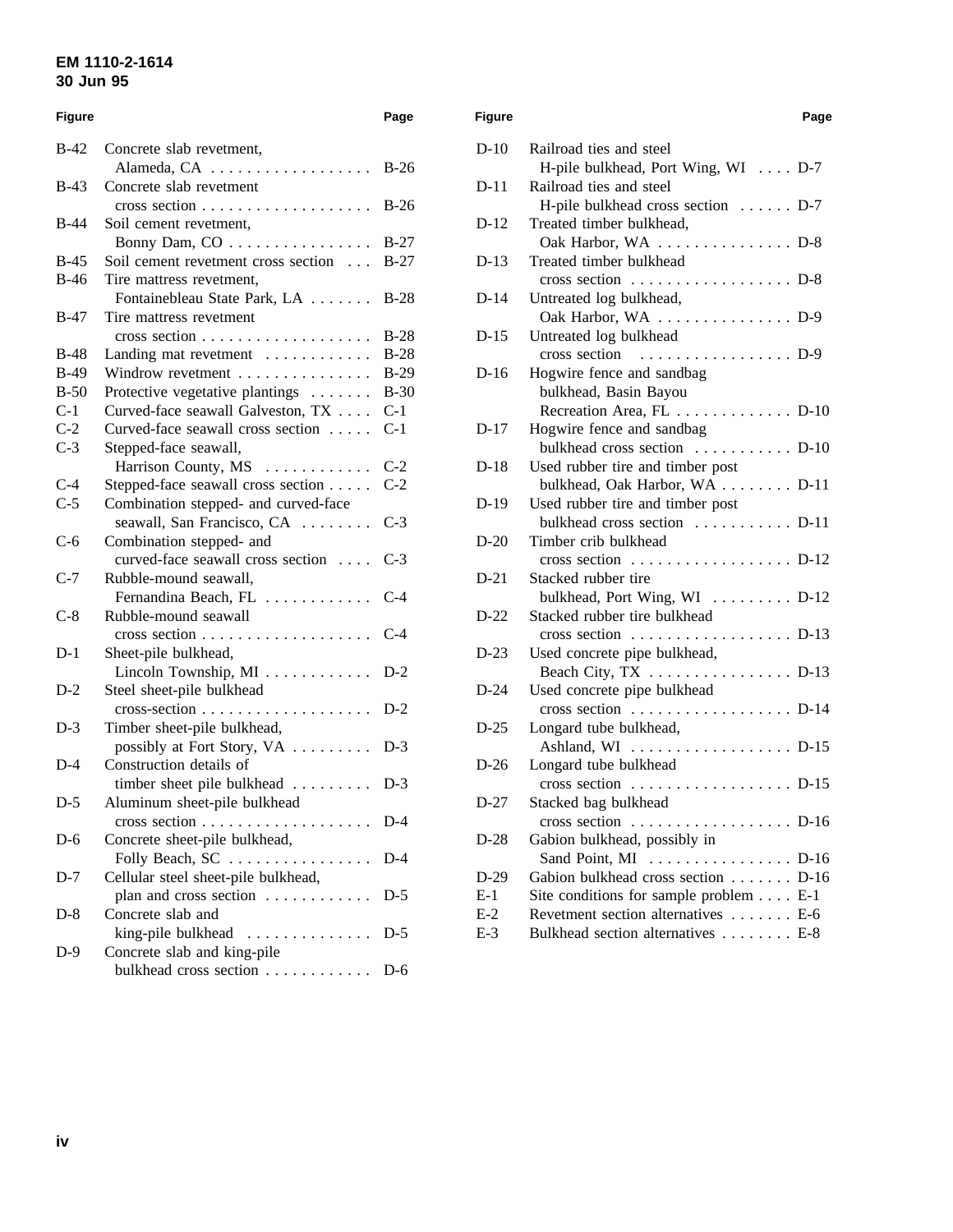# **List of Tables**

| <b>Table</b> |                                                        | Page | <b>Table</b> |                                                     | Page |
|--------------|--------------------------------------------------------|------|--------------|-----------------------------------------------------|------|
| $2 - 1$      | Relationships Among $T_p$ , $T_s$ , and $T_z$ 2-4      |      | E-4          | Site Preparation Costs for                          |      |
| $2 - 2$      | Rough Slope Runup                                      |      |              | Revetment Alternative  E-9                          |      |
|              | Correction Factors 2-7                                 |      | $E-5$        | Material Costs for Armor                            |      |
| $2 - 3$      | Suggested Values for Use in                            |      |              | Stone Revetment Alternative  E-9                    |      |
|              | Determining Armor Weight                               |      | E-6          | Material Costs for Concrete                         |      |
|              | (Breaking Wave Conditions)  2-9                        |      |              | Block Revetment Alternative E-10                    |      |
| $2 - 4$      | Layer Coefficients and Porosity                        |      | $E-7$        | Material Costs for Gabion                           |      |
|              | for Various Armor Units $\ldots \ldots \ldots$ 2-11    |      |              | Revetment Option $\dots \dots \dots \dots$ . E-10   |      |
| $2 - 5$      | $H/H_{D=0}$ for Cover Layer Damage                     |      | $E-8$        | Material Costs for Soil-                            |      |
|              | Levels for Various Armor Types 2-11                    |      |              | Cement Revetment Option E-10                        |      |
| $2 - 6$      | Galvanic Series in Seawater  2-17                      |      | $E-9$        | Summary of Initial Costs                            |      |
| $6 - 1$      | <b>Environmental Design Considerations</b>             |      |              | for the Revetment Options E-10                      |      |
|              | for Revetments, Seawalls,                              |      | $E-10$       | Material Costs for Steel                            |      |
|              | and Bulkheads $\ldots \ldots \ldots \ldots \ldots 6-3$ |      |              | Sheetpile Bulkhead Option  E-11                     |      |
| $B-1$        | Shiplap Block Weights  B-15                            |      | $E-11$       | Material Costs for Railroad Ties                    |      |
| $E-1$        | Predicted Runup and Required                           |      |              | and Steel H-Pile Bulkhead Option E-11               |      |
|              | <b>Crest Elevations for Sample</b>                     |      | $E-12$       | Material Costs for Gabion                           |      |
|              | Revetments Options  E-5                                |      |              | Bulkhead Option E-12                                |      |
| $E-2$        | Estimated Toe Scour Depths for                         |      | $E-13$       | Summary of Initial Costs for                        |      |
|              | Sample Revetment Options  E-5                          |      |              | the Bulkhead Options $\dots \dots \dots \dots$ E-12 |      |
| $E-3$        | Summary of Revetment                                   |      | $E-14$       | Summary of Annual Costs for                         |      |
|              | Design Options $\dots \dots \dots \dots \dots$ E-7     |      |              | Revetment and Bulkhead Options E-12                 |      |

| <b>Table</b> |                                       | Page |
|--------------|---------------------------------------|------|
| $E-4$        | Site Preparation Costs for            |      |
|              | Revetment Alternative  E-9            |      |
| $E-5$        | Material Costs for Armor              |      |
|              | Stone Revetment Alternative  E-9      |      |
| $E-6$        | <b>Material Costs for Concrete</b>    |      |
|              | Block Revetment Alternative E-10      |      |
| $E-7$        | Material Costs for Gabion             |      |
|              | Revetment Option E-10                 |      |
| $E-8$        | Material Costs for Soil-              |      |
|              | Cement Revetment Option E-10          |      |
| $E-9$        | Summary of Initial Costs              |      |
|              | for the Revetment Options  E-10       |      |
| $E-10$       | Material Costs for Steel              |      |
|              | Sheetpile Bulkhead Option E-11        |      |
| $E-11$       | Material Costs for Railroad Ties      |      |
|              | and Steel H-Pile Bulkhead Option E-11 |      |
| $E-12$       | Material Costs for Gabion             |      |
|              | Bulkhead Option  E-12                 |      |
| $E-13$       | Summary of Initial Costs for          |      |
|              | the Bulkhead Options E-12             |      |
| $E-14$       | Summary of Annual Costs for           |      |
|              | Revetment and Bulkhead Options  E-12  |      |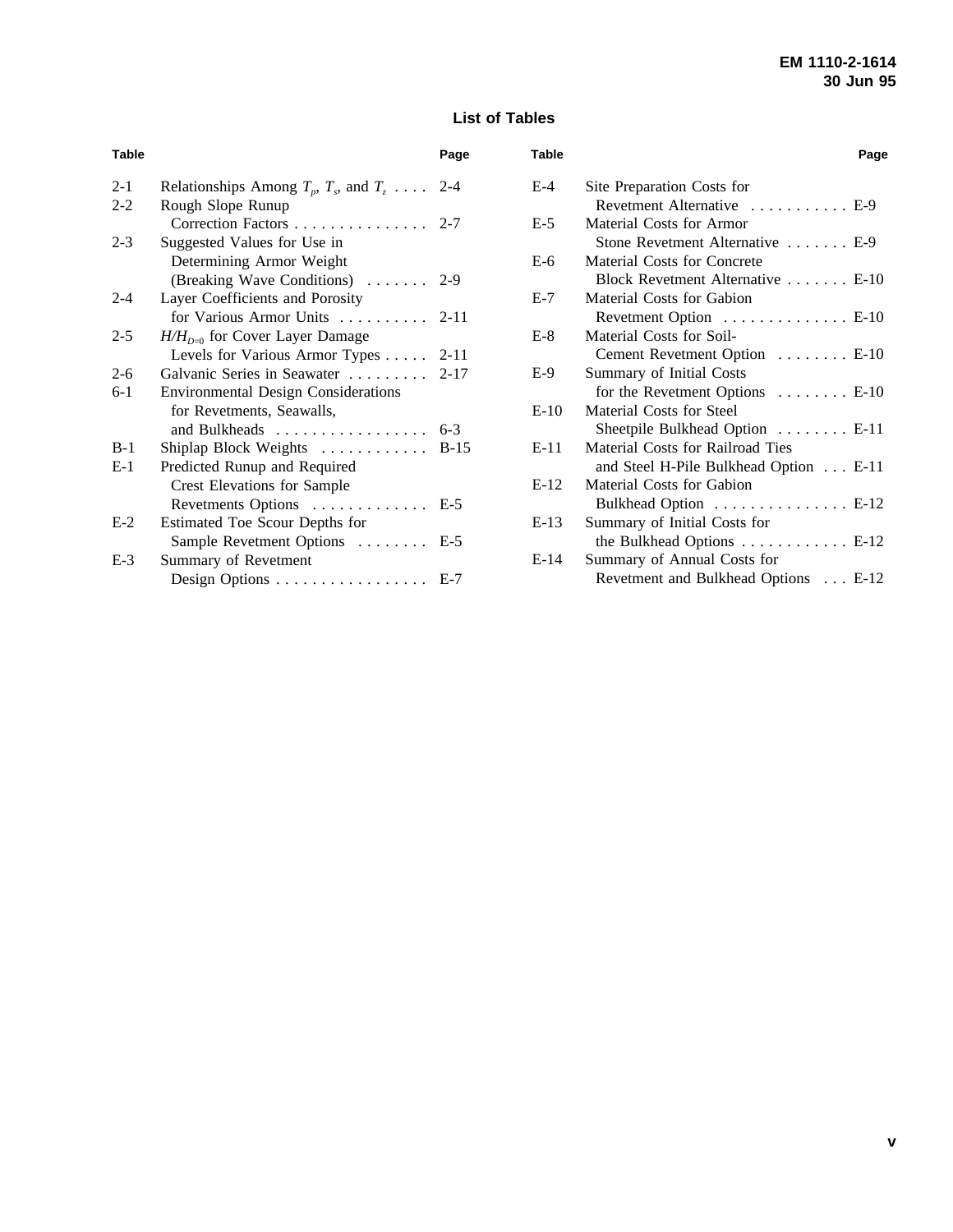# **Chapter 1 Introduction**

#### **1-1. Purpose**

This manual provides guidance for the design of coastal revetments, seawalls, and bulkheads.

#### **1-2. Applicability**

This manual applies to HQUSACE elements, major subordinate commands, districts, laboratories, and field operating activities having civil works responsibilities.

#### **1-3. References**

Required and related publications are listed in Appendix A. Bibliographic items are cited in the text by author and year of publication, with full references listed in Appendix A. If any reference item contains information conflicting with this manual, provisions of this manual govern.

#### **1-4. Background**

Structures are often needed along either bluff or beach shorelines to provide protection from wave action or to retain *in situ* soil or fill. Vertical structures are classified as either seawalls or bulkheads, according to their function, while protective materials laid on slopes are called revetments.

*a. Revetments*. Revetments are generally constructed of durable stone or other materials that will provide sufficient armoring for protected slopes. They consist of an armor layer, filter layer(s), and toe protection. The armor layer may be a random mass of stone or concrete rubble or a well-ordered array of structural elements that interlock to form a geometric pattern. The filter assures drainage and retention of the underlying soil. Toe protection is needed to provide stability against undermining at the bottom of the structure.

*b. Bulkheads and seawalls.* The terms *bulkhead* and *seawall* are often used interchangeably. However, a bulkhead is primarily intended to retain or prevent sliding of the land, while protecting the upland area against wave action is of secondary importance. Seawalls, on the other hand, are more massive structures whose primary purpose is interception of waves. Bulkheads may be either cantilevered or anchored (like sheetpiling) or gravity structures (such as rock-filled timber cribs). Their use is limited to those areas where wave action can be resisted by such materials. In areas of intense wave action, massive concrete seawalls are generally required. These may have either vertical, concave, or stepped seaward faces.

*c. Disadvantages.* Revetments, bulkheads, and seawalls mainly protect only the upland area behind them. All share the disadvantage of being potential wave reflectors that can erode a beach fronting the structure. This problem is most prevalent for vertical structures that are nearly perfect wave reflectors and is progressively less prevalent for curved, stepped, and rough inclined structures that absorb or dissipate increasing amounts of wave energy.

#### **1-5. Discussion**

The designer is responsible for developing a suitable solution which is economical and achieves the project's purpose (see EM 1110-2-3300). Caution should be exercised, however, when using this manual for anything beyond preliminary design in which the primary goal is cost estimating and screening of alternatives. Final design of large projects usually requires verification by hydraulic model studies. The construction costs of large projects offer considerable opportunities for refinements and possible cost savings as a result of model studies. Model studies should be conducted for all but small projects where limited budgets control and the consequences of failure are not serious.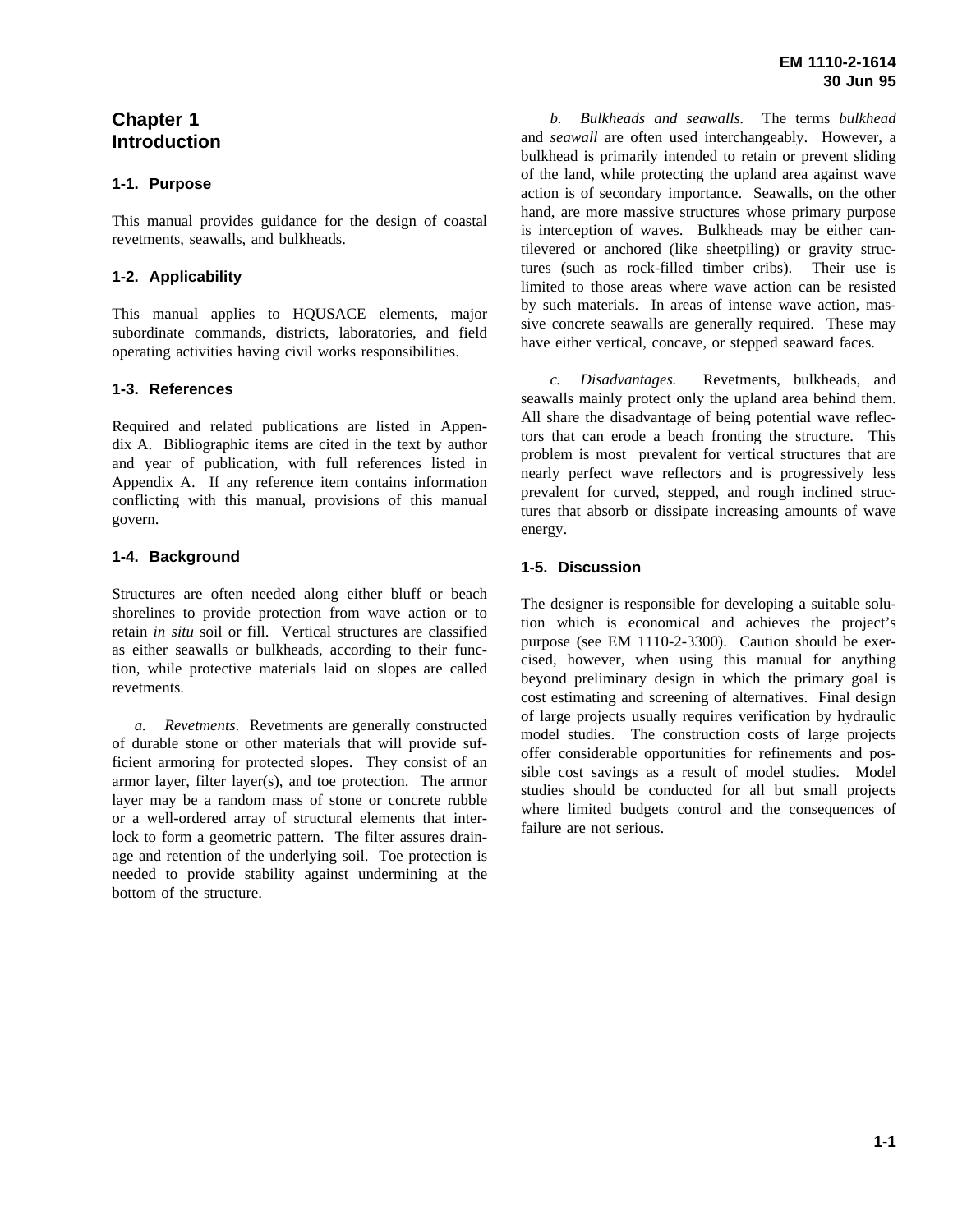#### **2-1. Shoreline Use**

Some structures are better suited than others for particular shoreline uses. Revetments of randomly placed stone may hinder access to a beach, while smooth revetments built with concrete blocks generally present little difficulty for walkers. Seawalls and bulkheads can also create an access problem that may require the building of stairs. Bulkheads are required, however, where some depth of water is needed directly at the shore, such as for use by boaters.

#### **2-2. Shoreline Form and Composition**

*a. Bluff shorelines.* Bluff shorelines that are composed of cohesive or granular materials may fail because of scour at the toe or because of slope instabilities aggravated by poor drainage conditions, infiltration, and reduction of effective stresses due to seepage forces. Cantilevered or anchored bulkheads can protect against toe scour and, being embedded, can be used under some conditions to prevent sliding along subsurface critical failure planes. The most obvious limiting factor is the height of the bluff, which determines the magnitude of the earth pressures that must be resisted, and, to some extent, the depth of the critical failure surface. Care must be taken in design to ascertain the relative importance of toe scour and other factors leading to slope instability. Gravity bulkheads and seawalls can provide toe protection for bluffs but have limited applicability where other slope stability problems are present. Exceptions occur in cases where full height retention is provided for low bluffs and where the retained soil behind a bulkhead at the toe of a higher bluff can provide sufficient weight to help counterbalance the active thrust of the bluff materials.

*b. Beach shorelines.* Revetments, seawalls, and bulkheads can all be used to protect backshore developments along beach shorelines. As described in paragraph 1-4*c*, an important consideration is whether wave reflections may erode the fronting beach.

#### **2-3. Seasonal Variations of Shoreline Profiles**

Beach recession in winter and growth in summer can be estimated by periodic site inspections and by computed variations in seasonal beach profiles. The extent of winter beach profile lowering will be a contributing factor in determining the type and extent of needed toe protection.

#### **2-4. Design Conditions for Protective Measures**

Structures must withstand the greatest conditions for which damage prevention is claimed in the project plan. All elements must perform satisfactorily (no damage exceeding ordinary maintenance) up to this condition, or it must be shown that an appropriate allowance has been made for deterioration (damage prevention adjusted accordingly and rehabilitation costs amortized if indicated). As a minimum, the design must successfully withstand conditions which have a 50 percent probability of being exceeded during the project's economic life. In addition, failure of the project during probable maximum conditions should not result in a catastrophe (i.e., loss of life or inordinate loss of money).

#### **2-5. Design Water Levels**

The maximum water level is needed to estimate the maximum breaking wave height at the structure, the amount of runup to be expected, and the required crest elevation of the structure. Minimum expected water levels play an important role in anticipating the amount of toe scour that may occur and the depth to which the armor layer should extend.

*a. Astronomical tides.* Changes in water level are caused by astronomical tides with an additional possible component due to meteorological factors (wind setup and pressure effects). Predicted tide levels are published annually by the National Oceanic and Atmospheric Administration (NOAA). The statistical characteristics of astronomical tides at various U.S. ports were analyzed in Harris (1981) with probability density functions of water levels summarized in a series of graphs and tables. Similar tables are available for the Atlantic Coast in Ebersole (1982) which also includes estimates of storm surge values.

*b. Storm surge.* Storm surge can be estimated by statistical analysis of historical records, by methods described in Chapter 3 of the Shore Protection Manual (SPM), or through the use of numerical models. The numerical models are usually justified only for large projects. Some models can be applied to open coast studies, while others can be used for bays and estuaries where the effects of inundation must be considered.

*c. Lake levels.* Water levels on the Great Lakes are subject to both periodic and nonperiodic changes. Records dating from 1836 reveal seasonal and annual changes due to variations in precipitation. Lake levels (particularly Ontario and Superior) are also partially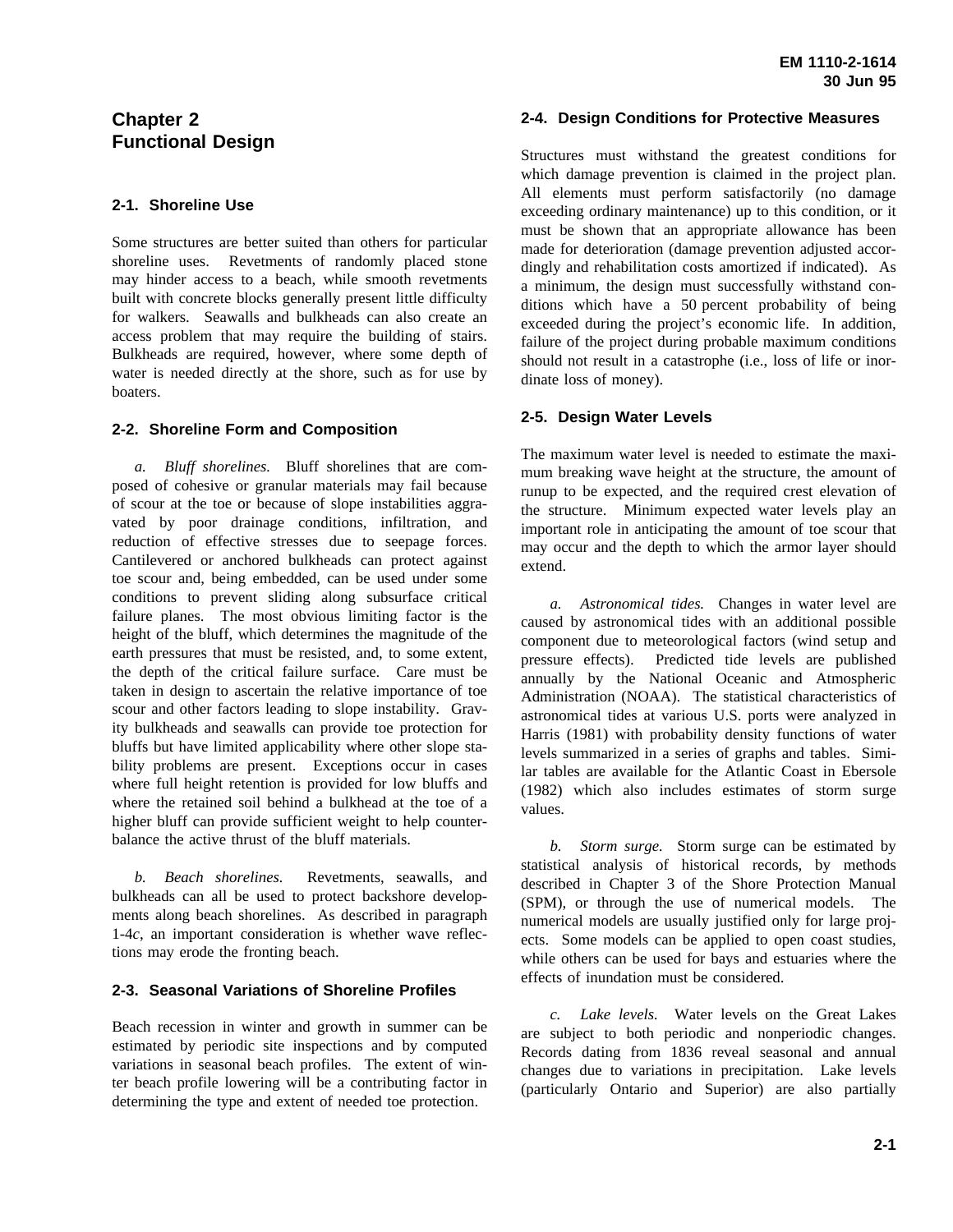controlled by regulatory works operated jointly by Canadian and U.S. authorities. These tend to minimize water level variations in those lakes. Six-month forecasts of lake levels are published monthly by the Detroit District (Figure 2-1).

#### **2-6. Design Wave Estimation**

Wave heights and periods should be chosen to produce the most critical combination of forces on a structure with due consideration of the economic life, structural integrity, and hazard for events that may exceed the design conditions (see paragraph 2-4). Wave characteristics may be based on an analysis of wave gauge records, visual observations of wave action, published wave hindcasts, wave forecasts, or the maximum breaking wave at the site. Wave characteristics derived from such methods may be for deepwater locations and must be transformed to the structure site using refraction and diffraction techniques as described in the SPM. Wave analyses may have to be performed for extreme high and low design water levels and for one or more intermediate levels to determine the critical design conditions.

#### **2-7. Wave Height and Period Variability and Significant Waves**

#### *a. Wave height.*

(1) A given wave train contains individual waves of varying height and period. The significant wave height,  $H<sub>o</sub>$ , is defined as the average height of the highest one-third of all the waves in a wave train. Other wave heights such as  $H_{10}$  and  $H_1$  can also be designated, where  $H_{10}$  is the average of the highest 10 percent of all waves, and  $H_1$  is the average of the highest 1 percent of all waves. By assuming a Rayleigh distribution, it can be stated that

$$
H_{10} \approx 1.27 \, H_s \tag{2-1}
$$

and

$$
H_{1} \approx 1.67 \, H_{s} \tag{2-2}
$$

(2) Available wave information is frequently given as the energy-based height of the zeroth moment,  $H_{mo}$ . In deep water,  $H_s$  and  $H_{mo}$  are about equal; however, they may be significantly different in shallow water due to shoaling (Thompson and Vincent 1985). The following equation may be used to equate  $H_s$  from energy-based wave parameters (Hughes and Borgman 1987):

$$
\frac{H_s}{H_{mo}} = \exp\left[C_0 \left(\frac{d}{g T_p^2}\right)^{C_1}\right]
$$
\n(2-3)

where

- $C_0$ ,  $C_1$  = regression coefficients given as 0.00089 and 0.834, respectively
- $d =$  water depth at point in question (i.e., toe of structure)
- $g =$  acceleration of gravity
- $T_p$  = period of peak energy density of the wave spectrum

A conservative value of  $H<sub>s</sub>$  may be obtained by using 0.00136 for  $C_0$ , which gives a reasonable upper envelope for the data in Hughes and Borgman. Equation 2-3 should not be used for

$$
\frac{d}{gT_p^2} < 0.0005\tag{2-4}
$$

or where there is substantial wave breaking.

(3) In shallow water,  $H<sub>s</sub>$  is estimated from deepwater conditions using the irregular wave shoaling and breaking model of Goda (1975, 1985) which is available as part of the Automated Coastal Engineering System (ACES) package (Leenknecht et al. 1989). Goda (1985) recommends for the design of rubble structures that if the depth is less than one-half the deepwater significant wave height, then design should be based on the significant wave height at a depth equal to one-half the significant deepwater wave height.

*b. Wave period.* Wave period for spectral wave conditions is typically given as period of the peak energy density of the spectrum,  $T_p$ . However, it is not uncommon to find references and design formulae based on the average wave period  $(T_z)$  or the significant wave period (*Ts* , average period of the one-third highest waves). Rough guidance on the relationship among these wave periods is given in Table 2.1.

*c. Stability considerations.* The wave height to be used for stability considerations depends on whether the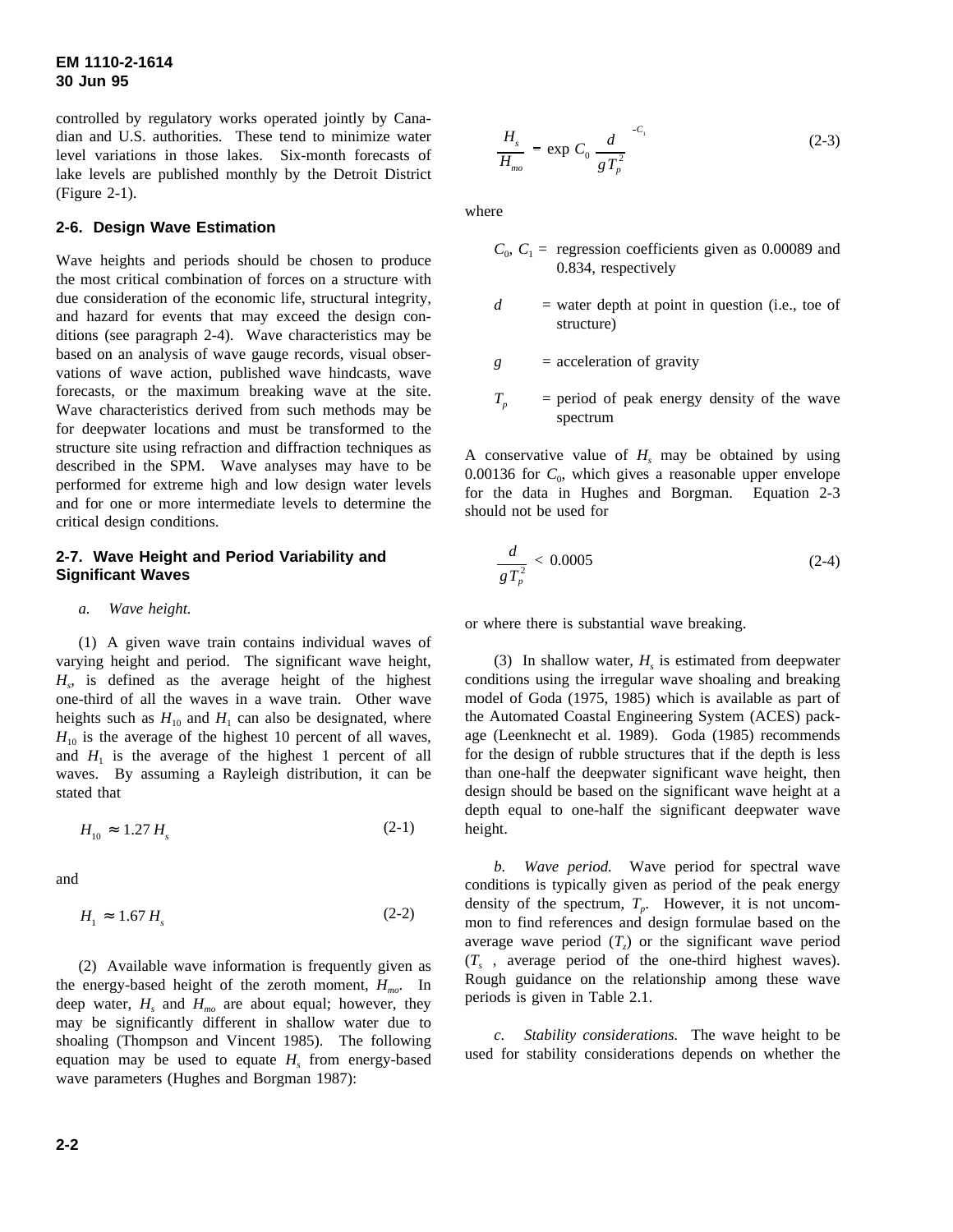

**Figure 2-1. Monthly lake level forecast**

structure is rigid, semirigid, or flexible. Rigid structures that could fail catastrophically if overstressed may warrant design based on  $H<sub>1</sub>$ . Semirigid structures may warrant a design wave between  $H_1$  and  $H_{10}$ . Flexible structures are usually designed for  $H_s$  or  $H_{10}$ . Stability coefficients are coupled with these wave heights to develop various degrees of damage, including no damage.

#### **2-8. Wave Gauges and Visual Observations**

Available wave data for use by designers is often sparse and limited to specific sites. In addition, existing gauge data are sometimes analog records which have not been analyzed and that are difficult to process. Project funding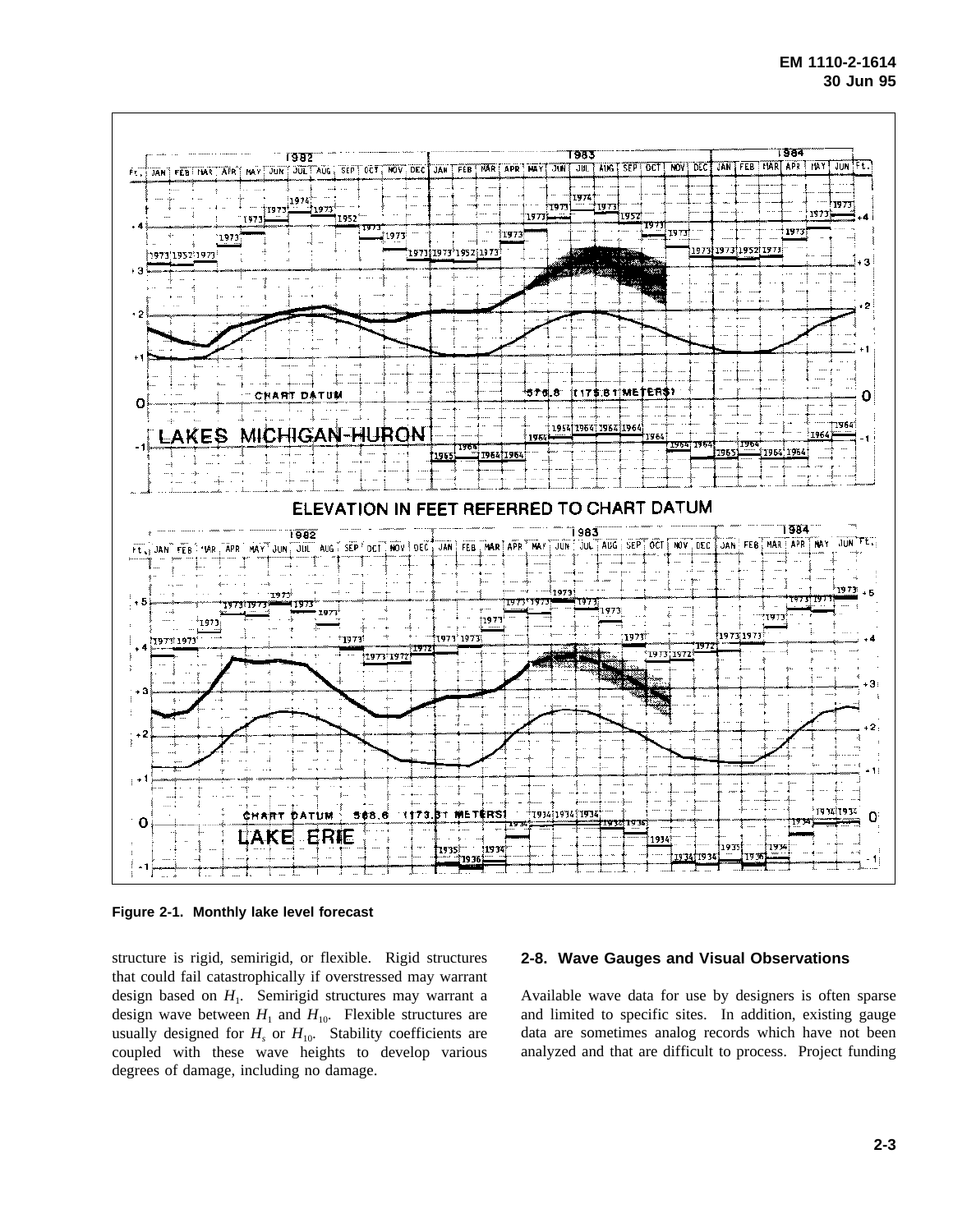#### **EM 1110-2-1614 30 Jun 95**

**Table 2-1 Relationships among**  $T_p$ ,  $T_s$ , and  $T_s$  $T_z/T_p$   $T_s/T_p$  Comments γ 0.67 0.80 0.80 Severe surf zone conditions<sup>1</sup> 0.74 0.88 0.88 Pierson-Moskowitz spectrum<sup>2</sup> 1.0 0.80 0.93 0.93 Typical JONSWAP spectrum<sup>2</sup> 3.3 0.87 0.96 0.96 Swell from distant storms<sup>2</sup> 0.00

 $<sup>1</sup>$  Developed from data in Ahrens (1987).</sup>

<sup>2</sup> Developed from Goda (1987).

and time constraints may prohibit the establishment of a viable gauging program that would provide sufficient digital data for reliable study. Visual observations from shoreline points are convenient and inexpensive, but they have questionable accuracy, are often skewed by the omission of extreme events, and are sometimes difficult to extrapolate to other sites along the coast. A visual wave observation program is described in Schneider (1981). Problems with shipboard observations are similar to shore observations.

#### **2-9. Wave Hindcasts**

Designers should use the simple hindcasting methods in ACES (Leenknecht et al. 1989) and hindcasts developed by the U.S. Army Engineer Waterways Experiment Station (WES) (Resio and Vincent 1976-1978; Corson et al. 1981) for U.S. coastal waters using numerical models. These later results are presented in a series of tables for each of the U.S. coasts. They give wave heights and periods as a function of season, direction of wave approach, and return period; wave height as a function of return period and seasons combined; and wave period as a function of wave height and approach angle. Several other models exist for either shallow or deep water. Specific applications depend on available wind data as well as bathymetry and topography. Engineers should stay abreast of developments and choose the best method for a given analysis. Contact the Coastal Engineering Research Center (CERC) at WES for guidance in special cases.

#### **2-10. Wave Forecasts**

Wave forecasts can be performed using the same methodologies as those for the wave hindcasts. Normally, the Corps hindcasts waves for project design, and the Navy forecasts waves to plan naval operations.

#### **2-11. Breaking Waves**

*a*. Wave heights derived from a hindcast should be checked against the maximum breaking wave that can be supported at the site given the available depth at the design still-water level and the nearshore bottom slope. Figure 2-2 (Weggel 1972) gives the maximum breaker height,  $H_b$ , as a function of the depth at the structure,  $d_s$ , nearshore bottom slope, *m*, and wave period, *T*. Design wave heights, therefore, will be the *smaller* of the maximum breaker height or the hindcast wave height.

*b*. For the severe conditions commonly used for design,  $H_{mg}$  may be limited by breaking wave conditions. A reasonable upper bound for  $H_{mo}$  is given by

$$
\left(H_{mo}\right)_{\text{max}} = 0.10 L_p \tanh\left(\frac{2\pi d}{L_p}\right) \tag{2-5}
$$

where  $L_p$  is wavelength calculated using  $T_p$  and  $d$ .

#### **2-12. Height of Protection**

When selecting the height of protection, one must consider the maximum water level, any anticipated structure settlement, freeboard, and wave runup and overtopping.

#### **2-13. Wave Runup**

Runup is the vertical height above the still-water level (swl) to which the uprush from a wave will rise on a structure. Note that it is not the distance measured along the inclined surface.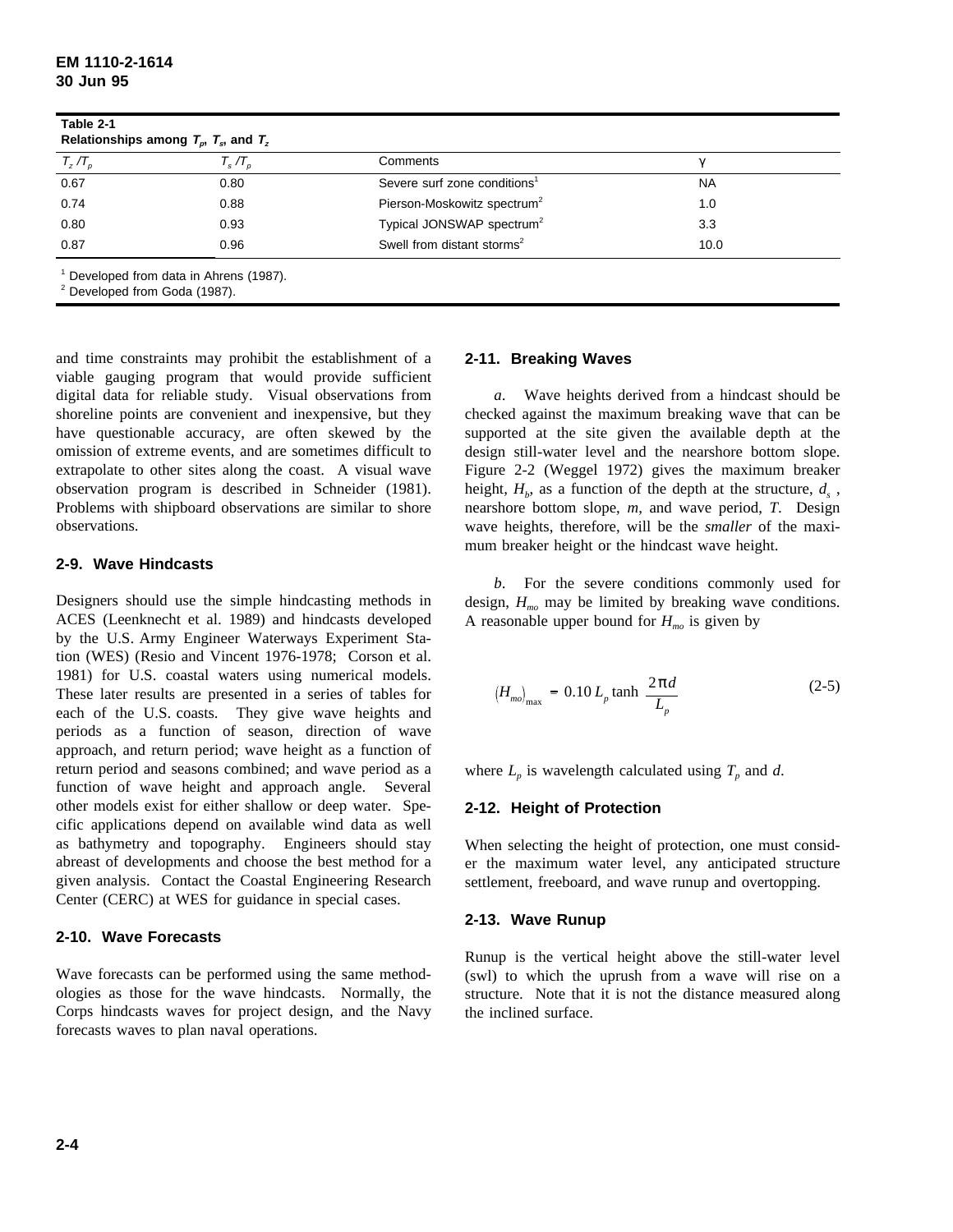

**Figure 2-2. Design breaker height**

#### *a. Rough slope runup.*

(1) Maximum runup by irregular waves on riprapcovered revetments may be estimated by (Ahrens and Heimbaugh 1988)

$$
\frac{R_{\text{max}}}{H_{\text{mo}}} = \frac{a\xi}{1 + b\xi} \tag{2-6}
$$

where

 $R_{\text{max}} =$  maximum vertical height of the runup above the swl

 $a, b$  = regression coefficients determined as  $1.022$ and 0.247, respectively

$$
\xi
$$
 = surf parameter defined by

$$
\xi = \frac{\tan \theta}{\left(\frac{2\pi H_{\text{mo}}}{g T_p^2}\right)^{1/2}}\tag{2-7}
$$

where  $\theta$  is the angle of the revetment slope with the horizontal. Recalling that the deepwater wavelength may be determined by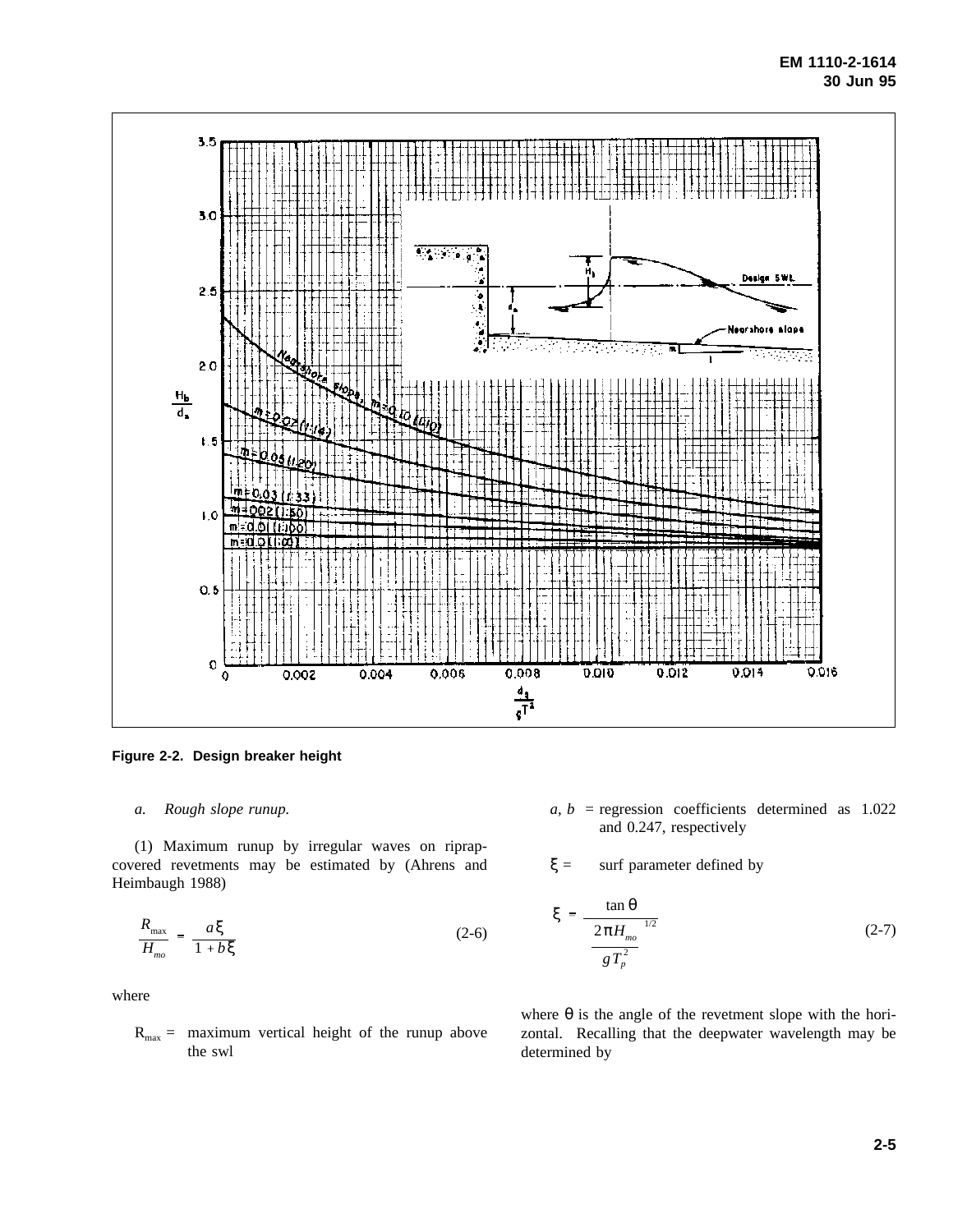$$
L_o = \frac{g T_p^2}{2\pi} \tag{2-8}
$$

the surf parameter is seen to be the ratio of revetment slope to square root of wave steepness. The surf parameter is useful in defining the type of breaking wave conditions expected on the structure, as shown in Figure 2-3.



**Figure 2-3. Surf parameter and breaking wave types**

(2) A more conservative value for  $R_{\text{max}}$  is obtained by using 1.286 for *a* in Equation 2-6. Maximum runups determined using this more conservative value for *a* provide a reasonable upper limit to the data from which the equation was developed.

(3) Runup estimates for revetments covered with materials other than riprap may be obtained with the rough slope correction factors in Table 2-2. Table 2-2 was developed for earlier estimates of runup based on monochromatic wave data and smooth slopes. To use the correction factors in Table 2-2 with the irregular wave rough slope runup estimates of Equation 2-6, multiply  $R_{\text{max}}$  in Equation 2-6 by the correction factor listed in Table 2-2, and divide by the correction factor for quarrystone. For example, to estimate  $R_{\text{max}}$  for a stepped 1:1.5 slope with vertical risers, determine  $R_{\text{max}}$  by Equation 2-6 and multiply by (correction factor for stepped slope/correction factor for quarrystone)  $(0.75/0.60) = 1.25$ .  $R_{\text{max}}$  for the stepped slope is seen to be 25 percent greater than for a riprap slope.

*b. Smooth slope runup.* Runup values for smooth slopes may be found in design curves in the SPM. However, the smooth slope runup curves in the SPM were based on monochromatic wave tests rather than more realistic irregular wave conditions. Using  $H_s$  for wave height with the design curves will yield runup estimates that may be exceeded by as much as 50 percent by waves in the wave train with heights greater than  $H<sub>s</sub>$ . Maximum runup may be estimated by using Equation 2-6 and converting the estimate to smooth slope by dividing the result by the quarrystone rough slope correction factor in Table 2-2.

*c. Runup on walls.* Runup determinations for vertical and curved-face walls should be made using the guidance given in the SPM.

#### **2-14. Wave Overtopping**

*a*. It is generally preferable to design shore protection structures to be high enough to preclude overtopping. In some cases, however, prohibitive costs or other considerations may dictate lower structures than ideally needed. In those cases it may be necessary to estimate the volume of water per unit time that may overtop the structure.

*b*. Wave overtopping of riprap revetments may be estimated from the dimensionless equation (Ward 1992)

$$
Q' = C_0 e^{C_1 F} e^{C_2 m} \tag{2-9}
$$

where *Q*′ is dimensionless overtopping defined as

$$
Q' = \frac{Q}{\left(gH_{mo}^3\right)^{1/2}}
$$
 (2-10)

where *Q* is dimensional overtopping in consistent units, such as  $cfs/ft$ .  $F'$  in Equation 2-9 is dimensionless freeboard defined as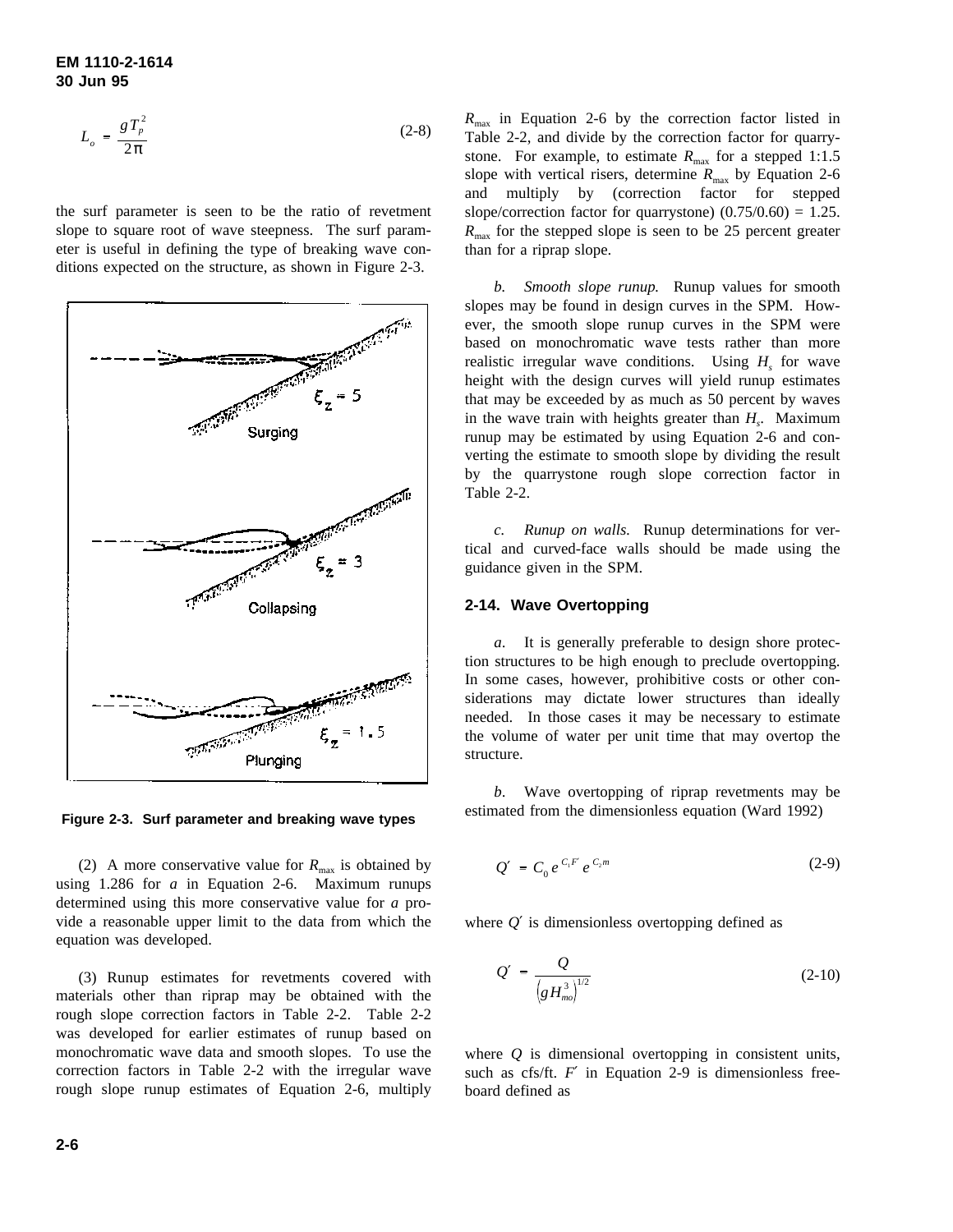**Table 2-2 Rough Slope Runup Correction Factors (Carstea et al. 1975b)**

| Armor Type                         | Slope (cot $\theta$ ) | <b>Relative Size</b><br>$H/K_r^{a,b}$ | <b>Correction Factor</b> |
|------------------------------------|-----------------------|---------------------------------------|--------------------------|
| Quarrystone                        | 1.5                   | 3 to 4                                | 0.60                     |
| Quarrystone                        | 2.5                   | 3 to 4                                | 0.63                     |
| Quarrystone                        | 3.5                   | 3 to 4                                | 0.60                     |
| Quarrystone                        | 5                     | 3                                     | 0.60                     |
| Quarrystone                        | 5                     | 4                                     | 0.68                     |
| Quarrystone                        | 5                     | 5                                     | 0.72                     |
| Concrete Blocks <sup>c</sup>       | Any                   | 6 <sup>b</sup>                        | 0.93                     |
| Stepped slope with vertical risers | 1.5                   | $1 \leq H_o^3/K_r^d$                  | 0.75                     |
| Stepped slope with vertical risers | 2.0                   | $1 \leq H_o^3/K_r^d$                  | 0.75                     |
| Stepped slope with vertical risers | 3.0                   | $1 \leq H_o^3/K_r^d$                  | 0.70                     |
| Stepped slope with rounded edges   | 3.0                   | $1 \leq H_o^3/K_r^d$                  | 0.86                     |
| <b>Concrete Armor Units</b>        |                       |                                       |                          |
| Tetrapods random two layers        | 1.3 to 3.0            |                                       | 0.45                     |
| Tetrapods uniform two layers       | 1.3 to 3.0            |                                       | 0.51                     |
| Tribars random two layers          | 1.3 to 3.0            |                                       | 0.45                     |
| Tribars uniform one layer          | 1.3 to 3.0            |                                       | 0.50                     |

 $a$  K<sub>r</sub> is the characteristic height of the armor unit perpendicular to the slope. For quarrystone, it is the nominal diameter; for armor units, the height above the slope.

<sup>b</sup> Use H<sub>o</sub>' for  $d\llbracket H_o^3 > 3$ ; and the local wave height, H<sub>s</sub> for  $d\llbracket H_o^3 \leq 3$ .

<sup>c</sup> Perforated surfaces of Gobi Blocks, Monoslaps, and concrete masonry units placed hollows up.

 $d K$ , is the riser height.

$$
F' = \frac{F}{\left(H_{mo}^2 L_o\right)^{1/3}}
$$
 (2-11)

where *F* is dimensional freeboard (vertical distance of crest above swl). The remaining terms in Equation 2-9 are *m* (cotangent of revetment slope) and the regression coefficients  $C_0$ ,  $C_1$ , and  $C_2$  defined as

$$
C_0 = 0.4578
$$
  
\n
$$
C_1 = -29.45
$$
  
\n
$$
C_2 = 0.8464
$$
\n(2-12)

variety of fronting berms, revetments, and steps. Information on overtopping rates for a range of configurations is available in Ward and Ahrens (1992). For bulkheads and simple vertical seawalls with no fronting revetment and a small parapet at the crest, the overtopping rate may be calculated from

$$
Q' = C_0 \exp\left[C_1 F' + C_2 \left(\frac{F}{d_s}\right)\right]
$$
 (2-13)

where  $Q'$  is defined in Equation 2-10,  $F'$  is defined in Equation 2-11,  $d<sub>s</sub>$  is depth at structure toe, and the regression coefficients are defined by

$$
C_0 = 0.338
$$
  
\n
$$
C_1 = -7.385
$$
  
\n
$$
C_2 = -2.178
$$
\n(2-14)

The coefficients listed above were determined for dimensionless freeboards in the range  $0.25 < F' < 0.43$ , and revetment slopes of 1:2 and 1:3.5.

*c*. Overtopping rates for seawalls are complicated by the numerous shapes found on the seawall face plus the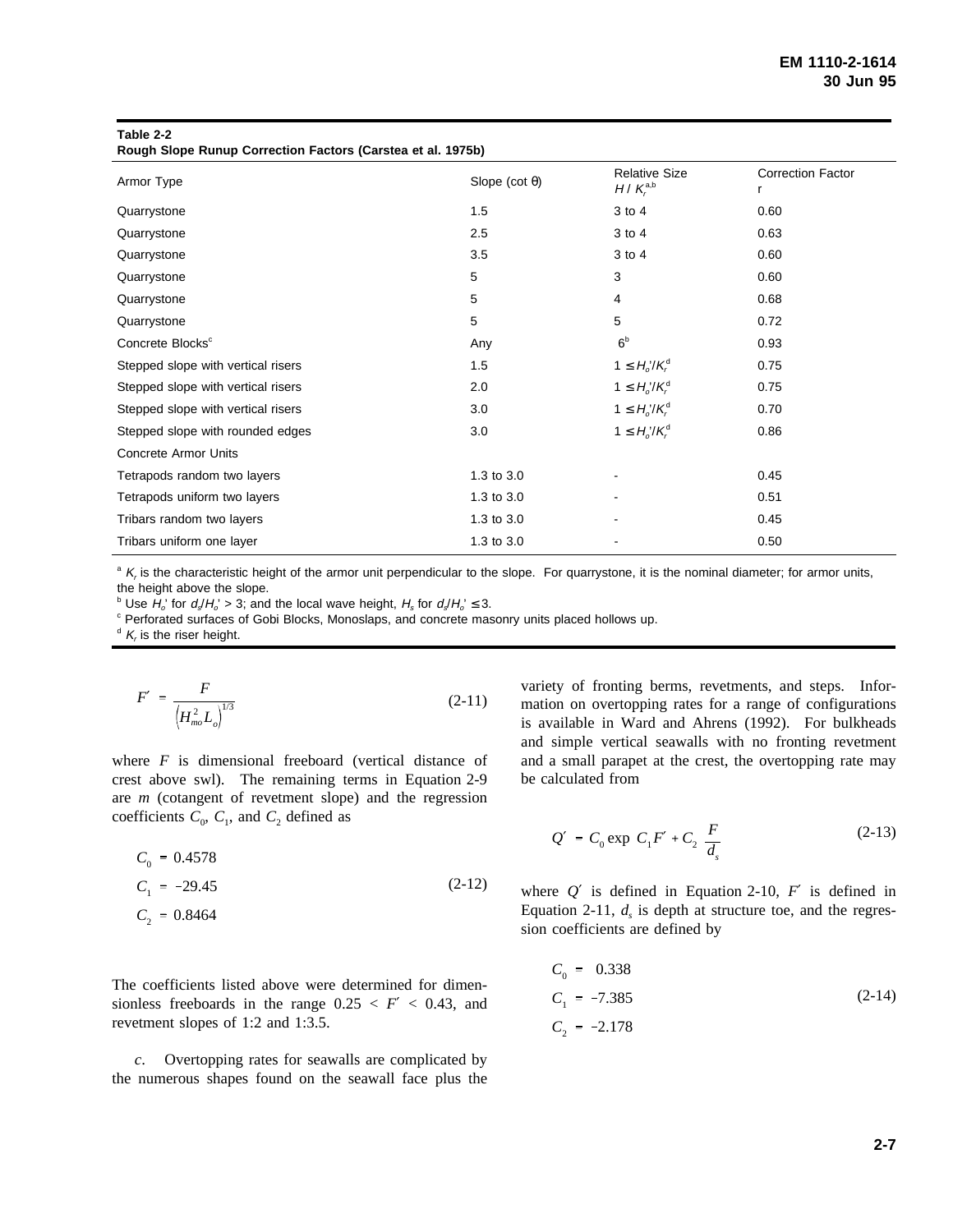For other configurations of seawalls, Ward and Ahrens (1992) should be consulted, or physical model tests should be performed.

#### **2-15. Stability and Flexibility**

Structures can be built by using large monolithic masses that resist wave forces or by using aggregations of smaller units that are placed either in a random or in a well-ordered array. Examples of these are large reinforced concrete seawalls, quarrystone or riprap revetments, and geometric concrete block revetments. The massive monoliths and interlocking blocks often exhibit superior initial strength but, lacking flexibility, may not accommodate small amounts of differential settlement or toe scour that may lead to premature failure. Randomly placed rock or concrete armor units, on the other hand, experience settlement and readjustment under wave attack, and, up to a point, have reserve strength over design conditions. They typically do not fail catastrophically if minor damages are inflicted. The equations in this chapter are suitable for preliminary design for major structures. However, final design will usually require verification of stability and performance by hydraulic model studies. The design guidance herein may be used for final design for small structures where the consequences of failure are minor. For those cases, project funds are usually too limited to permit model studies.

#### **2-16. Armor Unit Stability**

*a*. The most widely used measure of armor unit stability is that developed by Hudson (1961) which is given in Equation 2-15:

$$
W = \frac{\gamma_r H^3}{K_D \left(\frac{\gamma_r}{\gamma_w} - 1\right)^3 \cot \theta}
$$
 (2-15)

where

- $W =$  required individual armor unit weight, lb (or  $W_{50}$ ) for graded riprap)
- $γ<sub>r</sub>$  = specific weight of the armor unit, lb/ft<sup>3</sup>
- $H =$  monochromatic wave height
- $K<sub>D</sub>$  stability coefficient given in Table 2-3
- $\gamma_w$  = specific weight of water at the site (salt or fresh)

#### $\theta$  = is structure slope (from the horizontal)

Stones within the cover layer can range from 0.75 to 1.25 *W* as long as 50 percent weigh at least *W* and the gradation is uniform across the structure's surface. Equation 2-15 can be used for preliminary and final design when  $H$  is less than  $5$  ft and there is no major overtopping of the structure. For larger wave heights, model tests are preferable to develop the optimum design. Armor weights determined with Equation 2-15 for monochromatic waves should be verified during model tests using spectral wave conditions.

*b*. Equation 2-15 is frequently presented as a stability formula with  $N<sub>s</sub>$  as a stability number. Rewriting Equation 2-15 as

$$
N_s = \frac{H}{\left(\frac{W}{\gamma_r}\right)^{1/3} \left(\frac{\gamma_r}{\gamma_w} - 1\right)}
$$
(2-16)

it is readily seen that

$$
N_s = (K_D \cot \theta)^{1/3} \tag{2-17}
$$

By equating Equations 2-16 and 2-17, *W* is readily obtained.

*c*. For irregular wave conditions on revetments of dumped riprap, the recommended stability number is

$$
N_{\rm sz} = 1.14 \cot^{1/6} \theta \tag{2-18}
$$

where  $N_{sz}$  is the zero-damage stability number, and the value 1.14 is obtained from Ahrens (1981b), which recommended a value of 1.45 and using  $H<sub>s</sub>$  with Equation 2-16, then modified based on Broderick (1983), which found using  $H_{10}$  (10 percent wave height, or average of highest 10-percent of the waves) in Equation 2-16 provided a better fit to the data. Assuming a Rayleigh wave height distribution,  $H_{10} \approx 1.27$  H<sub>s</sub>. Because  $H_s$  is more readily available than  $H_{10}$ , the stability number in Equation 2-17 was adjusted  $(1.45/1.27 = 1.14)$  to allow *H<sub>s</sub>* to be used in the stability equation while providing the more conservative effect of using  $H_{10}$  for the design.

*d*. Stability equations derived from an extensive series of laboratory tests in The Netherlands were presented in van der Meer and Pilarczyk (1987) and van der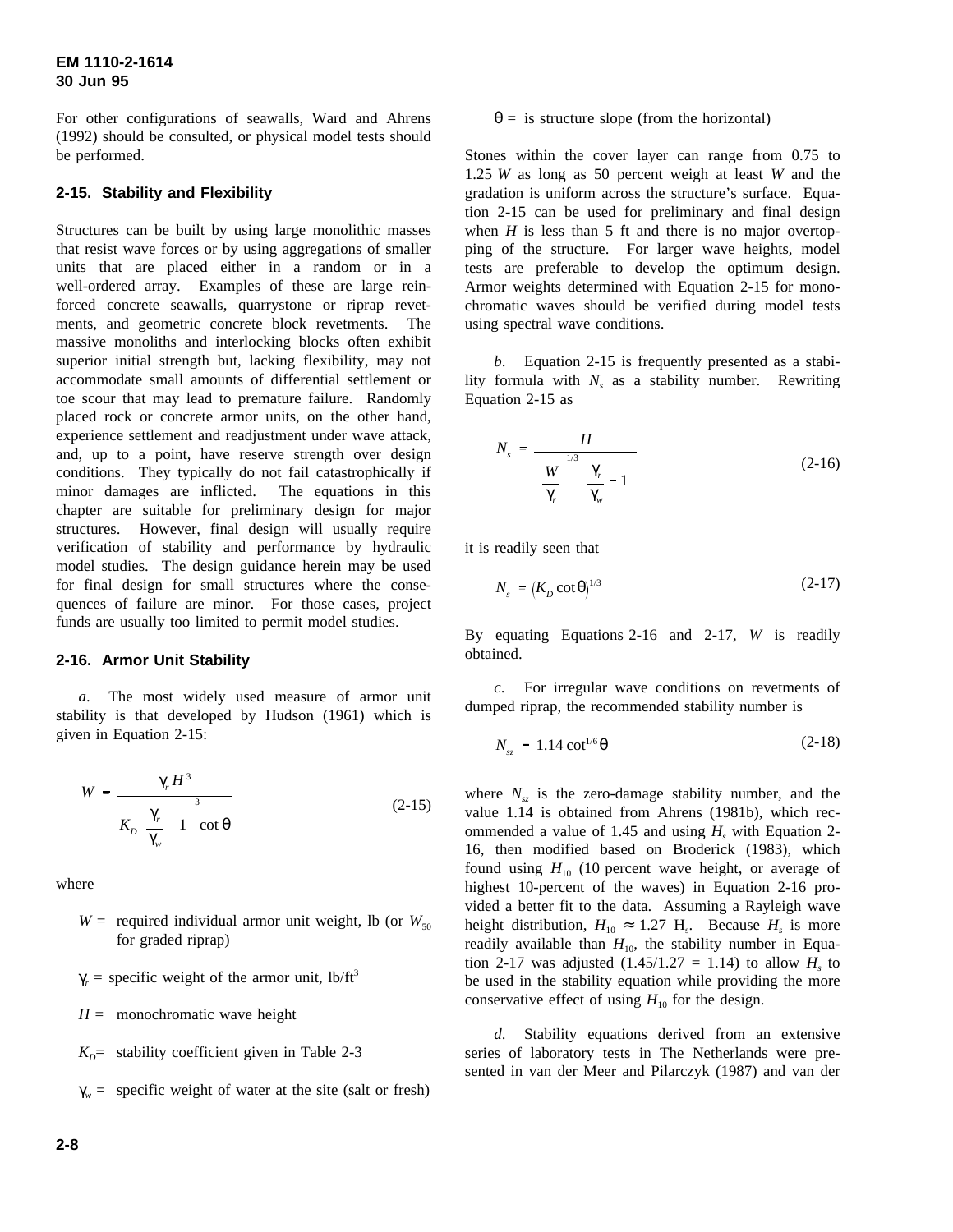**Suggested Values for Use In Determining Armor Weight (Breaking Wave Conditions)**

| - 99 -<br>Armor Unit        | n <sup>1</sup> | Placement            | Slope (cot $\theta$ ) | $K_{D}$     |  |
|-----------------------------|----------------|----------------------|-----------------------|-------------|--|
| Quarrystone                 |                |                      |                       |             |  |
| Smooth rounded              | 2              | Random               | 1.5 to 3.0            | 1.2         |  |
| Smooth rounded              | >3             | Random               | 1.5 to 3.0            | 1.6         |  |
| Rough angular               | 1              | Random               | 1.5 to 3.0            | Do Not Use  |  |
| Rough angular               | 2              | Random               | 1.5 to 3.0            | 2.0         |  |
| Rough angular               | >3             | Random               | 1.5 to 3.0            | 2.2         |  |
| Rough angular               | 2              | Special <sup>2</sup> | 1.5 to 3.0            | 7.0 to 20.0 |  |
| Graded riprap <sup>3</sup>  | 2 <sup>4</sup> | Random               | 2.0 to 6.0            | 2.2         |  |
| <b>Concrete Armor Units</b> |                |                      |                       |             |  |
| Tetrapod                    | 2              | Random               | 1.5 to 3.0            | 7.0         |  |
| Tripod                      | 2              | Random               | 1.5 to 3.0            | 9.0         |  |
| Tripod                      | 1              | Uniform              | 1.5 to 3.0            | 12.0        |  |
| <b>Dolos</b>                | 2              | Random               | 2.0 to $3.0^5$        | $15.0^6$    |  |

 $1$  n equals the number of equivalent spherical diameters corresponding to the median stone weight that would fit within the layer thickness.

 $2$  Special placement with long axes of stone placed perpendicular to the slope face. Model tests are described in Markle and Davidson (1979).

<sup>3</sup> Graded riprap is not recommended where wave heights exceed 5 ft.

 $4$  By definition, graded riprap thickness is two times the diameter of the minimum  $W_{50}$  size.

 $5$  Stability of dolosse on slope steeper than 1 on 2 should be verified by model tests.

 $6$  No damage design (3 to 5 percent of units move). If no rocking of armor (less than 2 percent) is desired, reduce  $K_D$  by approximately 50 percent.

Meer (1988a, 1988b). Two stability equations were presented. For plunging waves,

$$
N_s = 6.2 P^{0.18} \left(\frac{S}{\sqrt{N}}\right)^{0.2} \xi_c^{0.5}
$$
 (2-19)

and for surging or nonbreaking waves,

$$
N_{s} = 1.0 P^{-0.13} \left(\frac{S}{\sqrt{N}}\right)^{0.2} \sqrt{\cot \theta} \xi_{z}^{P}
$$
 (2-20)

where

 $P =$  permeability coefficient

*S* = damage level

 $N =$  number of waves

*P* varies from  $P = 0.1$  for a riprap revetment over an impermeable slope to  $P = 0.6$  for a mound of armor stone with no core. For the start of damage  $S = 2$  for revetment slopes of 1:2 or 1:3, or  $S = 3$  for revetment slopes of 1:4 to 1:6. The number of waves is difficult to estimate, but Equations 2-19 and 2-20 are valid for  $N = 1,000$  to  $N =$ 7,000, so selecting 7,000 waves should provide a conservative estimate for stability. For structures other than riprap revetments, additional values of *P* and *S* are presented in van der Meer (1988a, 1988b).

*e*. Equations 2-19 and 2-20 were developed for deepwater wave conditions and do not include a waveheight truncation due to wave breaking. van der Meer therefore recommends a shallow water correction given as

$$
N_{s \ (shallow \ water)} = \frac{1.40 \, H_s}{H_2} \tag{2-21}
$$

where  $H_2$  is the wave height exceeded by 2 percent of the waves. In deep water,  $H_2 \approx 1.40$   $H_s$ , and there is no correction in Equation 2-21.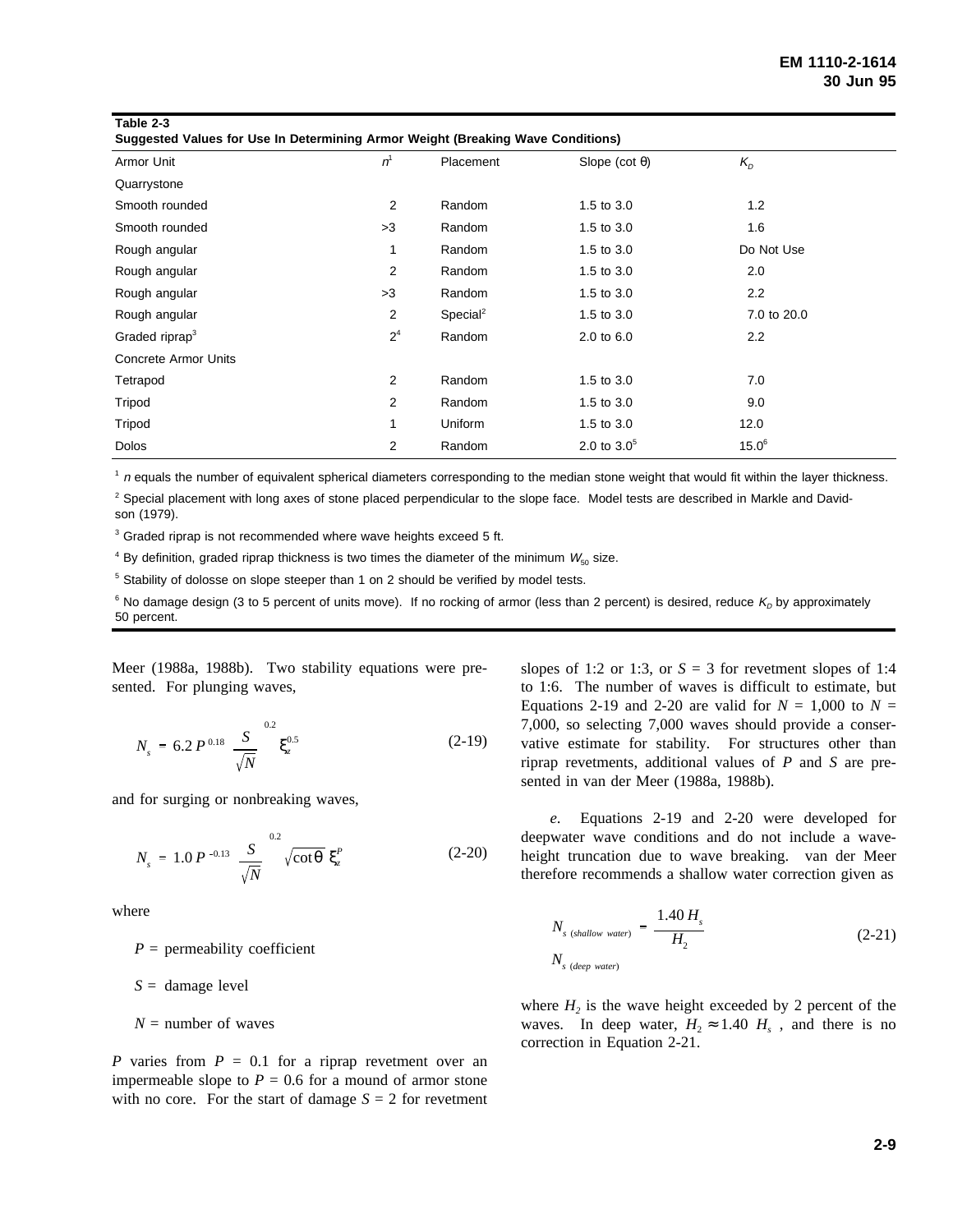#### **2-17. Layer Thickness**

*a. Armor units.* As indicated in the SPM, the thickness of an armor layer can be determined by Equation 2-22:

$$
r = n k_{\Delta} \left(\frac{W}{w_r}\right)^{1/3} \tag{2-22}
$$

where  $r$  is the layer thickness in feet,  $n$  is the number of armor units that would fit within the layer thickness (typically  $n=2$ ), and  $k<sub>∆</sub>$  is the layer coefficient given in Table 2-4. For estimating purposes, the number of armor units,  $N_r$ , for a given surface area in square feet,  $A$ , is

$$
N_r = A n k_{\Delta} \left( I - \frac{P}{100} \right) \left( \frac{w_r}{W} \right)^{\frac{2}{3}}
$$
 (2-23)

where  $P$  is the average porosity of the cover layer from Table 2-4.

*b. Graded riprap.* The layer thickness for graded riprap must be at least twice the nominal diameter of the  $W_{50}$  stone, where the nominal diameter is the cube root of the stone volume. In addition,  $r_{\text{min}}$  should be at least 25 percent greater than the nominal diameter of the largest stone and should always be greater than a minimum layer thickness of 1 ft (Ahrens 1975). Therefore,

$$
r_{\min} = \max \left[ 2.0 \left( \frac{W_{50 \min}}{\gamma_r} \right)^{1/3};
$$
  
1.25  $\left( \frac{W_{100}}{\gamma_r} \right)^{1/3};$  1 ft \right] (2-24)

where  $r_{\text{min}}$  is the minimum layer thickness perpendicular to the slope. Greater layer thicknesses will tend to increase the reserve strength of the revetment against waves greater than the design. Gradation (within broad limits) appears to have little effect on stability provided the  $W_{50}$  size is used to characterize the layer. The following are suggested guidelines for establishing gradation limits (from EM 1110-2-1601) (see also Ahrens 1981a):

(1) The lower limit of  $W_{50}$  stone,  $W_{50 \text{ min}}$ , should be selected based on stability requirements using Equation 2-15.

(2) The upper limit of the  $W_{100}$  stone,  $W_{100 \text{ max}}$ , should equal the maximum size that can be economically obtained from the quarry but not exceed 4 times  $W_{50 \text{ min}}$ .

(3) The lower limit of the  $W_{100}$  stone,  $W_{100 \text{ min}}$ , should not be less than twice  $W_{50 \text{ min}}$ .

(4) The upper limit of the  $W_{50}$  stone,  $W_{50}$  max, should be about 1.5 times  $W_{50 \text{ min}}$ .

(5) The lower limit of the  $W_{15}$  stone,  $W_{15 \text{ min}}$ , should be about 0.4 times  $W_{50 \text{ min}}$ .

(6) The upper limit of the  $W_{15}$  stone,  $W_{15}$ <sub>nax</sub>, should be selected based on filter requirements specified in EM 1110-2-1901. It should slightly exceed  $W_{50 \text{ min}}$ .

(7) The bulk volume of stone lighter than  $W_{15 \text{ min}}$  in a gradation should not exceed the volume of voids in the revetment without this lighter stone. In many cases, however, the actual quarry yield available will differ from the gradation limits specified above. In those cases the designer must exercise judgment as to the suitability of the supplied gradation. Primary consideration should be given to the  $W_{50 \text{ min}}$  size under those circumstances. For instance, broader than recommended gradations may be suitable if the supplied  $W_{50}$  is somewhat heavier than the required  $W_{50 \text{ min}}$ . Segregation becomes a major problem, however, when the riprap is too broadly graded.

#### **2-18. Reserve Stability**

*a. General*. A well-known quality of randomly placed rubble structures is the ability to adjust and resettle under wave conditions that cause minor damages. This has been called reserve strength or reserve stability. Structures built of regular or uniformly placed units such as concrete blocks commonly have little or no reserve stability and may fail rapidly if submitted to greater than design conditions.

*b. Armor units*. Values for the stability coefficient,  $K<sub>D</sub>$ , given in paragraph 2-16 allow up to 5 percent damages under design wave conditions. Table 2-5 contains values of wave heights producing increasing levels of damage. The wave heights are referenced to the zero-damage wave height  $(H_{D=0})$  as used in Equation 2-15. Exposure of armor sized for  $H_{D=0}$  to these larger wave heights should produce damages in the range given. If the armor stone available at a site is lighter than the stone size calculated using the wave height at the site, the zerodamage wave height for the available stone can be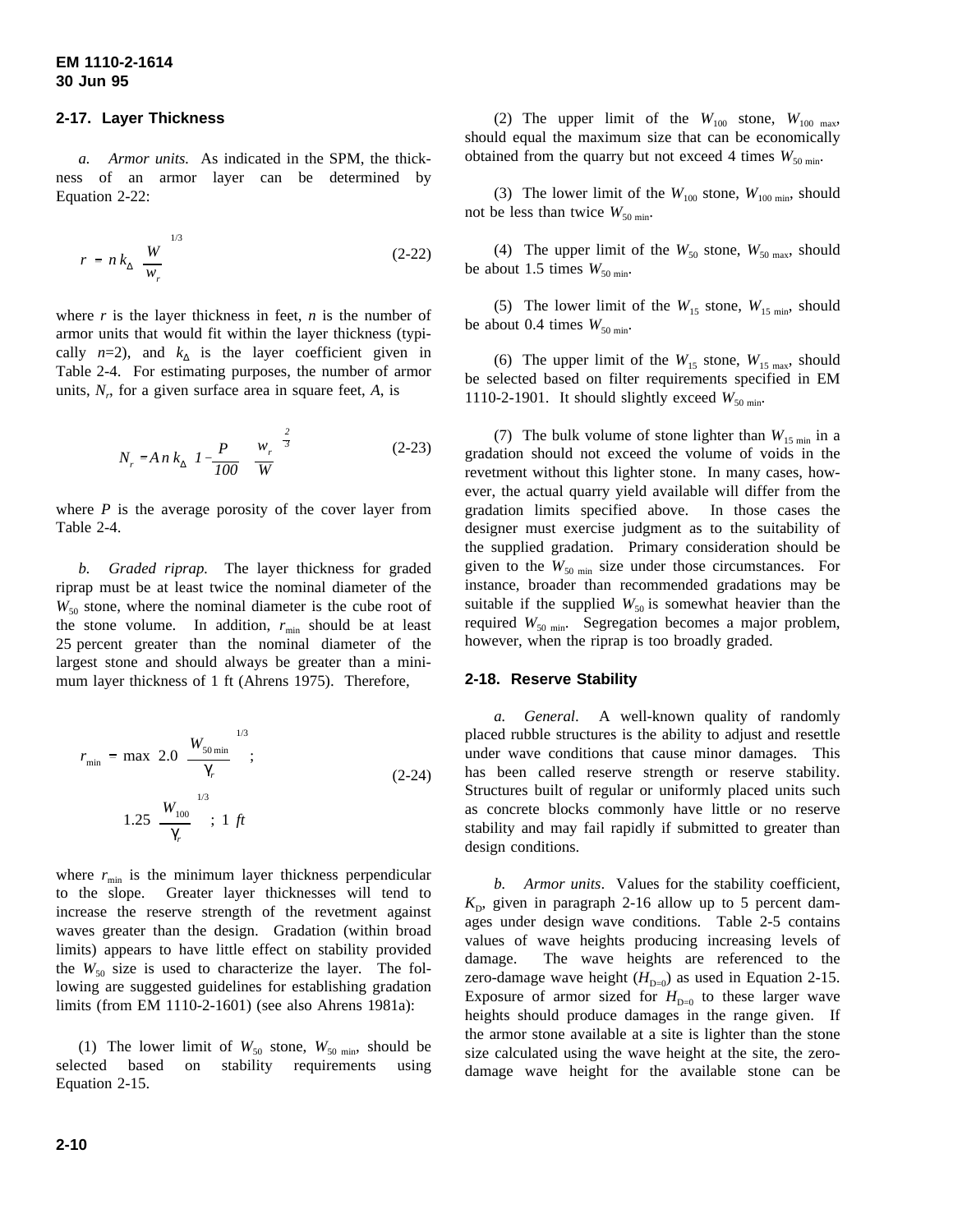**Table 2-4 Layer Coefficients and Porosity for Various Armor Units**

| Armor Unit           | n              | Placement | $\mathsf{K}_{\scriptscriptstyle{\Delta}}$ | $P$ (%) |
|----------------------|----------------|-----------|-------------------------------------------|---------|
| Quarrystone (smooth) | $\overline{2}$ | Random    | 1.00                                      | 38      |
| Quarrystone (rough)  | 2              | Random    | 1.00                                      | 37      |
| Quarrystone (rough)  | $\geq$ 3       | Random    | 1.00                                      | 40      |
| Graded riprap        | $2^a$          | Random    | N/A                                       | 37      |
| Tetrapod             | 2              | Random    | 1.04                                      | 50      |
| Tribar               | $\overline{2}$ | Random    | 1.02                                      | 54      |
| Tribar               | 1              | Uniform   | 1.13                                      | 47      |
| <b>Dolos</b>         | 2              | Random    | 0.94                                      | 56      |

<sup>a</sup> By definition, riprap thickness equals two cubic lengths of  $W_{50}$  or 1.25  $W_{100}$ .

**Table 2-5**

|  |  | $H/H_{p=0}$ for Cover Layer Damage Levels for Various Armor Types ( $H/H_{p=0}$ for Damage Level in Percent) |  |  |  |  |
|--|--|--------------------------------------------------------------------------------------------------------------|--|--|--|--|
|  |  |                                                                                                              |  |  |  |  |

| Unit                  | $0 \leq \frac{9}{20} < 5$ | $5 \leq \%_{D} < 10$ | $10 \leq \%_{p} < 15$ | $15 \leq \%_{D} < 20$ | $20 \leq \%_{0} \leq 30$ |
|-----------------------|---------------------------|----------------------|-----------------------|-----------------------|--------------------------|
| Quarrystone (smooth)  | 1.00                      | 1.08                 | 1.14                  | 1.20                  | 1.29                     |
| Quarrystone (angular) | 1.00                      | 1.08                 | 1.19                  | 1.27                  | 1.37                     |
| Tetrapods             | 1.00                      | 1.09                 | 1.17                  | 1.24                  | 1.32                     |
| Tribars               | 1.00                      | 1.11                 | 1.25                  | 1.36                  | 1.50                     |
| <b>Dolos</b>          | 1.00                      | 1.10                 | 1.14                  | 1.17                  | 1.20                     |

calculated, and a ratio with the site's wave height can be used to estimate the damage that can be expected with the available stone. All values in the table are for randomly placed units, *n*=2, and minor overtopping. The values in Table 2-5 are adapted from Table 7-8 of the SPM. The SPM values are for breakwater design and nonbreaking wave conditions and include damage levels above 30 percent. Due to differences in the form of damage to breakwaters and revetments, revetments may fail before damages reach 30 percent. The values should be used with caution for damage levels from breaking and nonbreaking waves.

*c. Graded riprap.* Information on riprap reserve stability can be found in Ahrens (1981a). Reserve stability appears to be primarily related to the layer thickness although the median stone weight and structure slope are also important.

#### **2-19. Toe Protection**

*a. General.* Toe protection is supplemental armoring of the beach or bottom surface in front of a structure which prevents waves from scouring and undercutting it. Factors that affect the severity of toe scour include wave breaking (when near the toe), wave runup and backwash, wave reflection, and grain-size distribution of the beach or bottom materials. The revetment toe often requires special consideration because it is subjected to both hydraulic forces and the changing profiles of the beach fronting the revetment. Toe stability is essential because failure of the toe will generally lead to failure throughout the entire structure. Specific guidance for toe design based on either prototype or model results has not been developed. Some empirical suggested guidance is contained in Eckert (1983).

#### *b. Revetments.*

(1) Design procedure. Toe protection for revetments is generally governed by hydraulic criteria. Scour can be caused by waves, wave-induced currents, or tidal currents. For most revetments, waves and wave-induced currents will be most important. For submerged toe stone, weights can be predicted based on Equation 2-25: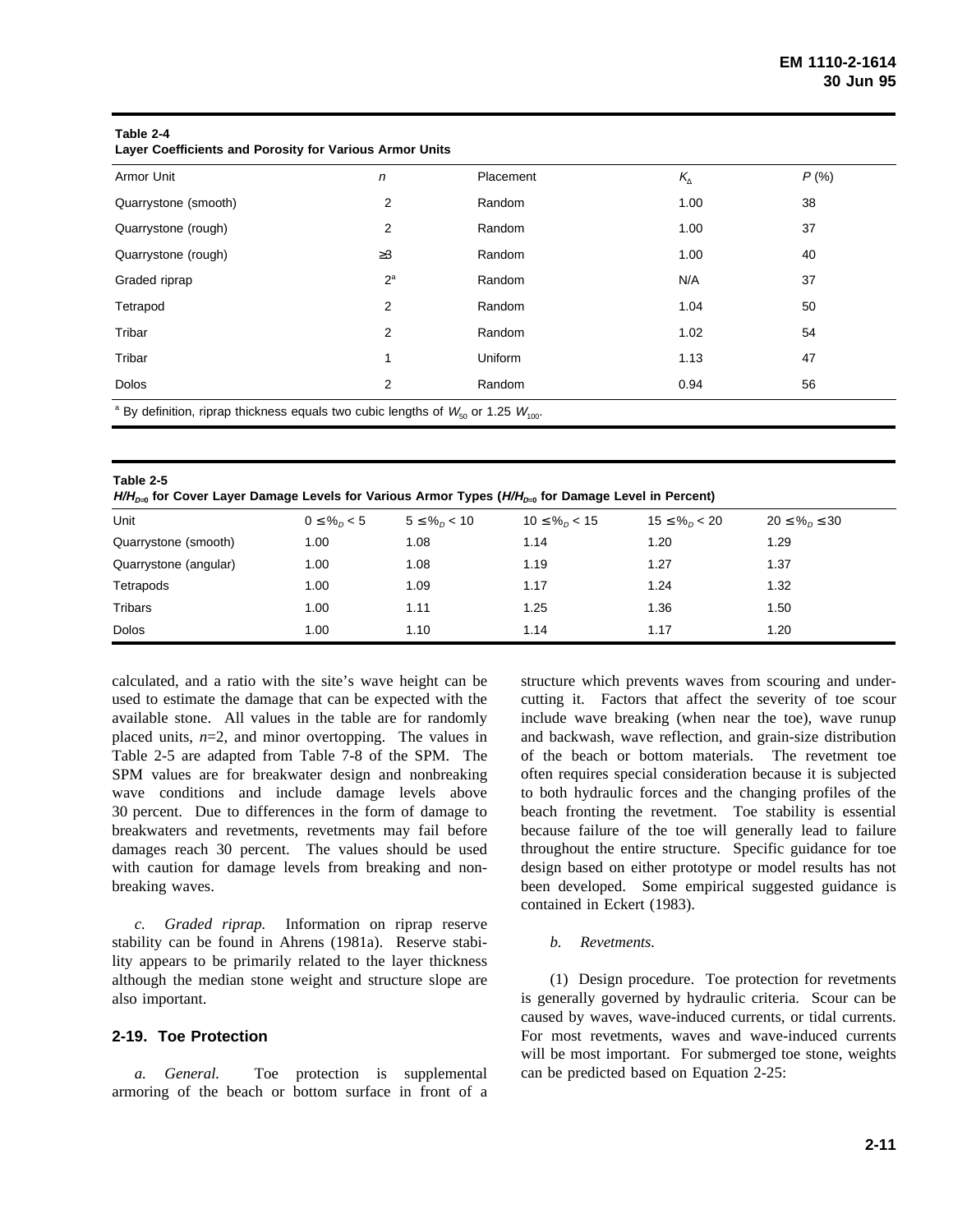$$
W_{\min} = \frac{\gamma_r H^3}{N_s^3 \left(\frac{\gamma_r}{\gamma_w} - 1\right)^3}
$$
 (2-25)

where  $N<sub>s</sub>$  is the design stability number for rubble toe protection in front of a vertical wall, as indicated in the SPM (see Figure 2-7). For toe structures exposed to wave action, the designer must select either Equation 2-15 which applies at or near the water surface or Equation 2- 25 above. It should be recognized that Equation 2-25 yields a minimum weight and Equation 2-15 yields a median weight. Stone selection should be based on the weight gradations developed from each of the stone weights. The relative importance of these factors depends on the location of the structure and its elevation with respect to low water. When the toe protection is for scour caused by tidal or riverine currents alone, the designer is referred to EM 1110-2-1601. Virtually no data exist on currents acting on toe stone when they are a product of storm waves and tidal or riverine flow. It is assumed that the scour effects are partially additive. In the case of a revetment toe, some conservatism is provided by using the design stability number for toe protection in front of a vertical wall as suggested above.

(2) Suggested toe configurations. Guidance contained in EM 1110-2-1601 which relates to toe design configurations for flood control channels is modified for coastal revetments and presented in Figure 2-4. This is offered solely to illustrate possible toe configurations. Other schemes known to be satisfactory by the designer are also acceptable. Designs I, II, IV, and V are for up to moderate toe scour conditions and construction in the dry. Designs III and VI can be used to reduce excavation when the stone in the toe trench is considered sacrificial and will be replaced after infrequent major events. A thickened toe similar to that in Design III can be used for underwater construction except that the toe stone is placed on the existing bottom rather than in an excavated trench.

#### *c. Seawalls and bulkheads.*

(1) General considerations. Design of toe protection for seawalls and bulkheads must consider geotechnical as well as hydraulic factors. Cantilevered, anchored, or gravity walls each depend on the soil in the toe area for their support. For cantilevered and anchored walls, this passive earth pressure zone must be maintained for stability against overturning. Gravity walls resist sliding through the frictional resistance developed between the soil and the base of the structure. Overturning is resisted

by the moment of its own weight supported by the zone of bearing beneath the toe of the structure. Possible toe configurations are shown in Figure 2-5.

(2) Seepage forces. The hydraulic gradients of seepage flows beneath vertical walls can significantly increase toe scour. Steep exit gradients reduce the net effective weight of the soil, making sediment movement under waves and currents more likely. This seepage flow may originate from general groundwater conditions, water derived from wave overtopping of the structure, or from precipitation. A quantitative treatment of these factors is presented in Richart and Schmertmann (1958).

(3) Toe apron width. The toe apron width will depend on geotechnical and hydraulic factors. The passive earth pressure zone must be protected for a sheet-pile wall as shown in Figure 2-6. The minimum width, B, from a geotechnical perspective can be derived using the Rankine theory as described in Eckert (1983). In these cases the toe apron should be wider than the product of the effective embedment depth and the coefficient of passive earth pressure for the soil. Using hydraulic considerations, the toe apron should be at least twice the incident wave height for sheet-pile walls and equal to the incident wave height for gravity walls. In addition, the apron should be at least 40 percent of the depth at the structure,  $d_s$ . Greatest width predicted by these geotechnical and hydraulic factors should be used for design. In all cases, undercutting and unraveling of the edge of the apron must be minimized.

(4) Toe stone weight. Toe stone weight can be predicted based on Figure 2-7 (from Brebner and Donnelly 1962)). A design wave between  $H_1$  and  $H_{10}$  is suggested. To apply the method assume a value of  $d_t$ , the distance from the still water level to the top of the toe. If the resulting stone size and section geometry are not appropriate, a different  $d$ , should be tried. Using the median stone weight determined by this method, the allowable gradation should be approximately 0.5 to 1.5 W.

#### **2-20. Filters**

A filter is a transitional layer of gravel, small stone, or fabric placed between the underlying soil and the structure. The filter prevents the migration of the fine soil particles through voids in the structure, distributes the weight of the armor units to provide more uniform settlement, and permits relief of hydrostatic pressures within the soils. For areas above the waterline, filters also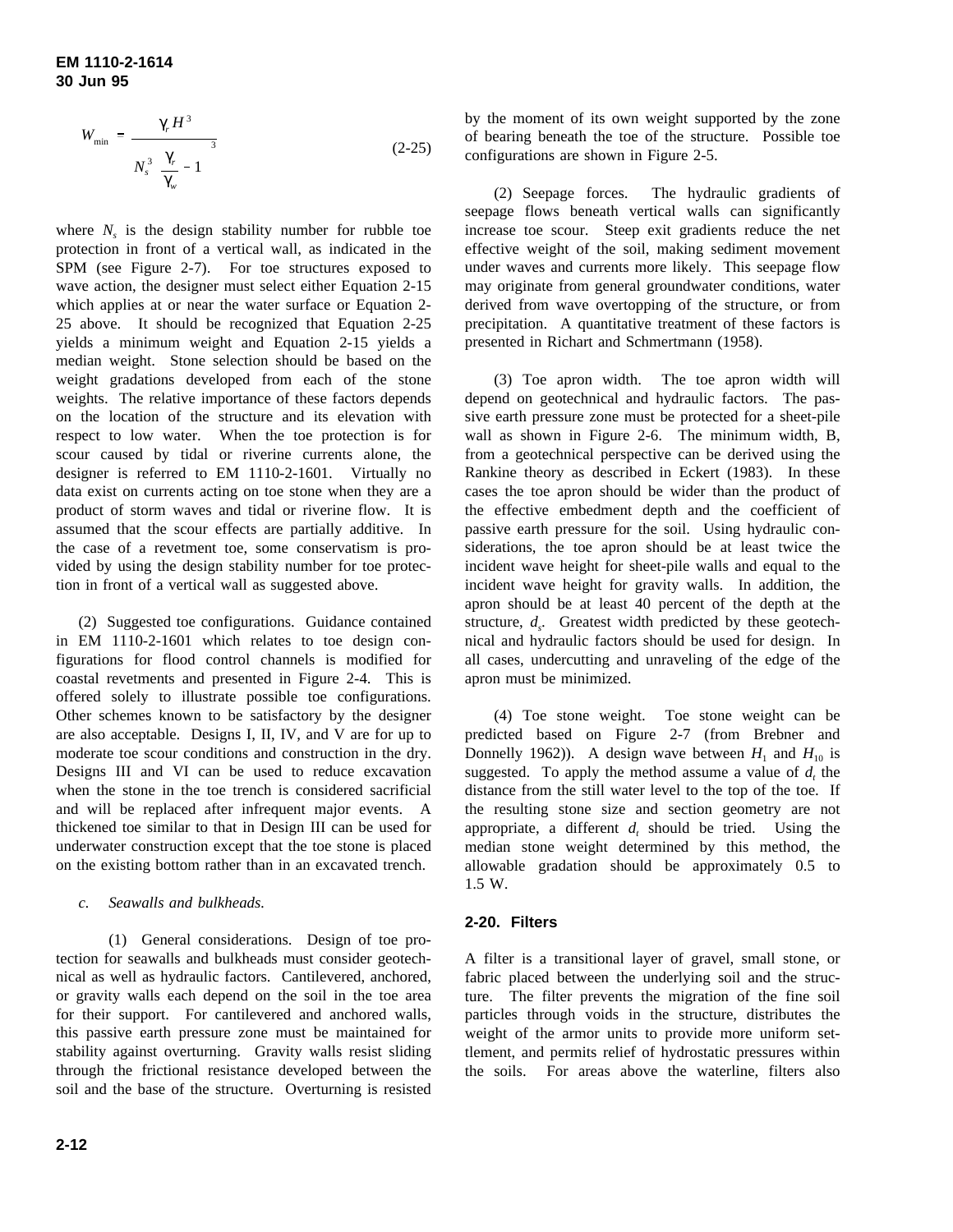

**Figure 2-4. Revetment toe protection (Designs I through VI)**

prevent surface water from causing erosion (gullies) beneath the riprap. In general form layers have the relation given in Equation 2-26:

$$
\frac{d_{15\text{ upper}}}{d_{85\text{ under}}}<4\tag{2-26}
$$

Specific design guidance for gravel and stone filters is contained in EM 1110-2-1901 and EM 1110-2-2300 (see also Ahrens 1981a), and guidance for cloth filters is contained in CW 02215. The requirements contained in these will be briefly summarized in the following paragraphs.

*a. Graded rock filters.* The filter criteria can be stated as:

$$
\frac{d_{15\,filter}}{d_{85\,soil}} < 4\,to\,5 < \frac{d_{15\,filter}}{d_{15\,soil}}\tag{2-27}
$$

where the left side of Equation 2-27 is intended to prevent piping through the filter and the right side of Equation 2- 27 provides for adequate permeability for structural bedding layers. This guidance also applies between successive layers of multilayered structures. Such designs are needed where a large disparity exists between the void size in the armor layer and the particle sizes in the underlying layer.

*b. Riprap and armor stone underlayers.* Underlayers for riprap revetments should be sized as in Equation 2-28,

$$
\frac{d_{15\,amor}}{d_{85\,filter}} < 4\tag{2-28}
$$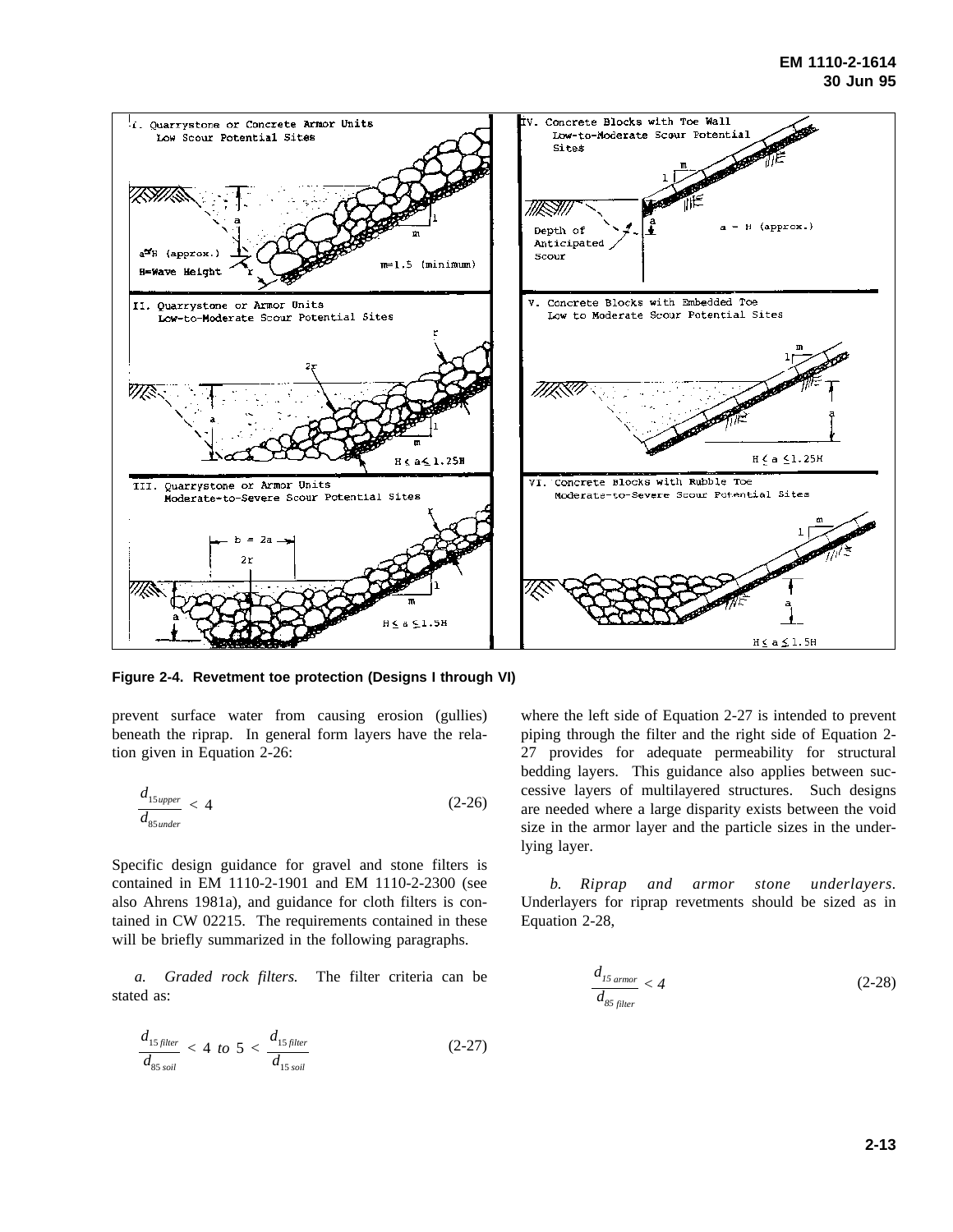

**Figure 2-5. Seawall and bulkhead toe protection**

where the stone diameter *d* can be related to the stone weight *W* through Equation 2-22 by setting *n* equal to 1.0. This is more restrictive than Equation 2-27 and provides an additional margin against variations in void sizes that may occur as the armor layer shifts under wave action. For large riprap sizes, each underlayer should meet the condition specified in Equation 2-28, and the layer thicknesses should be at least 3 median stone diameters.

For armor and underlayers of uniform-sized quarrystone, the first underlayer should be at least 2 stone diameters thick, and the individual units should weigh about one-tenth the units in the armor layer. When concrete armor units with  $K_D > 12$  are used, the underlayer should be quarrystone weighing about one-fifth of the overlying armor units.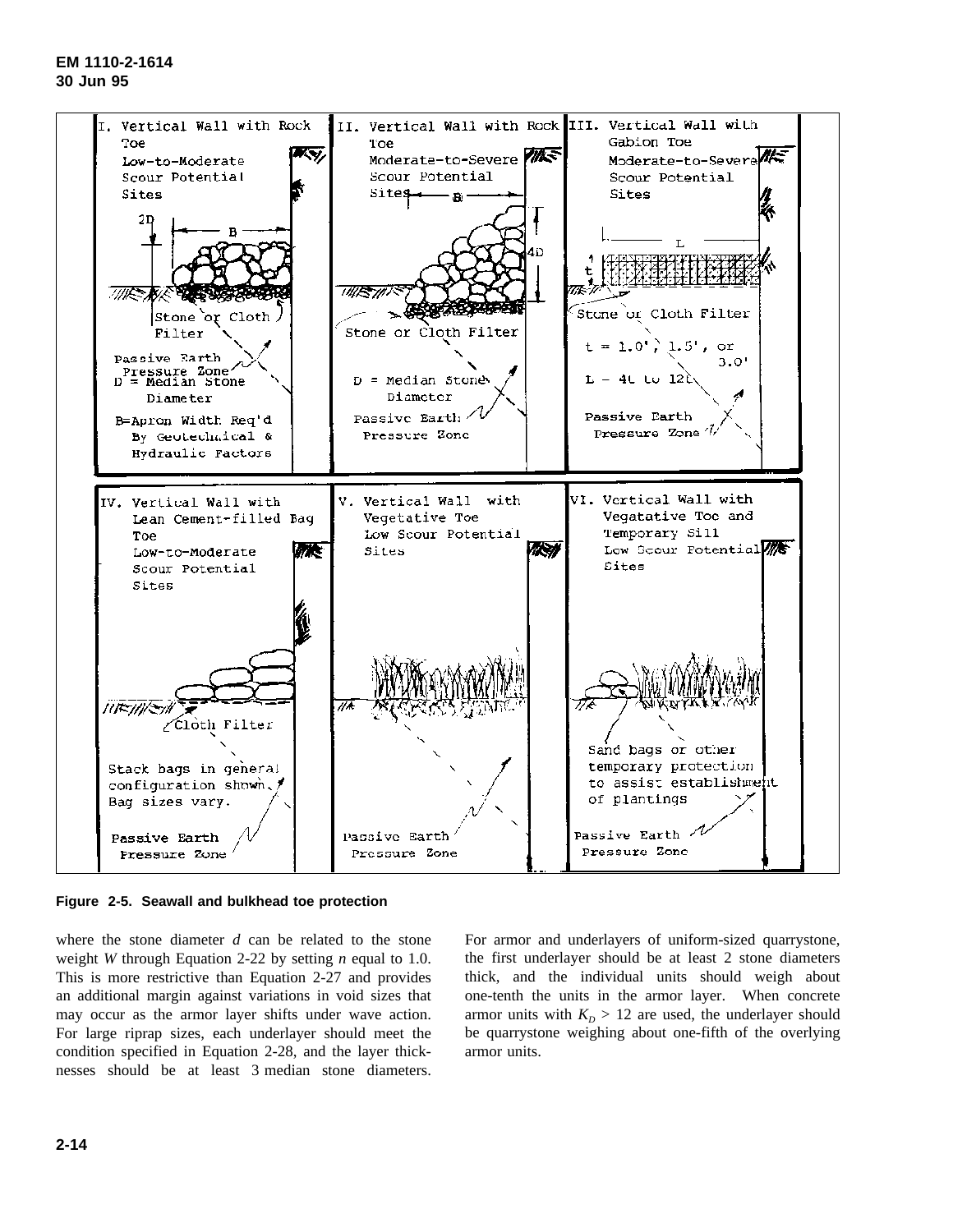

**Figure 2-6. Toe aprons for sheet-pile bulkheads**

*c. Plastic filter fabric selection.* Selection of filter cloth is based on the equivalent opening size (EOS), which is the number of the U.S. Standard Sieve having openings closest to the filter fabric openings. Material will first be retained on a sieve whose number is equal to the EOS. For granular soils with less than 50 percent fines (silts and clays) by weight (passing a No. 200 sieve), select the filter fabric by applying Equation 2-29:



Figure 2-7. Value of  $N<sub>s</sub>$ , toe protection design for vertical walls (from Brebner and Donnelly 1962)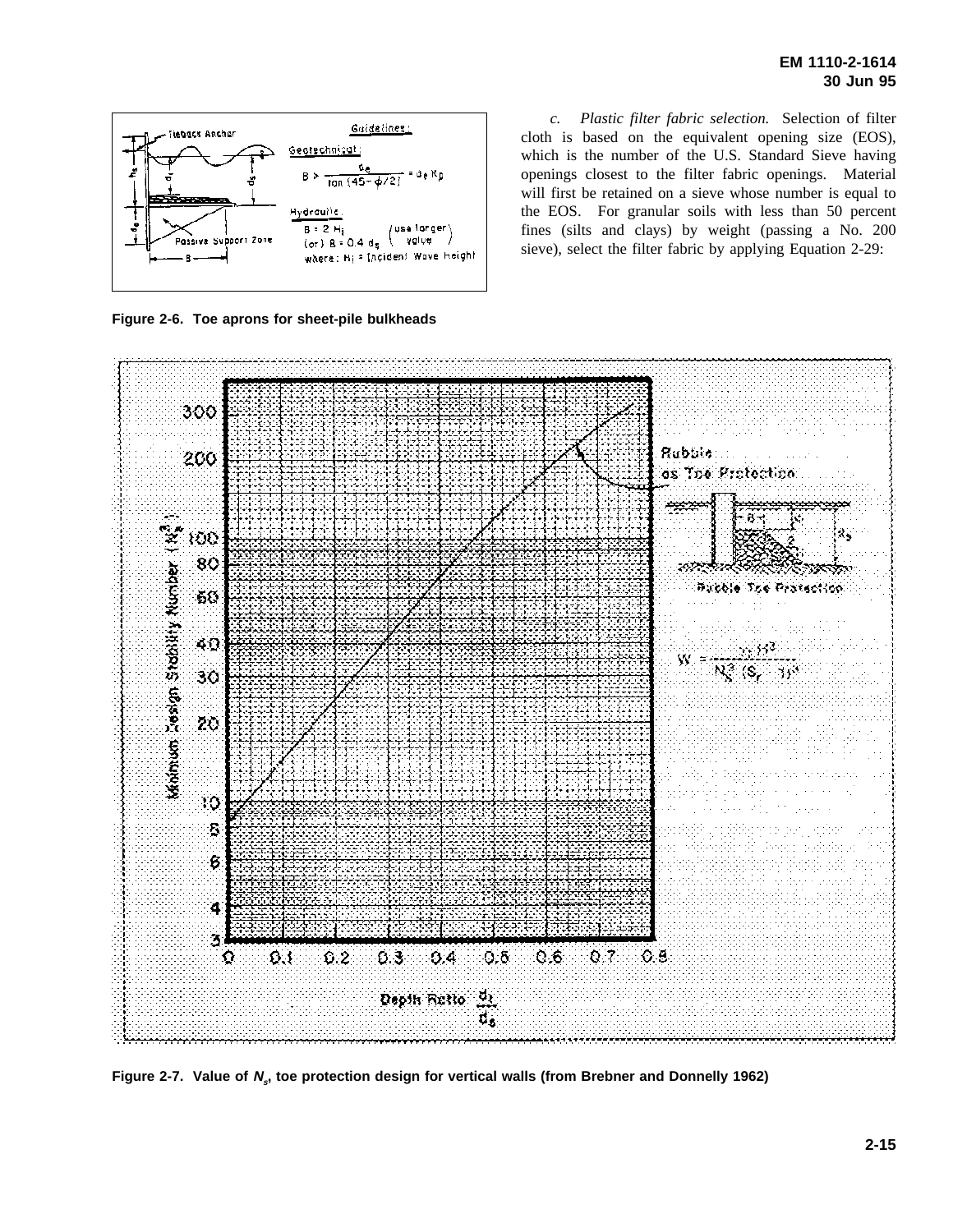$$
\frac{EOS\,sieve}{d_{85\,soil}} \le 1\tag{2-29}
$$

For other soils, the EOS should be no larger than the openings in a No. 70 sieve. Furthermore, no fabric should be used whose EOS is greater than 100, and none should be used alone when the underlying soil contains more than 85 percent material passing a No. 200 sieve. In those cases, an intermediate sand layer may provide the necessary transition layer between the soil and the fabric. Finally, the gradient ratio of the filter fabric is limited to a maximum value of three. That is, based on a head permeability test, the hydraulic gradient through the fabric and the 1 in. of soil adjacent to the fabric  $(i_1)$ divided by the hydraulic gradient of the 2 in. of soil between 1 and 3 in. above the fabric  $(i_2)$  is:

Gradient ratio = 
$$
\frac{i_1}{i_2} \le 3
$$
 (2-30)

Studies such as those in Chen et al. (1981) suggest that these filter cloth selection requirements may be somewhat restrictive.

*d. Filter fabric placement.* Experience indicates that synthetic cloths can retain their strength even after long periods of exposure to both salt and fresh water. To provide good performance, however, a properly selected cloth should be installed with due regard for the following precautions. First, heavy armor units may stretch the cloth as they settle, eventually causing bursting of the fabric in tension. A stone bedding layer beneath armor units weighing more than 1 ton for above-water work (1.5 tons for underwater construction) is suggested (Dunham and Barrett 1974), and multiple underlayers may be needed under primary units weighing more than 10 tons. Filter guidance must be properly applied in these cases. Second, the filter cloth should not extend seaward of the armor layer; rather, it should terminate a few feet landward of the armor layers as shown in Figure 2-8. Third, adequate overlaps between sheets must be provided. For lightweight revetments this can be as little as 12 in. and may increase to 3 ft for larger underwater structures. Fourth, sufficient folds should be included to eliminate tension and stretching under settlement. Securing pins with washers is also advisable at 2-to 5-ft intervals along the midpoint of the overlaps. Last, proper stone placement requires beginning at the toe and proceeding up



**Figure 2-8. Use of filter cloth under revetment and toe protection stone**

the slope. Dropping stone can rupture some fabrics even with free falls of only 1 ft, although Dunham and Barrett (1974) suggest that stones weighing up to 250 lb can safely be dropped from 3 ft. Greater drop heights are allowable under water where blocks up to 1 ton can be dropped through water columns of at least 5 ft.

#### **2-21. Flank Protection**

Flank protection is needed to limit vulnerability of a structure from the tendency for erosion to continue around its ends. Return sections are generally needed at both ends to prevent this. Sheet-pile structures can often be tied well into existing low banks, but the return sections of other devices such as rock revetments must usually be progressively lengthened as erosion continues. Extension of revetments past the point of active erosion should be considered but is often not feasible. In other cases, a thickened end section, similar to toe protection, can be used when the erosion rate is mild.

#### **2-22. Corrosion**

Corrosion is a primary problem with metals in brackish and salt water, particularly in the splash zone where materials are subjected to continuous wet-dry cycles. Mild carbon steel, for instance, will quickly corrode in such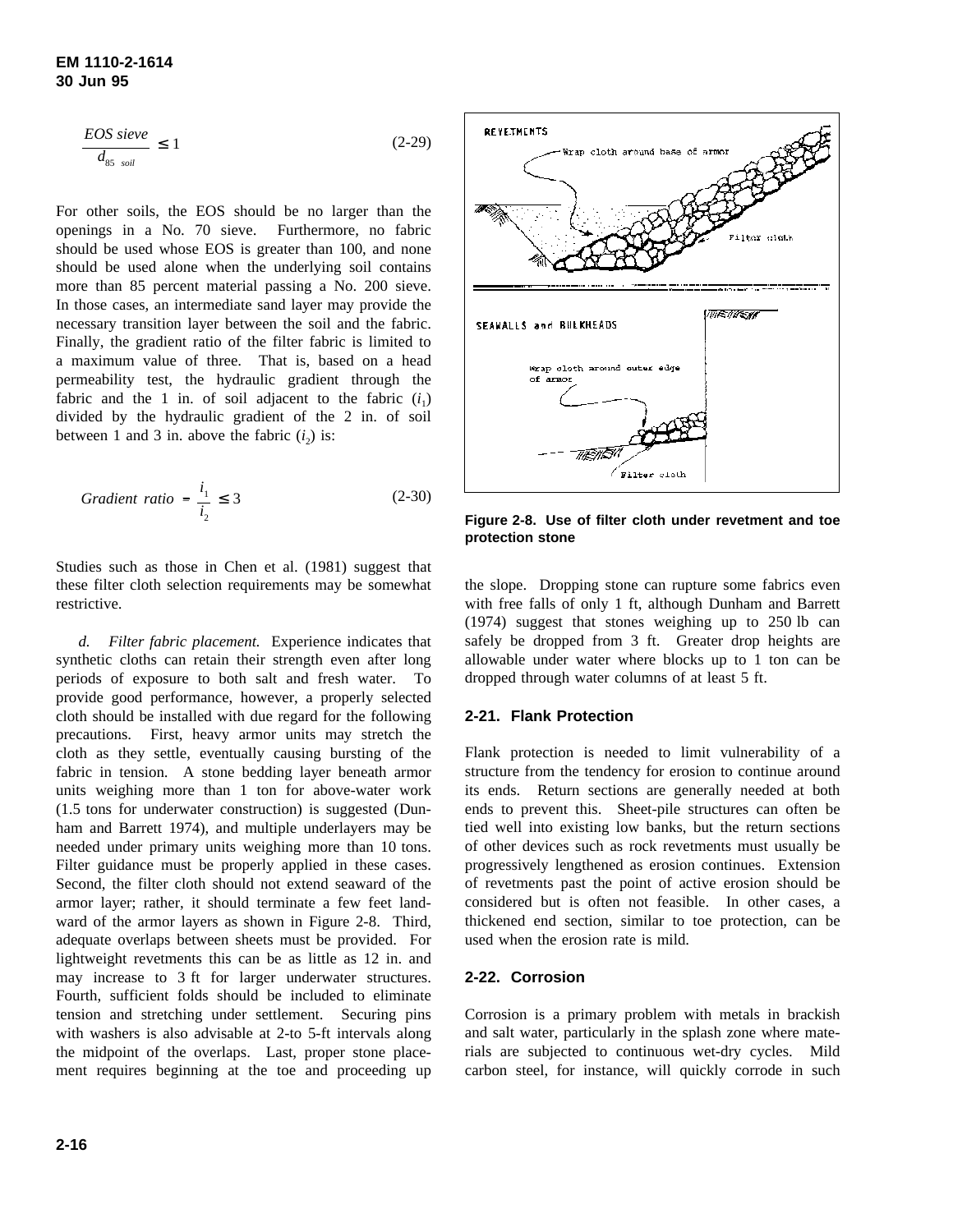conditions. Corrosion-resistant steel marketed under various trade names is useful for some applications. Aluminum sheetpiling can be substituted for steel in some places. Fasteners should be corrosion-resistant materials such as stainless or galvanized steel, wrought iron, or nylon. Various protective coatings such as coal-tar epoxy can be used to treat carbon steel. Care must always be taken to avoid contact of dissimilar metals (galvanic couples). The more active metal of a galvanic couple tends to act as an anode and suffers accelerated corrosion. The galvanic series of common metals in seawater is given in Table 2-6 (Uhlig 1971). This table can be used for estimating the corrosion potential of galvanic couples, but the complexity of corrosion processes makes it useful only as guide. For example, although aluminum and copper are closer together on the table than aluminum and stainless steel, in actual practice polarization effects with stainless steel make it more compatible with aluminum than aluminum copper couples. The Construction Engineering Research Laboratory (CERL) should be contacted when either performance or longevity is a significant requirement.

#### **2-23. Freeze-Thaw Cycles**

Concrete should be designed for freeze-thaw resistance (as well as chemical reactions with salt water), as concrete may seriously degrade in the marine environment. Guidance on producing suitable high quality concrete is presented in EM 1110-2-2000 and Mather (1957).

| Table 2-6<br><b>Galvanic Series in Sea Water</b> |                                       |                                |
|--------------------------------------------------|---------------------------------------|--------------------------------|
|                                                  | <b>MATERIAL</b>                       | MATERIAL ( $\approx$ ACTIVITY) |
| <b>MORE</b><br><b>ACTIVE</b>                     | Magnesium<br>Stainless steel - 316 AS | Stainless steel - 304 AS       |
|                                                  | Zinc                                  | Lead                           |
|                                                  | Tin                                   |                                |
|                                                  | Aluminum 52S4                         |                                |
|                                                  | Aluminum 4S                           | Magnesium bronze               |
|                                                  | Aluminum 3S                           | Naval brass                    |
|                                                  | Aluminum 2S                           |                                |
|                                                  | Aluminum 53S-T                        | Nickel <sup>AS</sup>           |
|                                                  | Yellow brass                          |                                |
|                                                  | Aluminum bronze                       |                                |
|                                                  | Red brass                             |                                |
|                                                  | Aluminum 17S-T                        | Copper, silicon bronze         |
|                                                  | Aluminum 24S-T                        |                                |
|                                                  | Mild steel                            | Composition G bronze           |
|                                                  | Wrought iron                          | Composition M bronze           |
| <b>LESS</b>                                      | Cast iron                             | Nickel <sup>PS</sup>           |
| <b>ACTIVE</b>                                    | Stainless steel-410 <sup>AS</sup>     |                                |
|                                                  | Stainless steel-304 PS                |                                |
|                                                  | Stainless steel-316 PS                |                                |
| $AS$ $A - B$ $A - B$                             |                                       |                                |

Active state

PS Passive state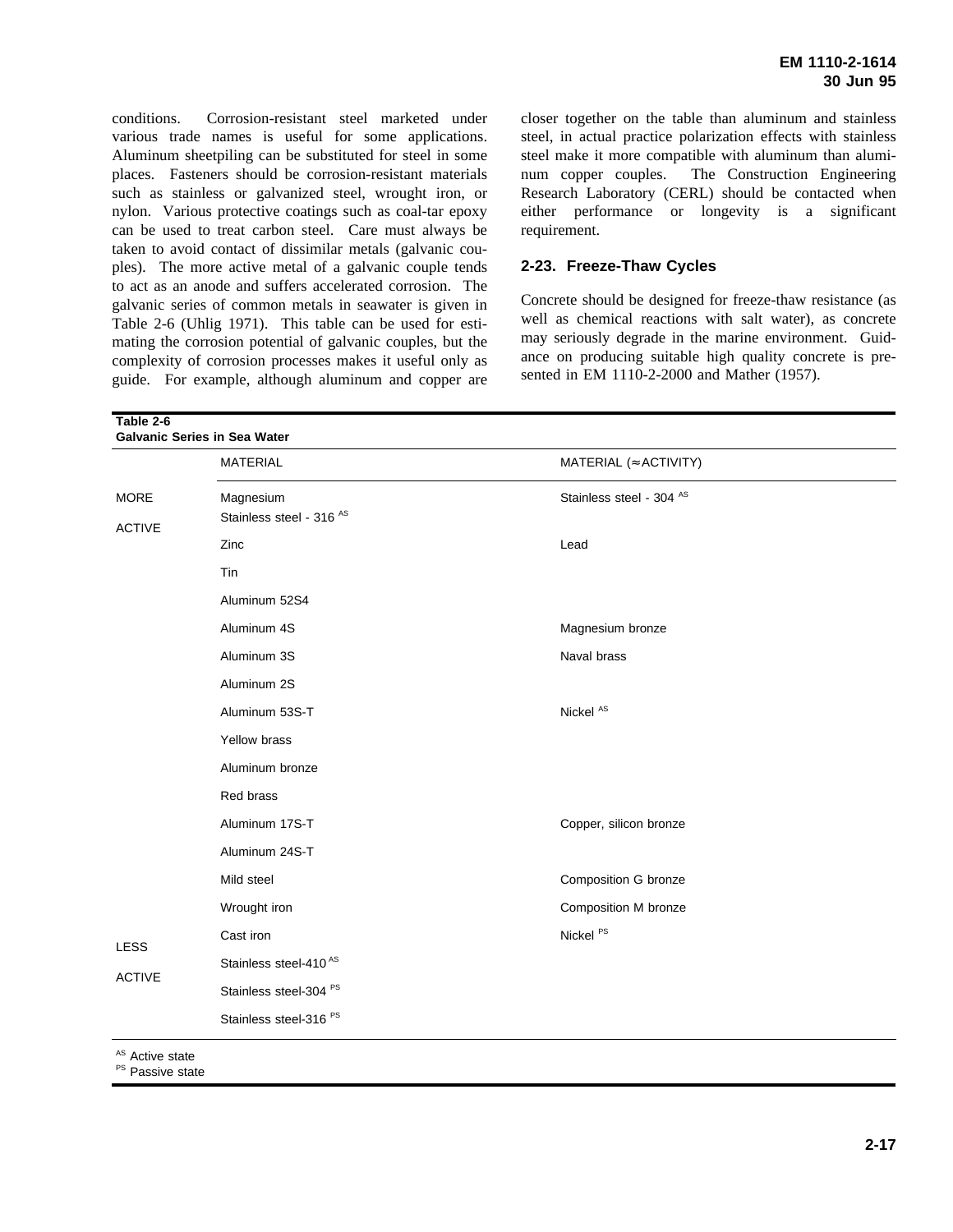#### **2-24. Marine Borer Activity**

Timber used in marine construction must be protected against damage from marine borers through treatment with creosote and creosote coal-tar solutions or with water-borne preservative salts (CCA and ACA). In some cases, a dual treatment using both methods is necessary. Specific guidance is included in EM 1110-2-2906.

#### **2-25. Ultraviolet Light**

The ultraviolet component of sunlight quickly degrades untreated synthetic fibers such as those used for some filter cloths and sand-bags. Some fabrics can completely disintegrate in a matter of weeks if heavily exposed. Any fabric used in a shore protection project should be stabilized against ultraviolet light. Carbon black is a common stabilizing additive which gives the finished cloth a characteristic black or dark color in contrast to the white or light gray of unstabilized cloth. Even fabric that is covered by a structure should be stabilized since small cracks or openings can admit enough light to cause deterioration.

#### **2-26. Abrasion**

Abrasion occurs where waves move sediments back and forth across the faces of structures. Little can be done to prevent such damages beyond the use of durable rock or concrete as armoring in critical areas such as at the sand line on steel piles.

### **2-27. Vandalism and Theft**

At sites where vandalism or theft may exist, construction materials must be chosen that cannot be easily cut, carried away, dismantled, or damaged. For instance, sand-filled fabric containers can be easily cut, small concrete blocks can be stolen, and wire gabions can be opened with wire cutters and the contents scattered.

#### **2-28. Geotechnical Considerations**

The stability of vertical bulkheads, particularly sheet-pile structures, requires consideration of overturning and stabilizing forces. Static forces include active soil and water pressures from the backfill, water and passive soil pressures on the seaward side, and anchor forces (when applicable). Dynamic forces are the result of wave action and seepage flow within the soil. Wave impacts increase soil pressure in the backfill and require larger resisting passive earth pressures and anchor forces to ensure stability. Seepage forces reduce passive pressures at the toe and tend to

decrease factors of safety. Toe scour decreases the effective embedment of the sheetpiling and threatens toe stability of the structure. This scouring action is caused by currents along the bottom and by pressure gradients. Both of these are induced by waves on the surface. A quantitative treatment of these geotechnical considerations can be found in Richart and Schmertmann (1958).

#### **2-29. Wave Forces**

Wave forces are determined for cases of nonbreaking, breaking, or broken waves. These cases are dependent on the wave height and depth at the structure. Wave forces for a range of possible water levels and wave periods should be computed.

*a. Nonbreaking waves.* Current design methods apply to vertical walls with perpendicularly approaching wave orthogonals. The Miche-Rundgren method as described in the SPM should be used. Curves are given in Chapter 7 of the SPM for walls with complete or nearly complete reflection. Complex face geometries cannot be handled, but methods are described which can be used in some cases to correct for low wall heights (where overtopping occurs), oblique wave attack on perpendicular structure faces, and walls on rubble bases.

*b. Breaking waves.* Breaking waves on vertical structures exert high, short-duration impulses that act in the region where the wave hits the structure. The method developed by Minikin as described in the SPM is recommended, particularly, for rigid structures such as sheet-pile structures or concrete gravity-type structures with pile supports. The Minikin method can yield extremely high wave forces compared to nonbreaking waves. This sometimes requires the exercise of proper judgment by the designer. Curves are given in the SPM to correct for low wall heights. For semirigid structures such as gravitytype seawalls on rubble foundations Equation 2-31 is recommended. Equation 2-31 was developed from Technical Standards for Port and Harbour Facilities in Japan (1980).

$$
F = \frac{1}{2} \Big[ d_s (P_1 + P_2) + h_c (P_1 + P_4) \Big] \tag{2-31}
$$

The total force, *F*, per unit length of the structure, includes both the hydrostatic and dynamic force components. Figure 2-9 illustrates the pressure distribution on the face of the structures due to the breaking waves. The key pressure components can be determined by: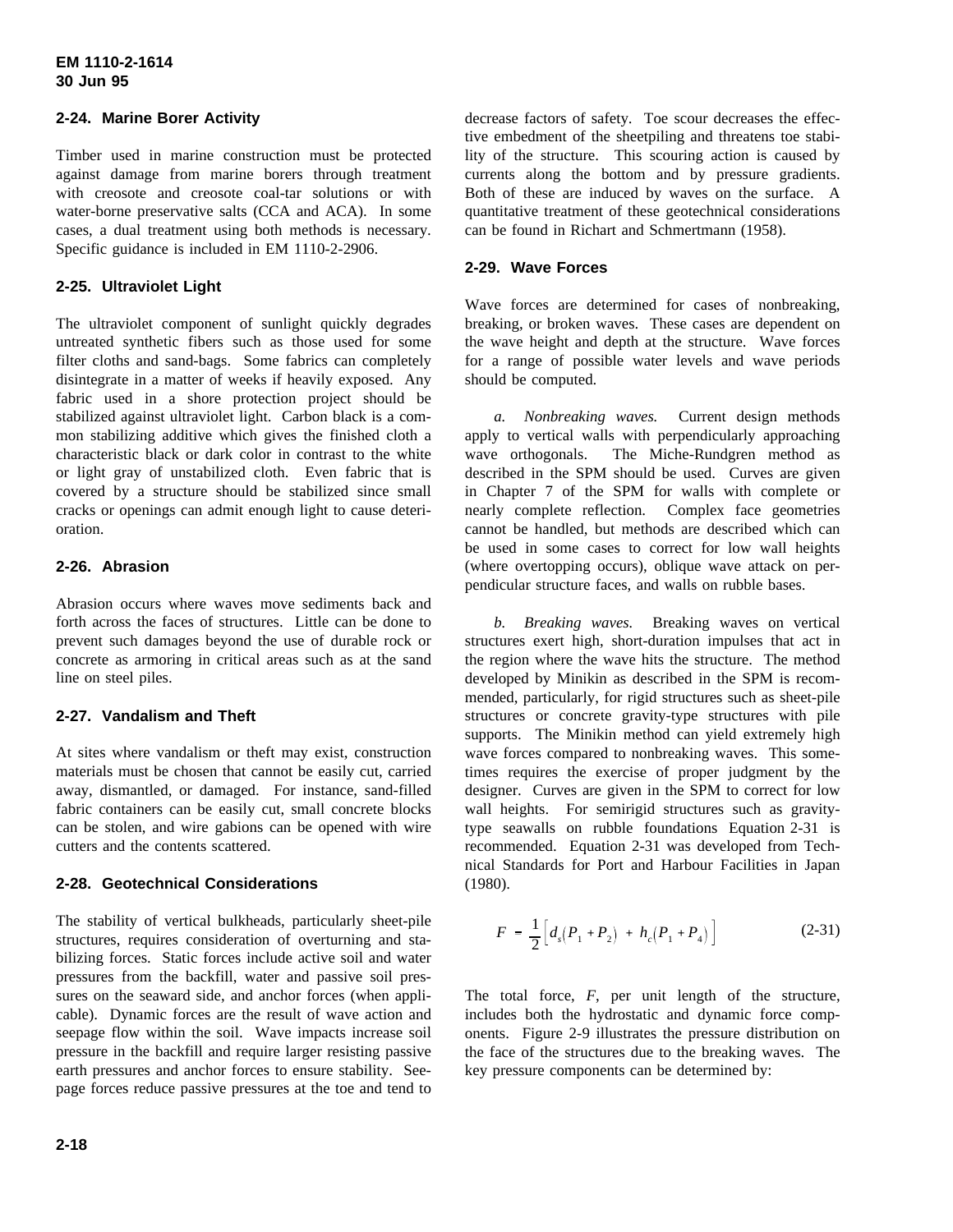

**Figure 2-9. Breaking wave pressures on a vertical wall**

$$
P_1 = (\alpha_1 + \alpha_2) \gamma_w H_b \tag{2-32}
$$

$$
P_3 = \alpha_3 P_1 \tag{2-33}
$$

$$
P_4 = \left(1 - \frac{h_c}{1.5 H_b}\right) P_1 \tag{2-34}
$$

where

$$
\alpha_1 = 0.6 + \frac{1}{2} \left[ \frac{4\pi h/L}{\sinh (4\pi h/L)} \right]^2
$$
 (2-35)

$$
\alpha_2 = \min\left[ \left( \frac{h_b - d}{3h_b} \right) \left( \frac{H_b}{d} \right)^2, \frac{2d}{H_b} \right]
$$
 (2-36)

$$
\alpha_3 = 1 - \frac{d_s}{h} \left[ 1 - \frac{1}{\cosh\left(\frac{2\pi h}{L}\right)} \right]
$$
 (2-37)

where

- $\gamma_w$  = specific weight of water
- $h_c$  = height of crest of caisson above swl
- $d =$  depth at top of rubble mound
- $d<sub>s</sub>$  = depth at base of caisson
- $H_b$  = highest of the random waves breaking at a distance of  $5H<sub>s</sub>$  seaward of the structure;  $H<sub>s</sub>$  is the significant wave height of the design sea state
- $h_h$  = water depth where  $H_h$  is determined
- $h$  = water depth at toe of compound breakwater
- $L =$  wave length calculated by linear wave theory at the structure for wave period of  $H_s$

As an example, for a vertical wall, 4.3 m (14 ft) high sited in sea water with  $d_e = 2.5$  m (8.2 ft) on a bottom slope of 1:20 ( $m = 0.05$ ) and experiencing wave crests at an interval of 10 sec, the force on the wall would be determined as follows:

Since there is no rubble-mound base, the water depth  $d<sub>s</sub> = 2.5$  m. Using a wave period  $T = 10$  sec and Figure 7-4 of the SPM, the breaking wave height,  $H<sub>b</sub>$ , is found to be 3.2 m (10.5 ft). Without knowledge of the significant wave height,  $H<sub>s</sub>$ , the breaking depth,  $h<sub>b</sub>$ , is determined directly by using SPM Figure 7-2, which yields  $h_b = 3.07$  m (10 ft). The wave breaks at a distance of 11.4 m (37 ft) [(3.07 - 2.5)/0.05] from the wall. Using SPM Appendix C Table C-1, wave length,  $L$ , at  $d_s =$ 2.5 m is determined to be 48.7 m (160 ft). Then,  $\alpha_1$ ,  $\alpha_2$ , and  $\alpha_3$  are calculated to be 1.036, 0.101, and 0.950, respectively. Crest height,  $h_c$ , is less than 1.5  $H_b$ (1.8<4.8) and overtopping exists. The pressure components  $P_1$ ,  $P_3$ , and  $P_4$  are computed from the above equations to be 36.4 kN/m<sup>2</sup> (1,742.8 lb/ft<sup>2</sup>), 34.6 kN/m<sup>2</sup> (16-56.6 lb/ft<sup>2</sup>), and 22.8 kN/m<sup>2</sup> (1,091.7 lb/ft<sup>2</sup>), respectively. Equation 3-31 yields a total horizontal force due to the breaking wave of  $142$  kN/m<sup>2</sup> (6,799 lb/ft<sup>2</sup>).

*c. Broken waves.* Some structures are placed in a position where only broken waves can reach them. In those cases approximate broken wave force, *F*, per unit length of structure can be estimated (Camfield 1991) by Equation 2-38:

$$
F = 0.18 \gamma H_b^2 \left( 1 - \frac{X_1 m}{R_A} \right)^2 \tag{2-38}
$$

where  $\gamma$  is the specific weight of water and m is the beach slope ( $m$ =tan  $\theta$ ). Other variables of Equation 2-38,  $H<sub>b</sub>$ ,  $X_1$ , and  $R_A$  are defined in Figure 2-10. The adjusted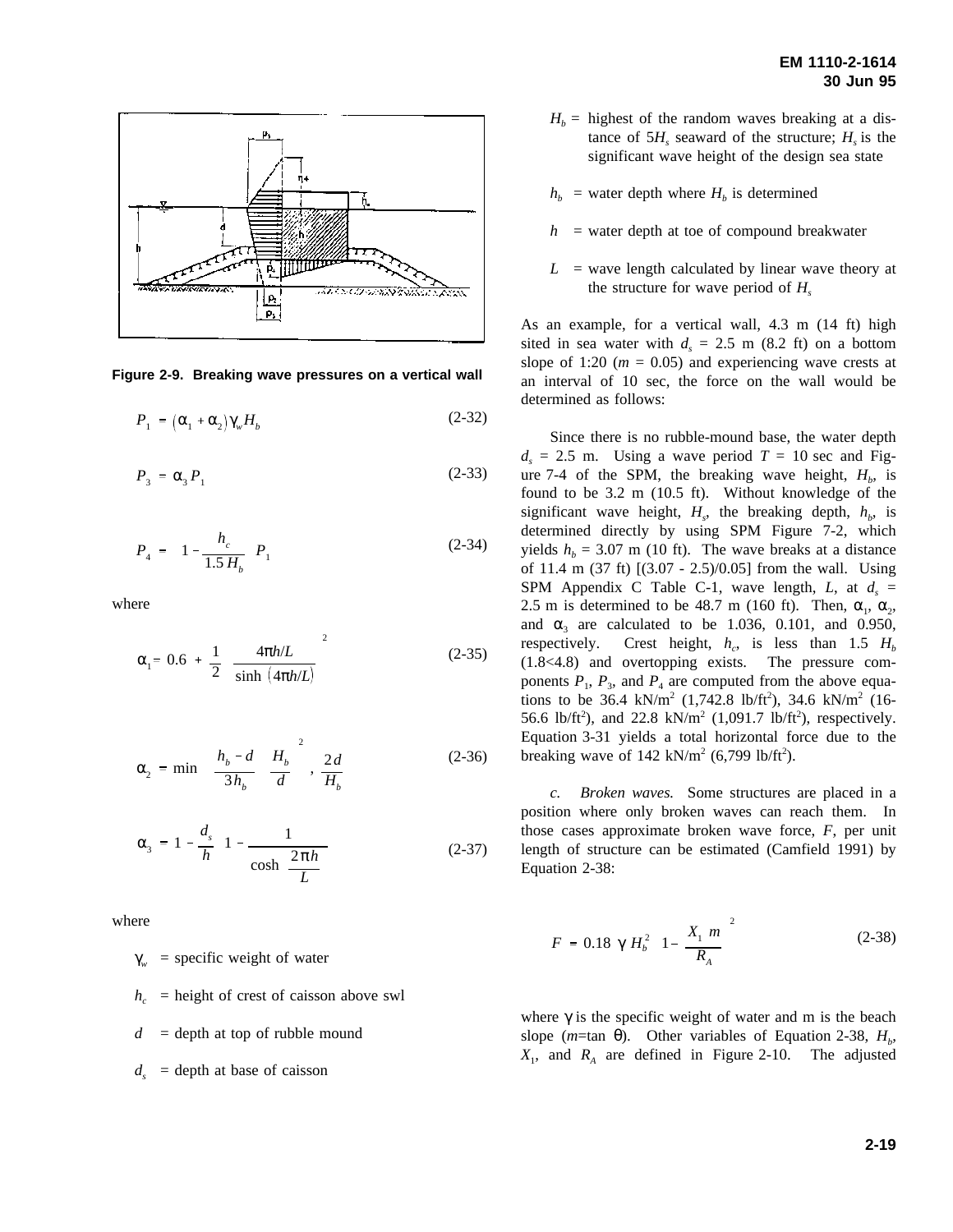

**Figure 2-10. Wave pressure from broken waves**

wave runup height,  $R_A$ , which would occur if the wall was not present can be determined by using Equation 2-6 (rough slopes) or following the methods described in Chapter 2-13 for smooth slopes or slopes covered with rubble other than quarrystone. If accurate force estimates are needed, model tests are required.

For example, deepwater waves are  $H_{mg} = 0.91$  m (3 ft) and  $T_p = 12$  sec. The waves cross 3.05 m (10 ft) of cobble shoreline with a slope of  $m = 0.10$  before impacting on a wall. From Figure 7-3 in SPM (1984), breaking wave height  $H<sub>b</sub>$  is 2.05 m (6.75 ft). Using Equation 2-7 we find  $\xi = 1.57$ , and Equation 2-6 yields  $R_{\text{max}} = 1.36$  m (4.48 ft). Use  $R_{\text{max}}$  for the adjusted runup,  $R_A$ , in Equation 2-38 to find the force per unit length of wall is 4.58 kN/m length of wall (317 lb/ft length of wall).

#### **2-30. Impact Forces**

Impact forces constitute an important design consideration for shore structures because high winds can propel small pleasure craft, barges, and floating debris and cause great impact forces on a structure. If site or functional conditions require the inclusion of impact forces in the design, other measures should be taken to limit the depth of water against the face of the structure by providing a rubble-mound absorber against the face of the wall or a partly submerged sill seaward of the structure that will ground floating masses and eliminate the potential hazard. In many areas impact hazards may not occur, but where the potential exists (as for harbor structures), impact forces should be evaluated from impulse-momentum considerations.

#### **2-31. Ice Forces**

*a. General.* Ice can affect marine structures in a number of ways. Moving surface ice can cause significant crushing and bending forces as well as large

impact loadings. Vertical forces can be caused by the weight of ice on structures at low tide and by buoyant uplift at high tide of ice masses frozen to structural elements. EM 1110-2-1612 should be reviewed before designing any structure subject to ice forces.

*b. Damages.* Ice formations can cause considerable damage to shoreline at some points, but their net effects are largely beneficial. Spray "freezes" on banks and structures and covers them with a protective layer of ice. Ice piled on shore by wind and wave action does not generally cause serious damage to beaches, bulkheads, or protective riprap, but it provides additional protection against severe winter waves. Some abrasion of timber or concrete structures may be caused, and individual members may be broken or bent by the weight of the ice mass. Piling is sometimes slowly pulled by the repeated lifting effect of ice frozen to the piles or attached members, such as wales, and then it is forced upward by a rise in water stage or wave action. Superstructure damages also sometimes occur due to ice.

#### **2-32. Hydraulic Model Tests**

The guidance contained in this manual is suitable for preliminary design of all coastal structures and for final design of minor or inexpensive works where the consequences of failure are not serious. For most cases, however, the final design should be verified through a model testing program. Design deficiencies can be identified with such models, and design economics may be achieved which more than offset the cost of the study. Hudson et al. (1979) contains information on current hydraulic modeling techniques.

#### **2-33. Two-Dimensional Models**

Two-dimensional tests are conducted in wave tanks or flumes. Such tests are useful for evaluating toe stone and armor stability, wave runup heights, and overtopping potential. Generated waves may be either monochromatic or irregular depending on the capabilities of the equipment. Monochromatic waves represent the simplest case, and they form the basis for the majority of current design guidance. Irregular waves, on the other hand, are a closer representation of actual prototype conditions. Their use, however, adds to the complexity of a modeling program.

#### **2-34. Three-Dimensional Models**

Three-dimensional models are built in large shallow basins where processes such as wave refraction and diffraction are of interest. They can also lead to qualitative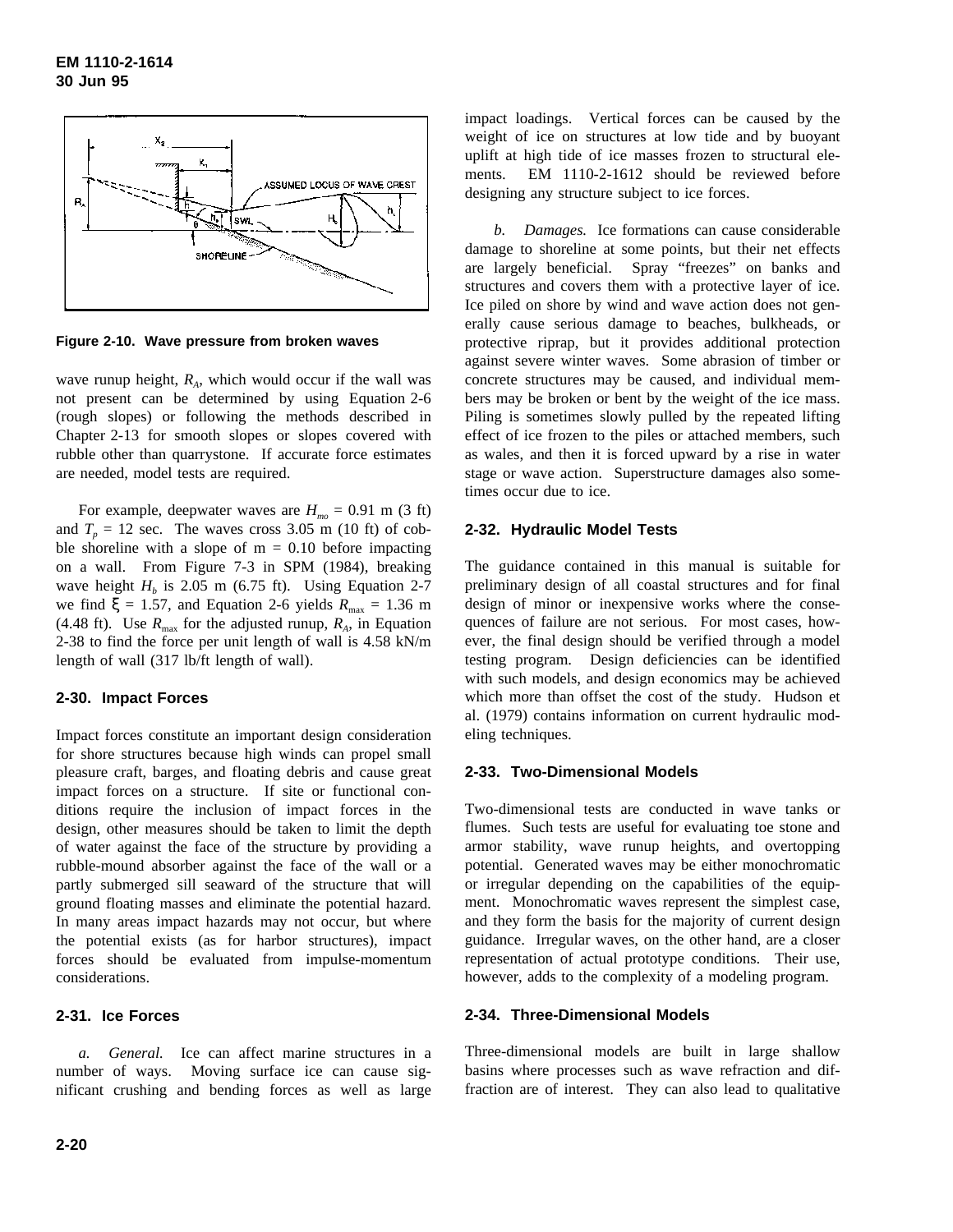results for sediment transport studies. However, these issues are generally unimportant for the design of revetments, seawalls, and bulkheads; therefore, the use of three-dimensional models would be unusual for such structures.

#### **2-35. Previous Tests**

WES has conducted a number of two- and three-dimensional model studies of site-specific projects. Details on five of these are given below. Units are given in prototype dimensions.

*a. Fort Fisher NC (1982).* Important features were (Markle 1982):

Scale 1:24

| Waves  | Heights of $5.5$ to 17.2 ft<br>Periods of 8, 10, and 12 sec |
|--------|-------------------------------------------------------------|
| Depths | 12, 14.7, 17, and 19 ft                                     |

Revetment slope: 1:2

 $S_{\text{calc}}$  1:38.5

The toe consisted of 8,919-lb StaPods on bedding stone. The sizes of the armor units were 5,900 lb (specially placed) and 8,900 lb (randomly placed). These were stable and undamaged in depths to 14.7 ft. At depths of 17 and 19 ft, considerable damages were experienced, but no failures occurred.

*b. El Morro Castle, San Juan, PR (1981).* Important features were (Markle 1981):

| weale                |                                    | wuu                  |
|----------------------|------------------------------------|----------------------|
| Waves                | Heights of 10 to $23.3 \text{ ft}$ | $\underline{W}_{50}$ |
|                      | Periods of 15 and 17 sec (north    | 300                  |
|                      | revetment)                         | 500                  |
|                      |                                    | 700                  |
|                      | Heights of $2.5$ to $10.5$ ft      |                      |
|                      | Periods of 9, 15, and 17 sec (west | e.                   |
|                      | revetment)                         | tests wer            |
|                      |                                    | ping. Im             |
|                      | 18 and 19.9 ft (north revetment)   |                      |
|                      |                                    | Scale                |
|                      | 13 and 14.9 ft (west revetment)    |                      |
|                      |                                    | Way                  |
| Revetment slope: 1:3 |                                    |                      |
|                      |                                    |                      |
|                      |                                    |                      |

The toe protection was generally a 10-ft-wide armor stone blanket except in certain areas of the north revetment where a low-crested breakwater was used. Armor stone sizes were 10,300 lb (west revetment), 24,530 lb (north revetment), and 9,360 lb (north revetment behind breakwater). All armor stone was randomly placed.

*c. Generalized harbor site for the U.S. Navy (1966).* Important features were (USAEWES 1966):

| Scale<br>Waves | 1:15<br>Heights of 5, 10, 15, and 20 ft<br>10-sec periods |
|----------------|-----------------------------------------------------------|
| Depths         | $20$ to $40$ ft                                           |

Revetment slope: 1:5

No toe protection was provided (the toe extended to the flume bottom). Stable rock sizes and values of  $K_d$  were reported for several wave conditions.

*d. Railroad fills at Ice Harbor and John Day Reservoirs (1962).* The tests were conducted for both riprap stability and runup. Important features were (USAEWES 1962):

| <b>Scale</b> | 1:12                                                             |
|--------------|------------------------------------------------------------------|
| Waves        | Height of $2.4$ to $2.6$ ft<br>Periods of $3, 4, 5, 6$ , and sec |

Depths 20 to 40 ft

Revetment slope: 1:2

No toe protection was provided. The stable  $W_{50}$  sizes were

| $W_{50}$ | н             |
|----------|---------------|
| $300$ lb | 3.0 to 3.4 ft |
| 500 lb   | 2.0 to 4.1 ft |
| 700 lb   | 3.9 to 4.9 ft |

*e. Levees in Lake Okeechobee, FL (1957).* The te conducted for both wave runup and overtopportant features were (USAEWES 1957):

| Scale  | 1:30 and 1:17                                            |
|--------|----------------------------------------------------------|
| Waves  | Heights of 4, 6, 8, and 12 ft<br>Periods of 4.5 to 7 sec |
| Depths | 10, 17.5, and 25 ft                                      |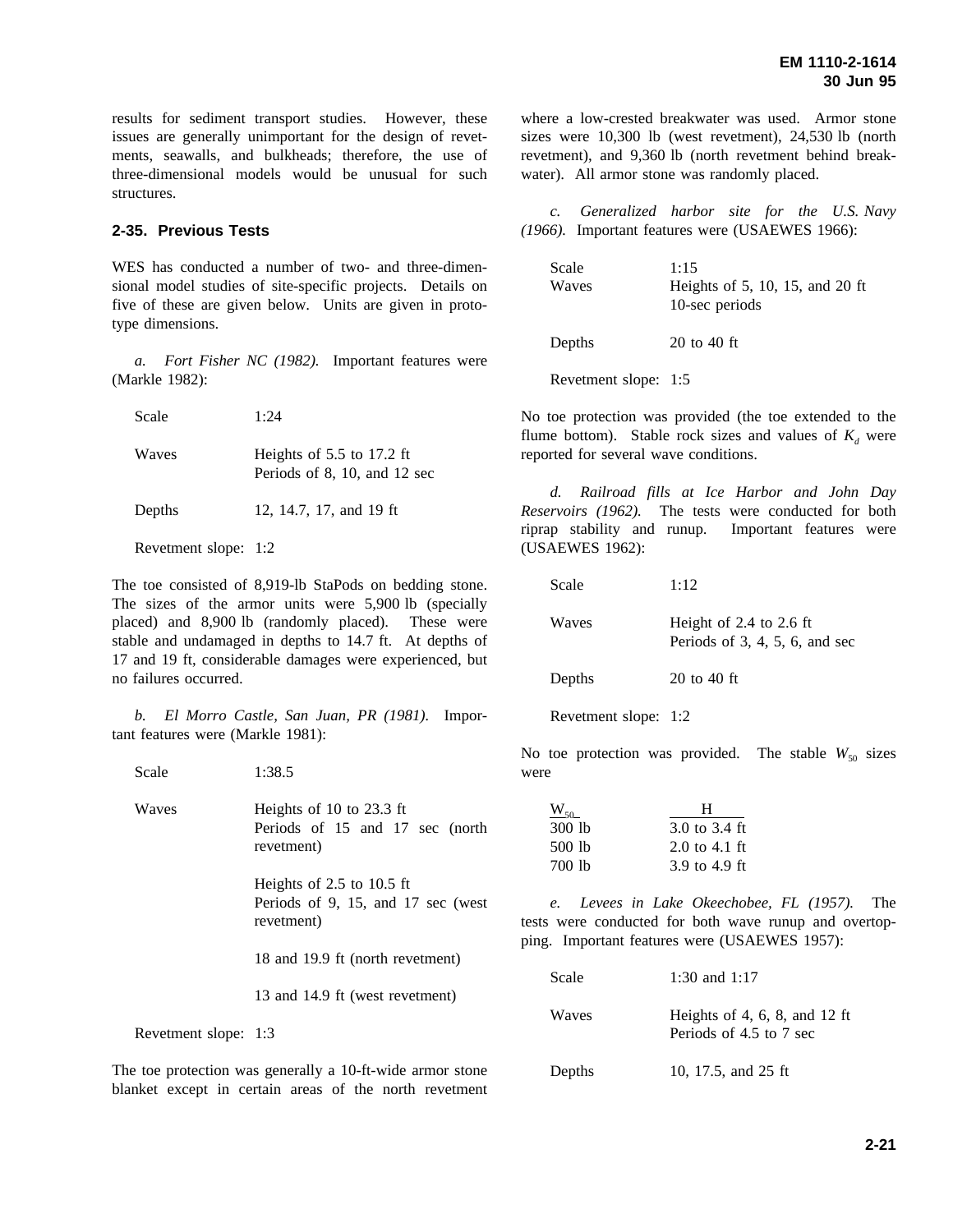Revetment slope: 1:3, 1:6, and composite slopes

No toe protection was considered. The tests produced a series of runup and overtopping volume curves.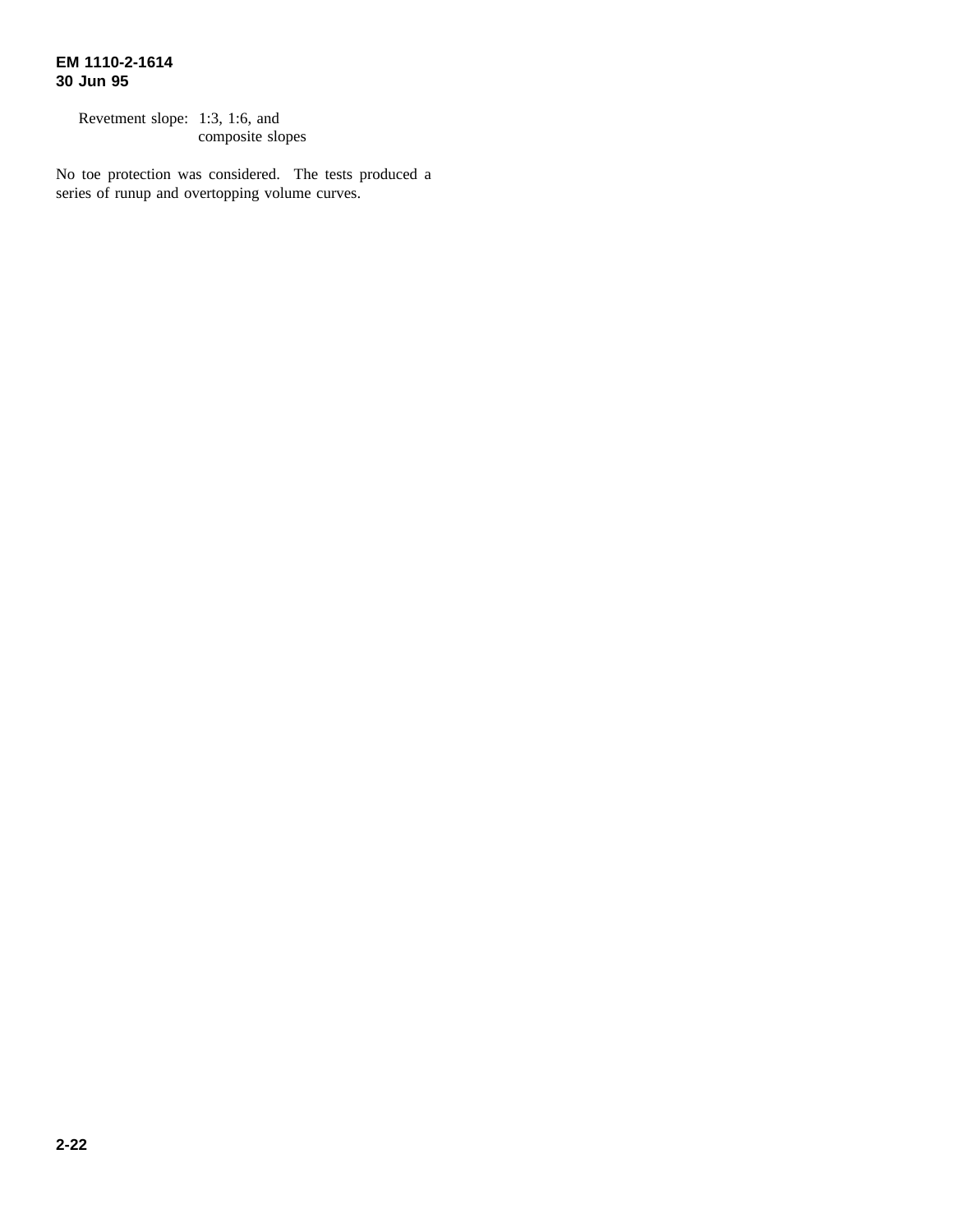# **Chapter 3 Revetments**

#### **3-1. General**

A revetment is a facing of erosion resistant material, such as stone or concrete, that is built to protect a scarp, embankment, or other shoreline feature against erosion. The major components of a revetment are the armor layer, filter, and toe (Figure 3-1). The armor layer provides the basic protection against wave action, while the filter layer supports the armor, provides for the passage of water through the structure, and prevents the underlying soil from being washed through the armor. Toe protection prevents displacement of the seaward edge of the revetment.



**Figure 3-1. Typical revetment section**

#### **3-2. Armor Types**

Revetment armoring may range from rigid to flexible types. Concrete slabs-on-grade is an example of the former, while riprap and quarrystone are examples of the latter. Rigid armors tend to be more massive but are generally unable to accommodate settlement or adjustments of the underlying materials. Flexible armor is constructed with lighter individual units that can tolerate varying amounts of displacement and shifting. Details of individual armor types are presented in Appendix B. The individual alternatives discussed in Appendix B are summarized in Figure 3-2.

#### **3-3. Design Procedure Checklist**

The usual steps needed to design an adequate revetment are:

*a.* Determine the water level range for the site (paragraph 2-5).

*b.* Determine the wave heights (paragraphs 2-6 to  $2-11$ ).

*c.* Select suitable armor alternatives to resist the design wave (Appendix B).

*d.* Select armor unit size (paragraphs 2-15 to 2-18).

*e.* Determine potential runup to set the crest elevation (paragraphs 2-12 and 2-13).

*f.* Determine amount of overtopping expected for low structures (paragraph 2-14).

*g.* Design underdrainage features if they are required.

*h.* Provide for local surface runoff and overtopping runoff, and make any required provisions for other drainage facilities such as culverts and ditches.

*i.* Consider end conditions to avoid failure due to flanking (paragraph 2-21.

*j.* Design toe protection (paragraph 2-19).

*k.* Design filter and underlayers (paragraph 2-20).

*l.* Provide for firm compaction of all fill and backfill materials. This requirement should be included on the plans and in the specifications. Also, due allowance for compaction must be made in the cost estimate.

*m.* Develop cost estimate for each alternative.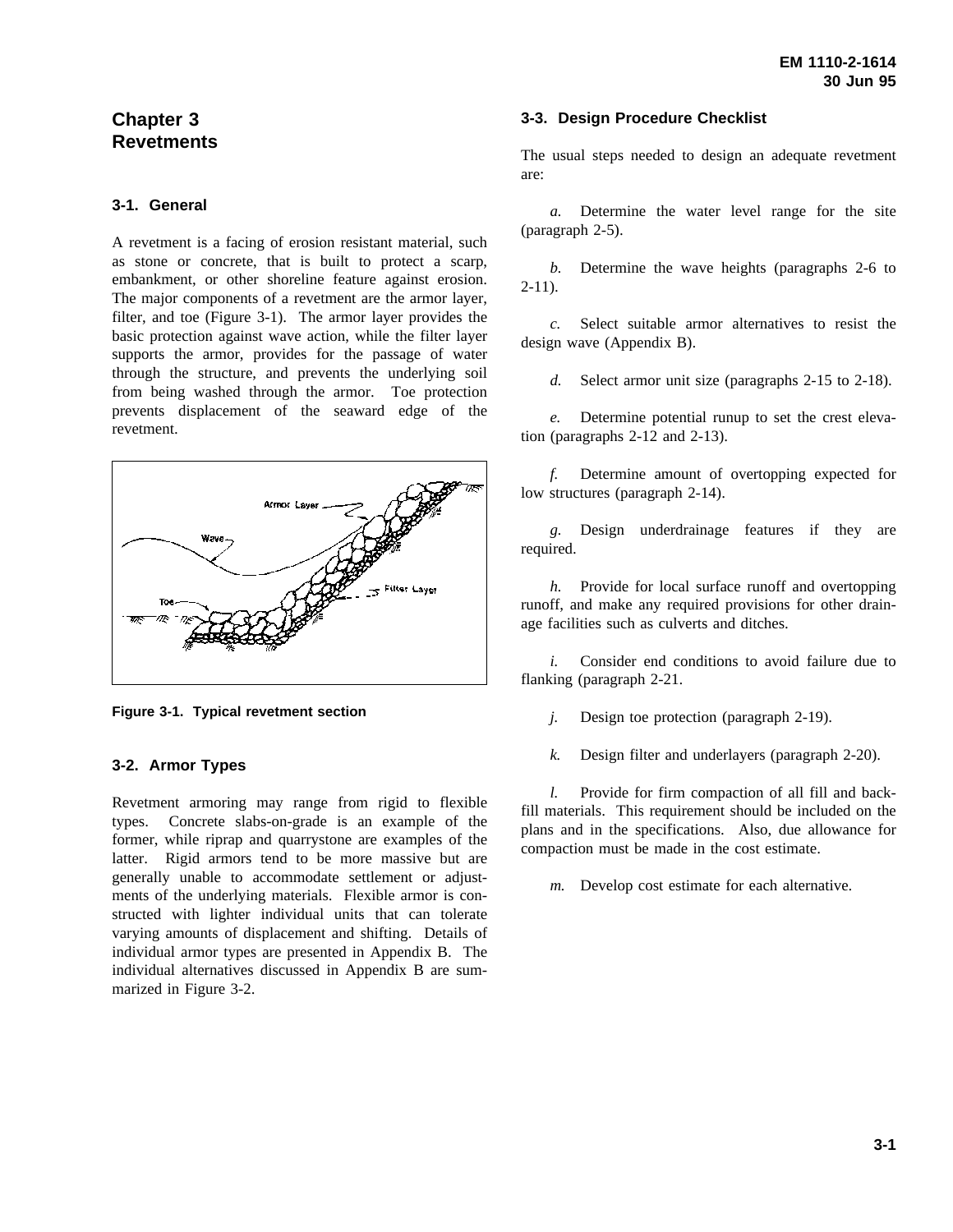# **EM 1110-2-1614 30 Jun 95**



**Figure 3-2. Summary of revetment alternatives**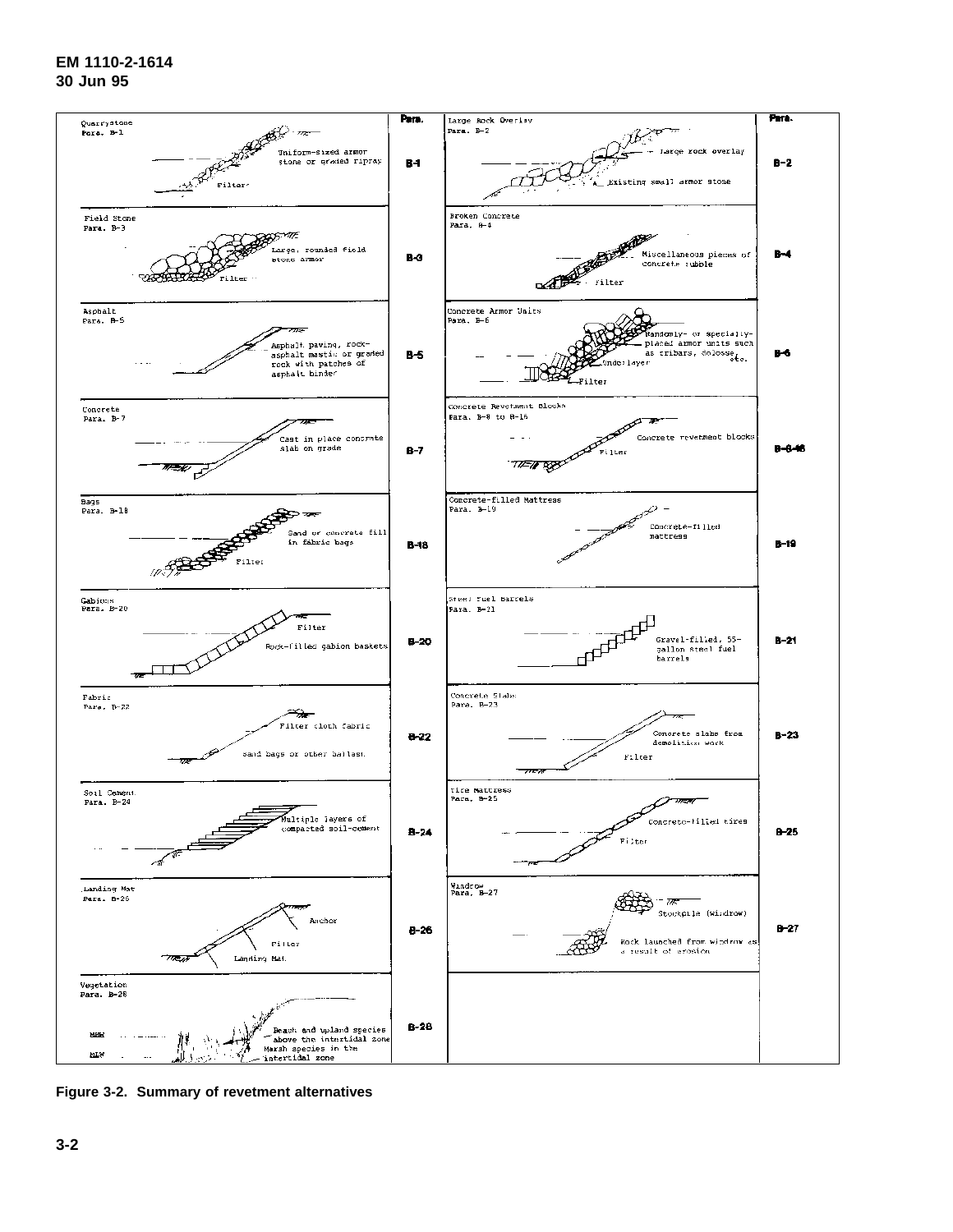# **Chapter 4 Seawalls**

#### **4-1. General**

A seawall is a massive structure that is designed primarily to resist wave action along high value coastal property. Seawalls may be either gravity- or pile-supported structures. Common construction materials are either concrete or stone. Seawalls can have a variety of face shapes (Figure 4-1).



**Figure 4-1. Typical concrete seawall sections**

#### **4-2. Concrete Seawalls**

These structures are often pile-supported with sheetpile cutoff walls at the toe to prevent undermining. Additional rock toe protection may also be used. The seaward face may be stepped, vertical, or recurved. Typical examples are described in Appendix C and shown in Figure 4-2.

#### **4-3. Rubble-Mound Seawalls**

These are designed like breakwaters using a rock size that will be stable against the design wave. Stability is determined using the method described in paragraphs 2-15 to 2-18. An example is described in Appendix C and shown in Figure 4-2.

#### **4-4. Design Procedure Checklist**

The most critical design elements are a secure foundation to minimize settlement and toe protection to prevent undermining. Both of these are potential causes of failure of such walls. The usual steps needed to develop an adequate seawall design follow.

*a.* Determine the water level range for the site (paragraph 2-5).

*b.* Determine the wave heights (paragraphs 2-6 to  $2-11$ ).

*c.* Select suitable seawall configurations (Appendix C).

*d.* Design pile foundations using EM 1110-2-2906.

*e.* Select a suitable armor unit type and size (rubble seawalls and toe protection) (paragraphs 2-15 to 2-18).

*f.* Determine the potential runup to set the crest elevation (paragraphs 2-12 to 2-13).

*g.* Determine the amount of overtopping expected for low structures (paragraph 2-14).

*h.* Design underdrainage features if they are required.



**Figure 4.2. Summary of seawall alternatives**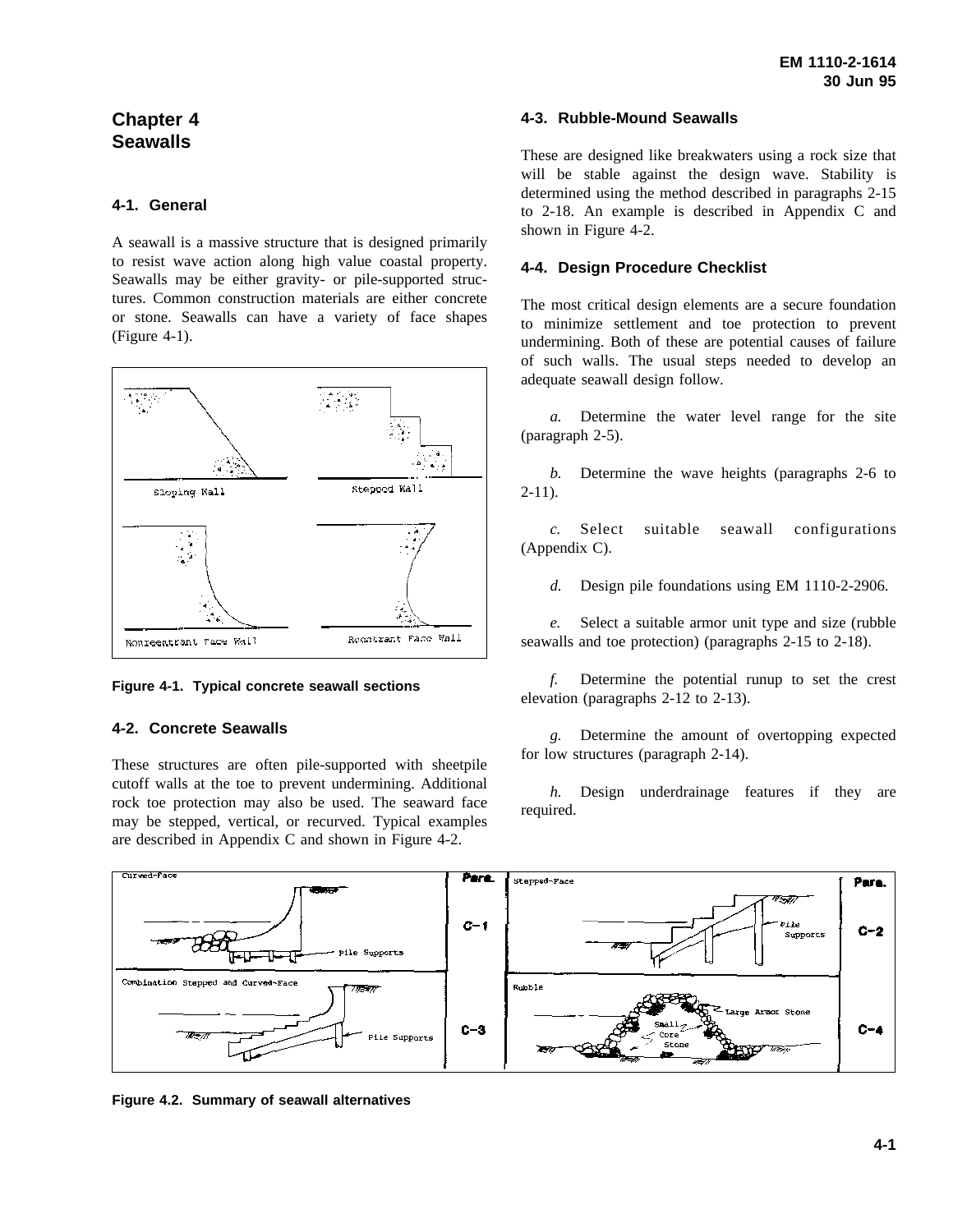*i.* Provide for local surface runoff and overtopping and runoff, and make any required provisions for other drainage facilities such as culverts and ditches.

*j.* Consider end conditions to avoid failure due to flanking (paragraph 2-21).

*k.* Design the toe protection (paragraph 2-19).

*l*. Design the filter and underlayers (paragraph 2-20).

*m*. Provide for firm compaction of all fill and backfill materials. This requirement should be included on the plans and in the specifications, and due allowance for compaction must be made in the cost estimate.

*n*. Develop cost estimate for each alternative.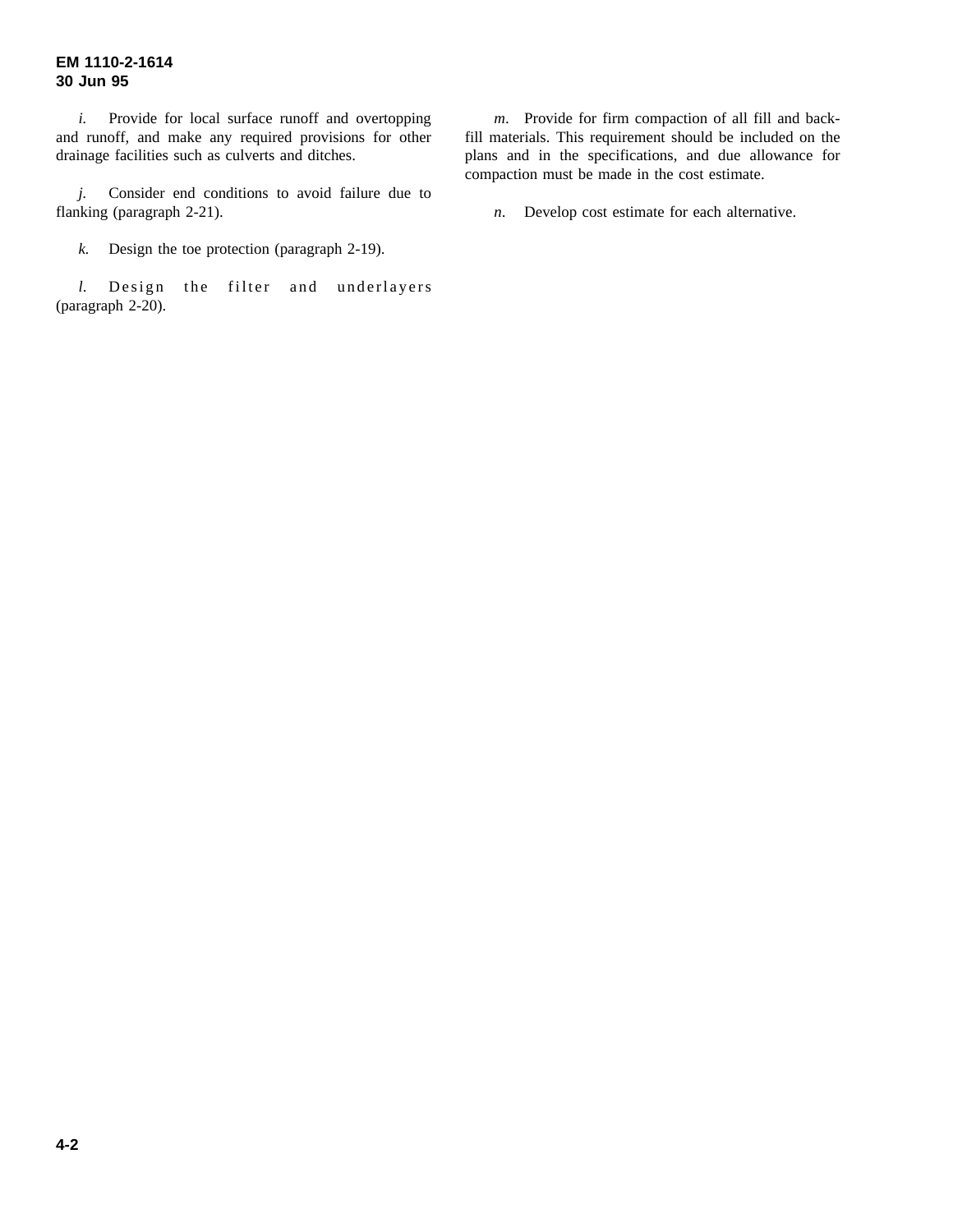# **Chapter 5 Bulkheads**

#### **5-1. General**

Bulkheads are retaining walls whose primary purpose is to hold or prevent the backfill from sliding while providing protection against light-to-moderate wave action. They are used to protect eroding bluffs by retaining soil at the toe, thereby increasing stability, or by protecting the toe from erosion and undercutting. They are also used for reclamation projects, where a fill is needed seaward of the existing shore, and for marinas and other structures where deep water is needed directly at the shore.

#### **5-2. Structural Forms**

Bulkheads are either cantilevered or anchored sheetpiling or gravity structures such as rock-filled timber cribbing. Cantilevers require adequate embedment for stability and are usually suitable where wall heights are low. Toe scour reduces their effective embedment and can lead to failure. Anchored bulkheads are usually used where greater heights are necessary. Such bulkheads also require adequate embedment for stability but are less susceptible to failure due to toe scour. Gravity structures eliminate the expense of pile driving and can often be used where subsurface conditions hinder pile driving. These structures require strong foundation soils to adequately support their weight, and they normally do not sufficiently penetrate the soil to develop reliable passive resisting forces on the offshore side. Therefore, gravity structures depend primarily on shearing resistance along the base of the structure to support the applied loads. Gravity bulkheads also cannot prevent rotational slides in materials where the failure surface passes beneath the structure. Details of typical bulkheads are presented in Appendix D and are summarized in Figure 5-1.

#### **5-3. Design Procedure Checklist**

The bulkhead design procedure is similar to that presented for seawalls in paragraph 4-4, except that Appendix D is used for examples of typical bulkheads. In addition, toe protection should be designed using geotechnical and hydraulic conditions, including wave action and current scour.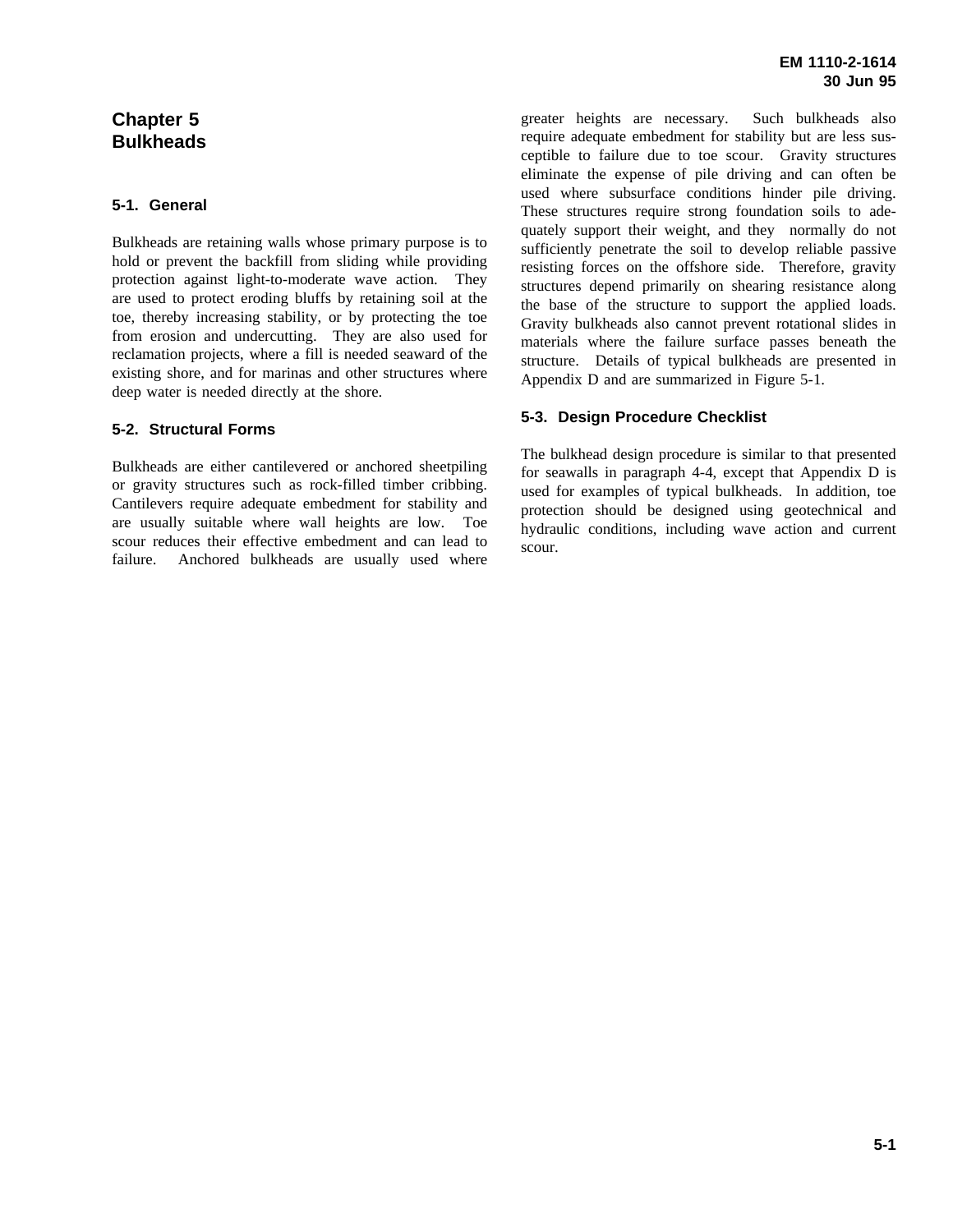

**Figure 5-1. Summary of bulkhead alternatives**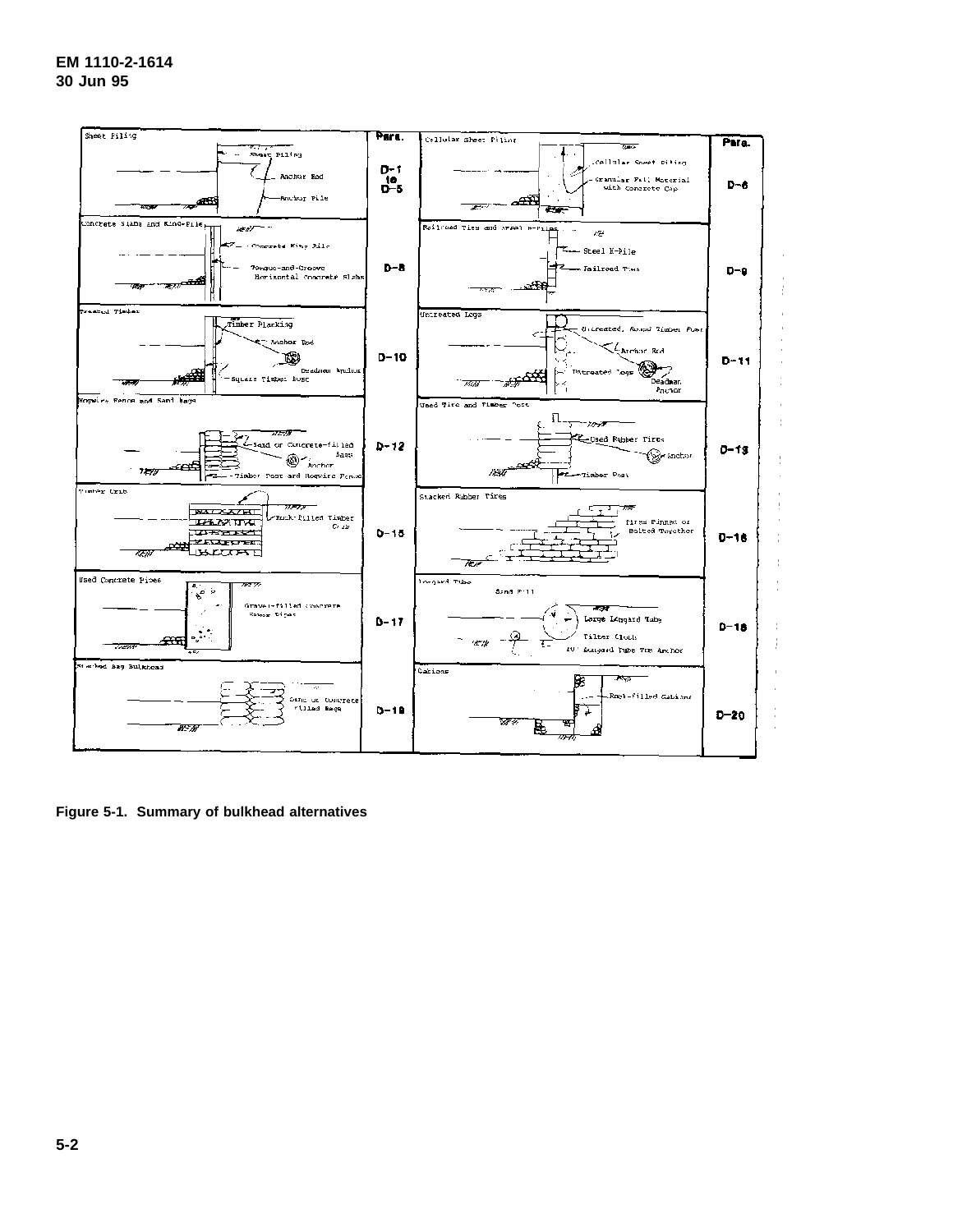# **Chapter 6 Environmental Impacts**

#### **6-1. General**

Coastal shore protection structures are intended to improve stability by reducing the rate of change in a dynamic coastal system. The environmental impacts may be short-term during construction operations or long-term because of the presence of the structures. The potential environmental impacts, which are similar for each of the coastal shore protection structures featured in this manual, are briefly discussed below. More detailed information may be found in Barnard (1978), Carstea et al. (1975a; 1975b), Ford et al. (1983), Hurme (1979), Johnson and DeWitt (1978), and Mulvihille et al. (1980).

#### **6-2. Physical Impacts**

The littoral system at the site of a structure is always moving toward a state of dynamic equilibrium where the ability of waves, currents, and winds to move sediment is matched by the available supply of littoral materials. When there is a deficiency of material moving within a system, the tendency will be for erosion at some location to supply the required material. Once a structure has been built along a shoreline, the land behind it will no longer be vulnerable to erosion (assuming proper function of the structure), and the contribution of littoral material to the system will be diminished along the affected shoreline. The contribution formerly made by the area must now be supplied by the adjoining areas. This can have mixed environmental impacts. The reduction in sedimentation due to decreased erosion may be viewed as a positive effect in many cases. Erosion that is shifted to other areas may result in a negative impact in those locations. Some vertical structures such as bulkheads may cause increased wave reflection and turbulence with a subsequent loss of fronting beach. This is usually viewed as a negative impact. In all cases, the overall situation and the various impacts that result must be evaluated carefully to identify potential changes in the shore and barrier island processes.

### **6-3. Water Quality Impacts**

Impacts of coastal shore protection structures on water quality can be addressed in two categories:

- *a.* Increased suspended solids during construction.
- *b.* Altered circulation caused by structures.

Construction of shore protection structures can result in increased suspended solid loads within the adjoining water body. Recent research results indicate that the traditional fears of water quality degradation caused from suspended solids during in-water construction activities are for the most part unfounded. It has been demonstrated that the increased concentration of suspended solids is generally confined to the immediate vicinity of the construction activity and dissipates rapidly at the completion of the operation. Although these are generally short-term impacts, construction activities should be designed to minimize generation of suspended solids. The dispersion of near-surface suspended solids can be controlled, to a certain extent, by placing a silt curtain around the construction activity. Under quiescent current conditions (less than 0.1 knot) the suspended solids level in the water column outside the curtain can be reduced by as much as 80 to 90 percent. Silt curtains are not recommended where currents exceed 1 knot. Steps must be taken also to avoid the introduction of toxic or other harmful substances resulting from construction materials, equipment leaks, spills, and other accidents. Project specifications should contain provisions that address these concerns. Structures may influence water quality by altering circulation patterns. Modification in circulation may result in changes in the spatial distribution of water quality constituents, differences in the flushing rates of potential contaminants, and changes in the scour patterns and deposition of sediments. Environmental assessment of the effects on circulation should initially emphasize the physical parameters such as salinity, temperature, and velocity. If minimal changes occur in these parameters, then it can be assumed that the chemical characteristics of the system will not be significantly modified. Prediction of changes in circulation and its effect on the physical parameters can be achieved through comparison with existing projects, physical model studies, and numerical simulation.

#### **6-4. Biological Impacts**

A wide variety of living resources is present in coastal shore protection project areas and includes species of commercial, recreational, and aesthetic importance. Because shore protection projects exist in arctic, temperate, and tropical climates, biological impacts will generally be highly site-specific and depend upon the nature and setting of the project. The environmental impacts on the benthic communities resulting from suspended solids in the water around shore protection construction are for the most part minor. This is particularly true in the surf zone on open coast beaches where rapid natural changes and disturbances are normal and where survival of the benthic community requires great adaptability. Placement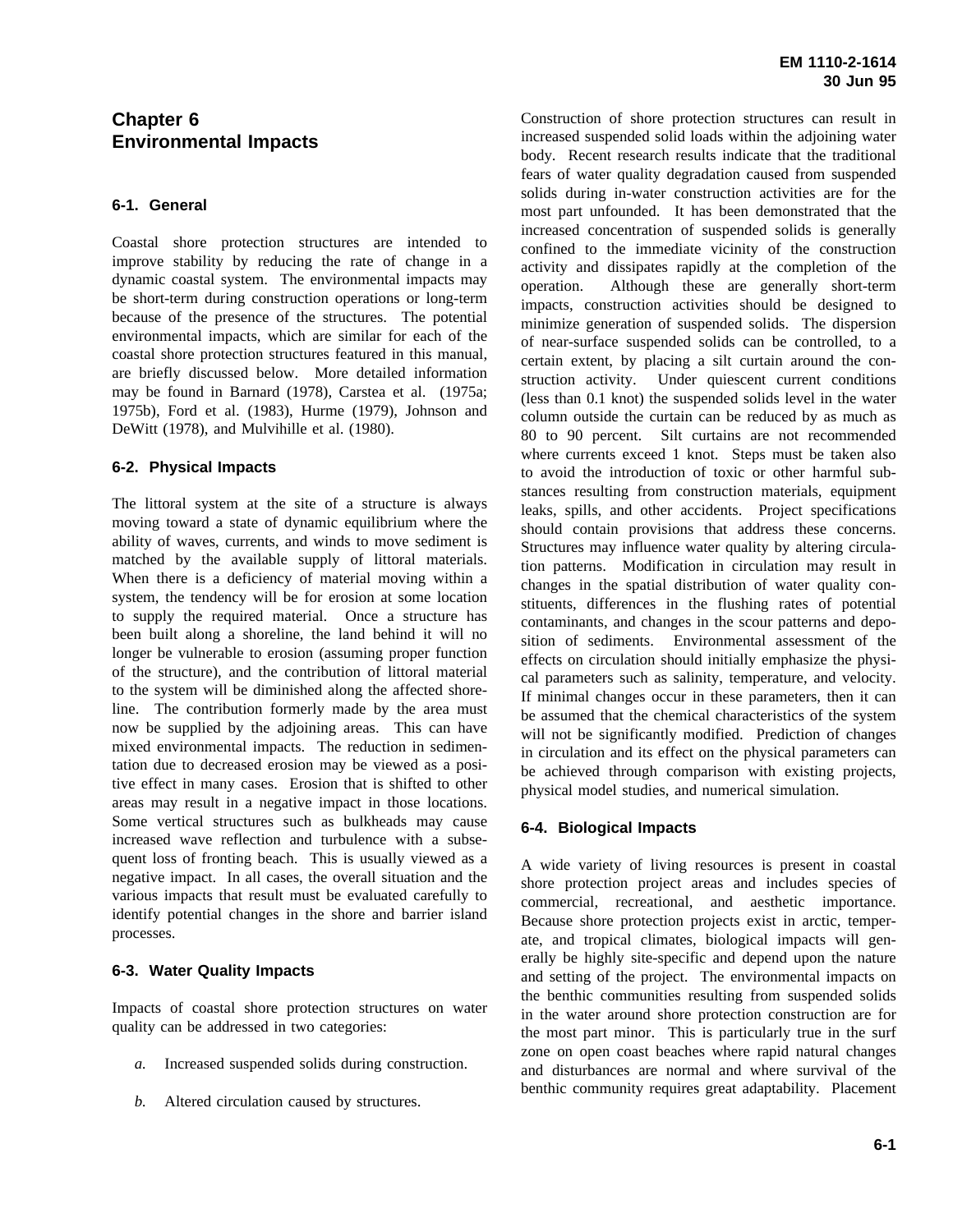of coastal shore protection structures requires an initial disturbance of the benthic substrate, but it results in the formation of a new substrate composed of structural material and stability of the sediments adjacent to the structure. In many locations the placement of these structures provides new habitat not available otherwise.

### **6-5. Short-term Impacts**

Short-term impacts are usually associated with the actual construction phase of the project. The actual time is typically short (measured in days and weeks) and, therefore, can be scheduled to minimize negative impacts. Transportation of material to the site, preparation and construction using heavy equipment, and back filling and grading will cause temporary air and noise pollution close to the site. Nesting, resting, or feeding waterfowl and fish and other wildlife will be disrupted. Projects should be timed, if possible, to avoid waterfowl and turtle nesting periods and fish spawning periods. Temporarily reduced water quality, discussed in paragraph 6-3, may have biological impacts. However, if the bank is severely eroding or is heavily developed these impacts may be minimal by comparison. Siltation of offshore sea grasses or corals as the result of construction, dredging, and filling at the site may be of short or long duration depending on the composition of the sediment, the currents, and circulation patterns at the site and the locations of these specific resources. Construction impacts at sites with a high percentage of fine material and nearby sea grass bed or corals could be high and require special planning and precautions such as silt curtains. Dredging activities may attract opportunistic foraging fish as well as temporarily destroy benthic habitats. Resuspension of bottom sediments may interfere with respiration and feeding, particularly of nonmotile bottom dwellers. Motile organisms will temporarily flee the disturbed area.

#### **6-6. Long-term Impacts**

Long-term effects vary considerably depending upon the location, design and material used in the structure. The impact of a vertical steel sheet bulkhead located at mean low water in a freshwater marsh will be considerably different from a rubble-reveted bank in an industrialized harbor. Vertical structures in particular may accelerate erosion of the foreshore and create unsuitable habitat for many bottom species in front of the structure as the result of increased turbulence and scour from reflected wave energy. On the other hand, rubble toe protection or a riprap revetment extending down into the water at a sloping angle will help dissipate wave energy and will provide reef habitat for many desirable species. Bulkheads and

revetments can reduce the area of the intertidal zone and eliminate the important beach or marsh habitat between the aquatic and upland environment. This can also result in the loss of spawning, nesting, breeding, feeding, and nursery habitat for some species. However, birds such as pelicans might benefit. A number of design alternatives should be considered to maximize biological benefits and minimize negative impacts. Table 6-1 summarizes design considerations for improving the environmental quality of these structures.

#### **6-7. Socioeconomic and Cultural Impacts**

Secondary impacts are often more controversial than the primary impacts on air, water, noise, and the biota. Land use patterns will often change as the result of construction. However, only two elements normally are directly considered in the design of the structure itself. The structure should be sited to avoid known archaeological or other cultural sites. Secondly, the structure should be designed to be aesthetically pleasing. Coastal shore protection structures change the appearance of the coastline. The visual impact of a structure is dependent on how well the structure blends with its surroundings. The importance of visual impacts is related to the number of viewers, their frequency of viewing, and the overall context. For example, the appearance of a structure in a heavily used urban park is more critical than a structure in an industrial area or an isolated setting. Aesthetic impacts can be adverse or beneficial depending on preconstruction conditions and the perception of the individual observer. Coastal shore protection structures offer a visual contrast to the natural coastal environment. However, many observers prefer a structure to erosion damage. Most coastal shore protection structures improve access to the water's edge for recreation and sightseeing.

#### **6-8. Evaluation of Alternatives**

Comparison and evaluation of coastal shore protection alternatives involves examination of economic, engineering, and environmental aspects. Alternatives are evaluated according to how well they meet specified project objectives. Examples of environmental objectives include preservation, protection, and enhancement of aesthetic resources, fish and wildlife habitat, and water quality. Evaluation of the short- and long-term impacts of coastal shore protection structures requires comparison of with-project and without-project conditions. Recognizing the dynamic nature of the coastal system, a forecast must be made of future environmental conditions without the project. These predicted conditions are then compared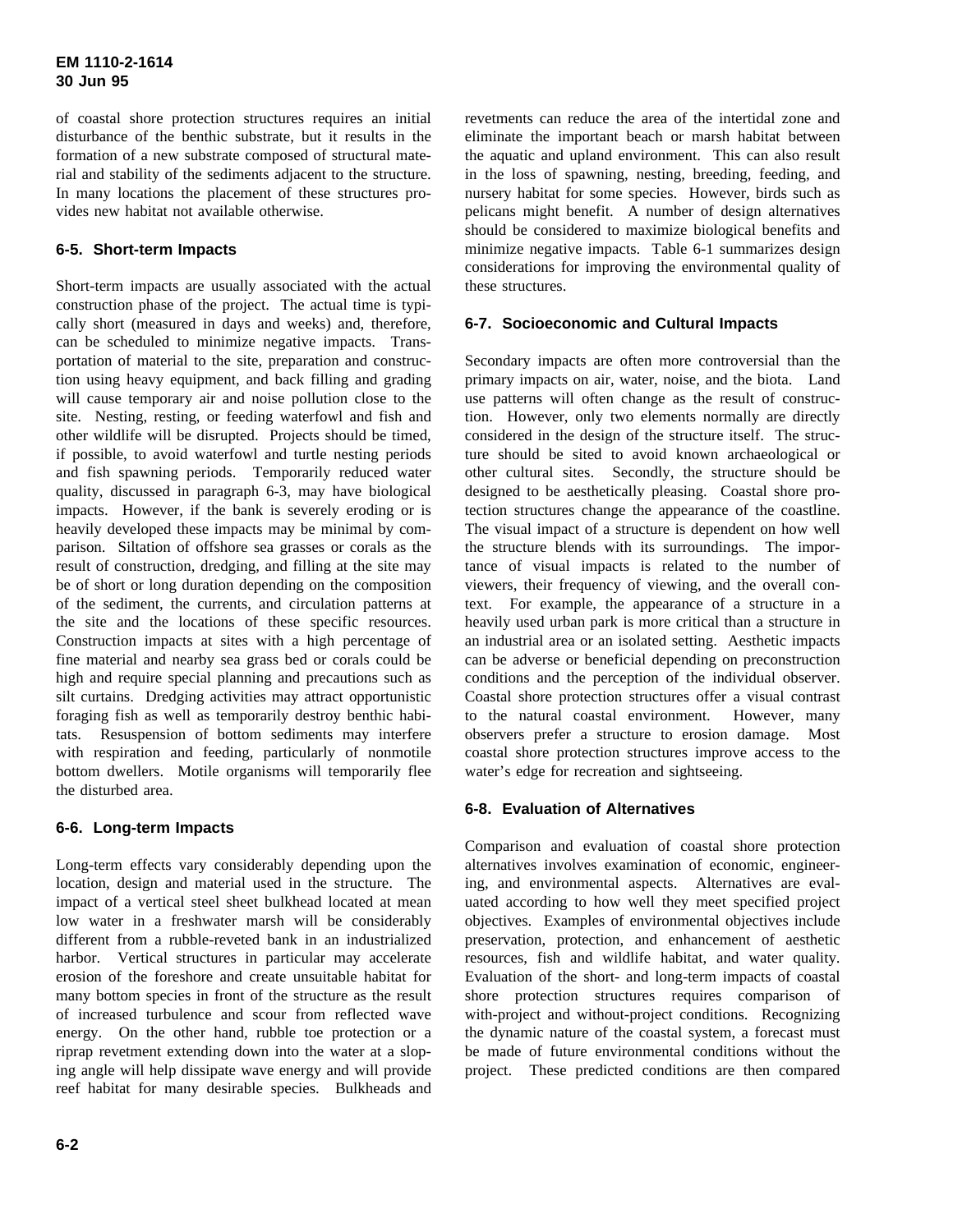| Environmental Design Considerations tor<br>Table 6-1 | Revetments, Seawalle, and Buikheads                                                                              |                                                                                                                     |
|------------------------------------------------------|------------------------------------------------------------------------------------------------------------------|---------------------------------------------------------------------------------------------------------------------|
| Factor                                               | Design Considerations                                                                                            | Environmental Benefit                                                                                               |
| Location                                             | ove mean high water<br>Site structure ab-                                                                        | Allows shoreline vegetation to remain<br>Does not interfere with littoral drift<br>Allows intertidal zone to temain |
|                                                      | Avoid wetand sites, spawning beds, shore-bird and turtle nesting beaches                                         | Resource conservation                                                                                               |
|                                                      | al reef and seagrass bects<br>Avoid nearby cor                                                                   | Resource conservation                                                                                               |
|                                                      | ical sites<br>Avoid archaeolog                                                                                   | Preserve historical information                                                                                     |
| Construction Material                                | Rubble or riprap                                                                                                 | Most desirable, natural and durable                                                                                 |
|                                                      | exporte concrete<br>Treated wood ar                                                                              | Intermediate desirability<br>Less surface area                                                                      |
|                                                      | Steel sheet pile                                                                                                 | Least desirable, least colonizable                                                                                  |
|                                                      | effective armor stone<br>Use largest cost-                                                                       | More size diversity of openings<br>More stable physical habitat                                                     |
| <b>Design Features</b>                               | ir-step revetments on a slope of 1 to 1 or flatter when structures are partially submerged<br>Use riprap or stai | More habitat for fish and reef fish<br>Dissipates more energy                                                       |
|                                                      | Use toe protection on structures below mean low water                                                            | Dissipates wave energy on the bottom<br>More diverse habitat<br>Rest-like properties                                |
|                                                      | Use sloping structures and avoid verbeal structures especially when a structure is partially submerged           | Wave energy not reflected                                                                                           |
|                                                      | le-supported structures for access to vessels-<br>Use floating or pi                                             | Avoids problems of vertical walls                                                                                   |
|                                                      | Use natural shoreline contours and avoid sharp angles                                                            | Aesthetically pleasing                                                                                              |
| Where appicable and possible.                        |                                                                                                                  |                                                                                                                     |